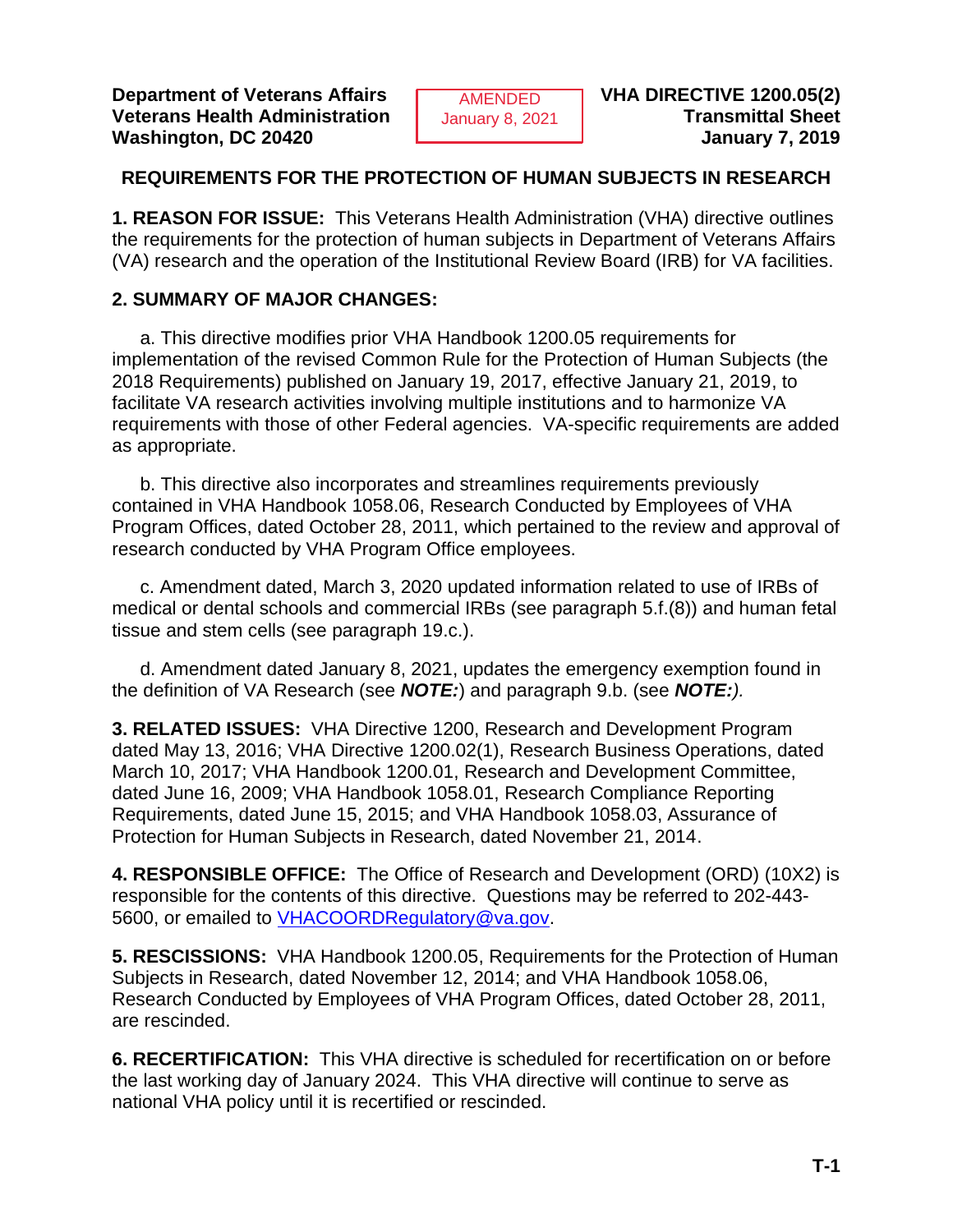/s/ Richard A. Stone, M.D. Executive in Charge

*NOTE: All references herein to VA and VHA documents incorporate by reference subsequent VA and VHA documents on the same or similar subject matter*.

**DISTRIBUTION:** Emailed to the VHA Publications Distribution List on January 9, 2019.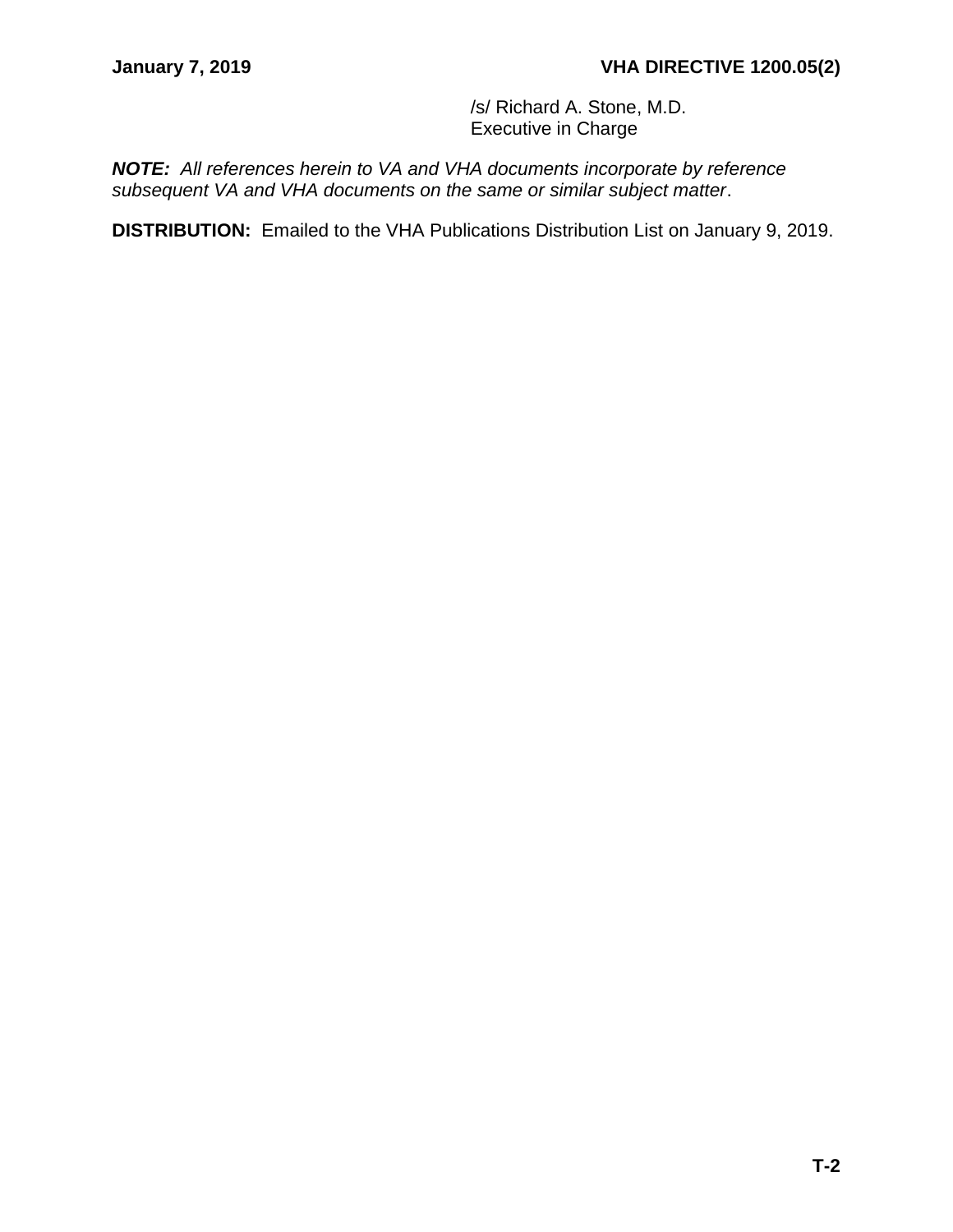# **CONTENTS**

# REQUIREMENTS FOR THE PROTECTION OF HUMAN SUBJECTS IN RESEARCH

| 17. GENERAL REQUIREMENTS FOR INFORMED CONSENT  28         |  |
|-----------------------------------------------------------|--|
|                                                           |  |
| 19. RESEARCH INVOLVING PREGNANT WOMEN, HUMAN FETUSES, AND |  |
|                                                           |  |
| 21. RESEARCH INVOLVING CHILDREN AS RESEARCH SUBJECTS  39  |  |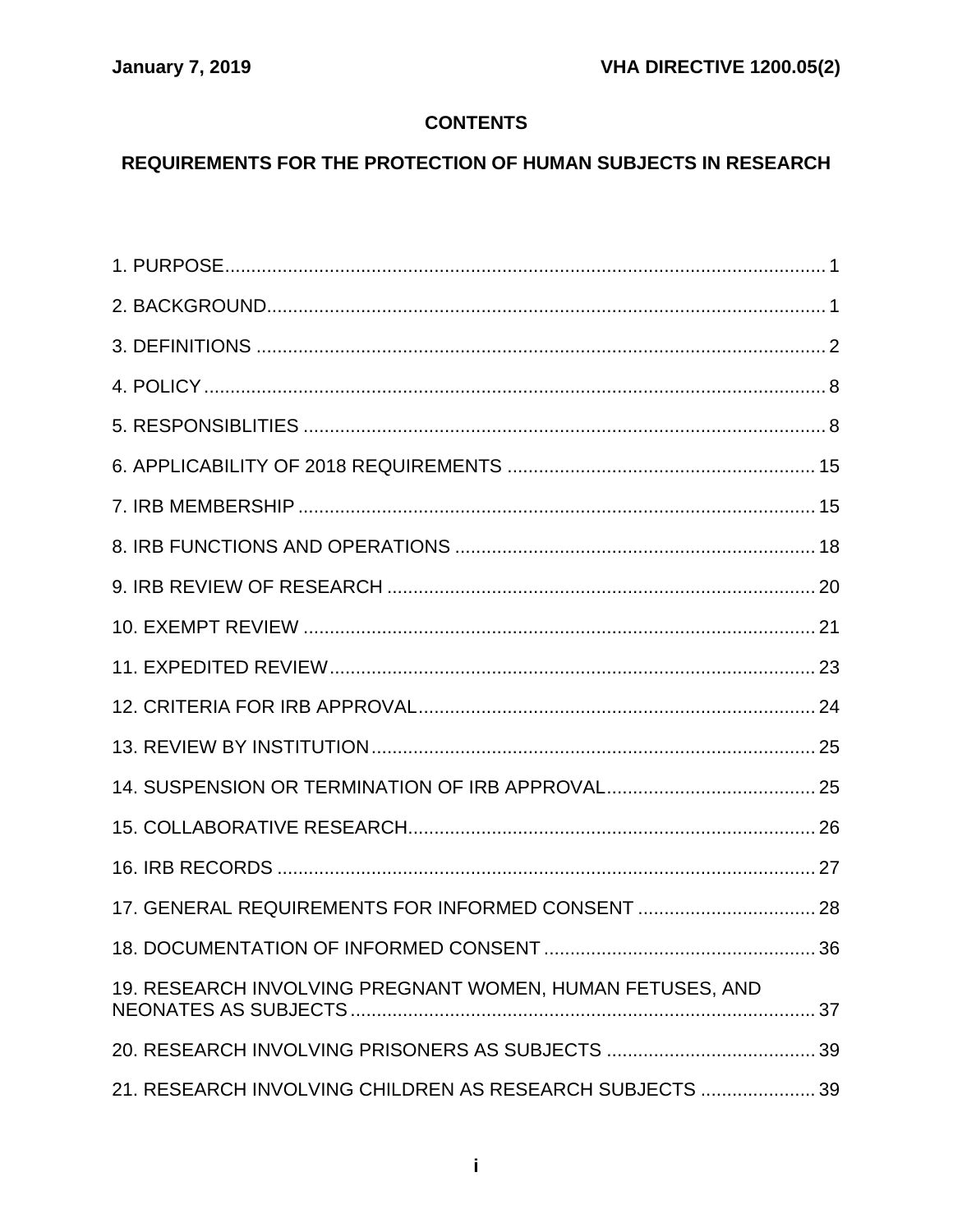| <b>APPENDIX A</b>                                    |
|------------------------------------------------------|
| CATEGORIES OF EXEMPT RESEARCH: PRE-2018 REQUIREMENTS |
| <b>APPENDIX B</b>                                    |
| CATEGORIES OF EXEMPT RESEARCH: 2018 REQUIREMENTSB-1  |
| <b>APPENDIX C</b>                                    |
| DOCUMENTATION AND REVIEW OF HUMAN SUBJECTS RESEARCH  |
| <b>APPENDIX D</b>                                    |
|                                                      |

[SAMPLE FORMAT FOR DOCUMENTATION OF PROGRAM OFFICE RESEARCH](#page-60-1) D-1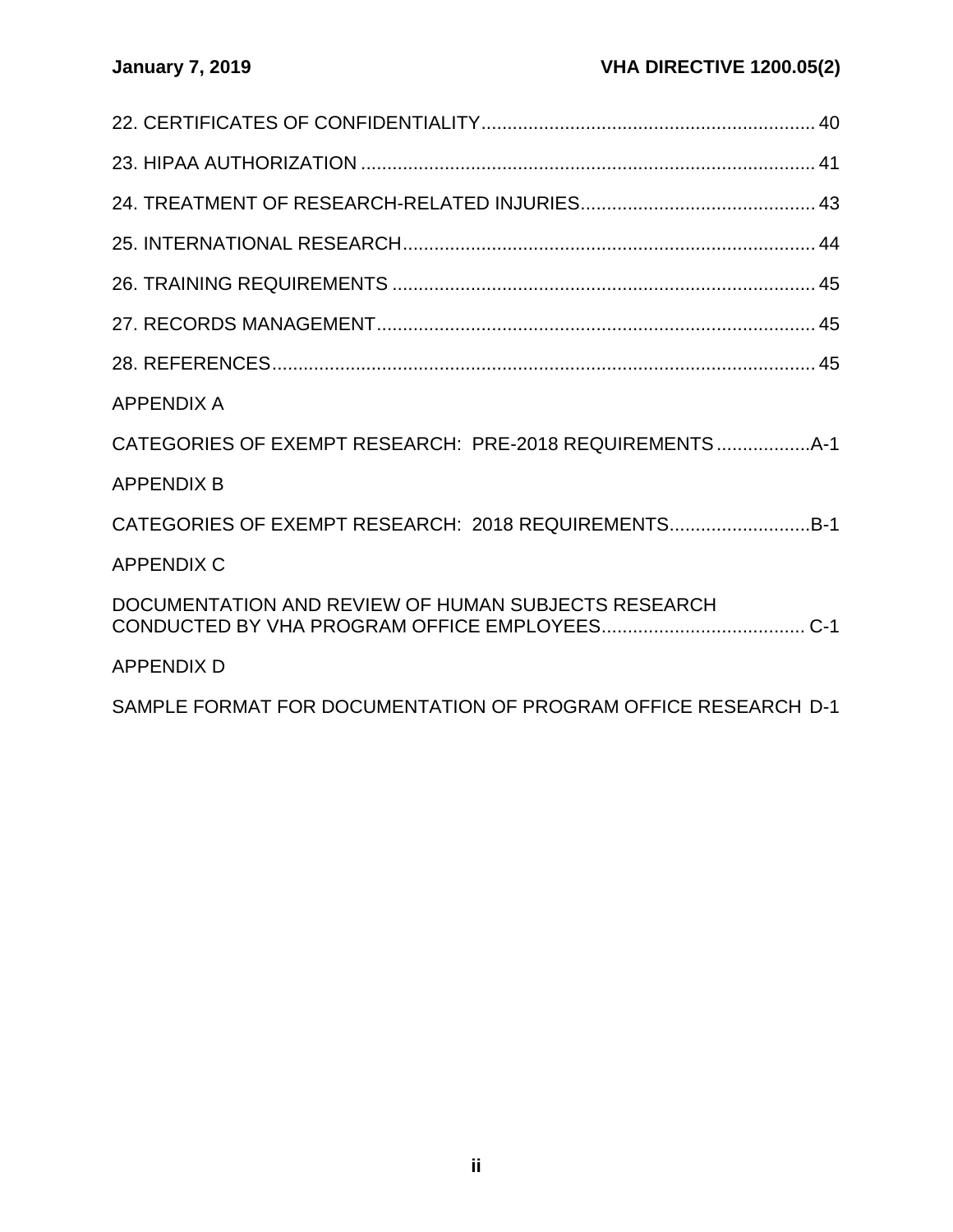#### **REQUIREMENTS FOR THE PROTECTION OF HUMAN SUBJECTS IN RESEARCH**

#### <span id="page-4-0"></span>**1. PURPOSE**

This Veterans Health Administration (VHA) directive defines the procedures for implementing the Federal Policy for the Protection of Human Subjects, known as the Common Rule, and other applicable Federal requirements for the protection of human subjects in research. *NOTE: This directive will be effective as of January 21, 2019 and must be implemented by that date.* **AUTHORITY:** Title 38 United States Code (U.S.C.) 7334; Title 38 Code of Federal Regulations (CFR) Part 16.

#### <span id="page-4-1"></span>**2. BACKGROUND**

a. The Department of Veterans Affairs (VA) is guided by the ethical principles of respect for persons, beneficence, and justice as set forth in "The Belmont Report, Ethical Principles and Guidelines for the Protection of Human Subjects of Research," regardless of who conducts the research or the source of its support. *NOTE: The Belmont Report may be found at* 

*[http://www.hhs.gov/ohrp/humansubjects/guidance/belmont.html.](http://www.hhs.gov/ohrp/humansubjects/guidance/belmont.html)*

b. VA is one of the 20 Federal departments and agencies that have agreed to follow the Common Rule for the Protection of Human Subjects (the 2018 Requirements) published on January 19, 2017, effective January 21, 2019. The 2018 Requirements are encoded in 38 CFR Part 16. The 2018 Requirements are a major revision of the Common Rule for the Protection of Human Subjects, effective June 18, 1991 (the pre-2018 Requirements), which VA previously agreed to follow. This directive incorporates both the pre-2018 and the 2018 Requirements where applicable.

c. The 2018 Requirements include new or modified regulations that apply to human subjects research activities determined to be exempt or approved by an Institutional Review Board (IRB) on and after January 21, 2019 and human subjects research activities approved by an IRB prior to January 21, 2019 for which a VA facility or IRB has documented that the research will transition to the 2018 Requirements. For purposes of this directive, these regulations will be referred to as the 2018 Requirements. The pre-2018 Requirements apply to human subjects research activities, unless the research is transitioning to comply with the 2018 Requirements as described in this directive, for which such review was waived pursuant to 38 CFR 16.101(i), or for which a determination was made that the research was exempt before January 21, 2019, or to human subject research activities approved by an IRB prior to January 21, 2019.

d. For purposes of this directive, the 2018 Requirements mean the Federal Policy for the Protection of Human Subjects published on January 19, 2017 and further amended by an interim final rule published on January 22, 2018 (83 FR 2885) and a final rule published on June 19, 2018 (83 FR 28497). VA facilities conducting research involving human subjects must comply with the 2018 Requirements in the Federal Policy for the Protection of Human Subjects as described in this directive. If human subjects research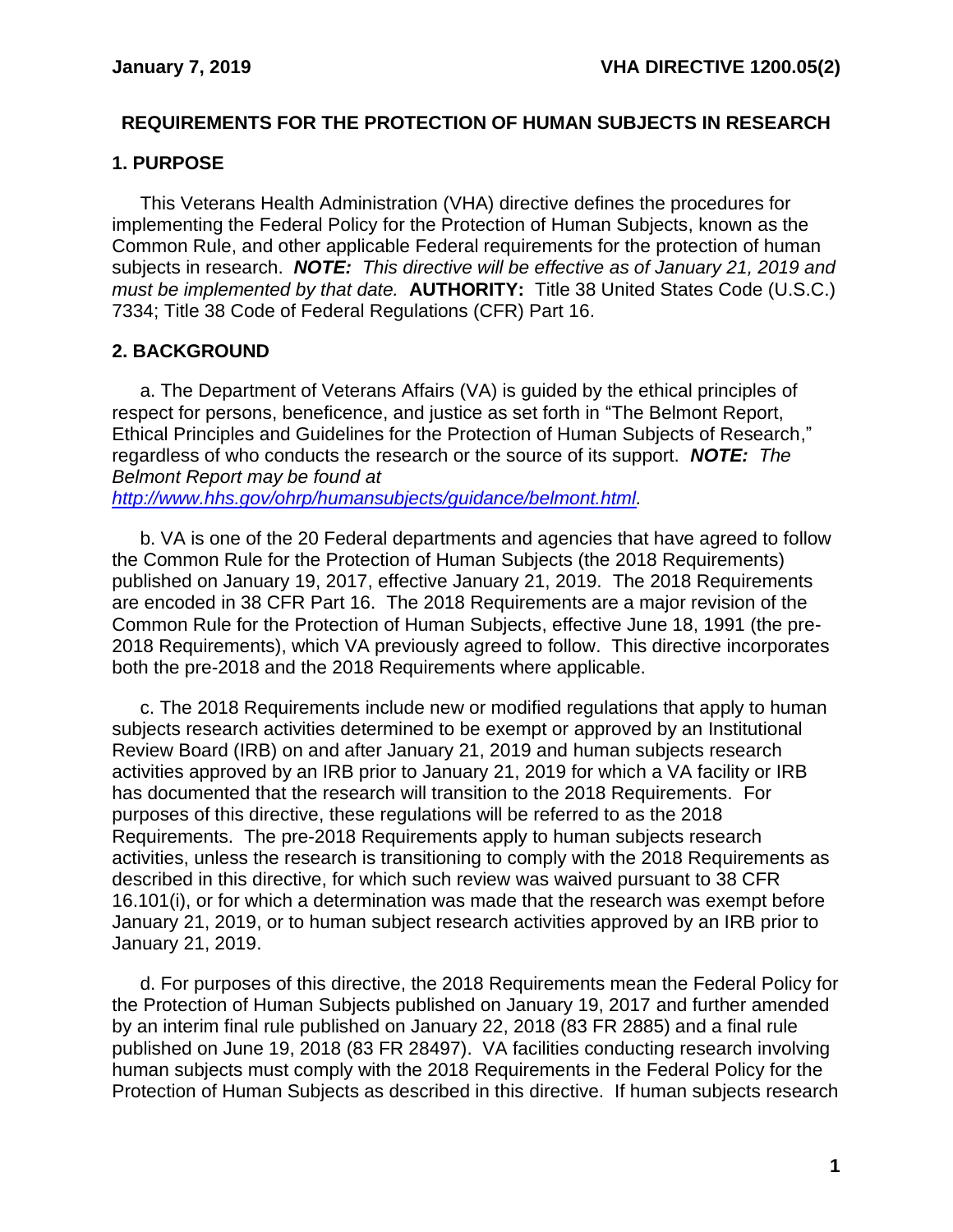is not required to comply with the 2018 Requirements, it will comply with the pre-2018 Requirements in the Federal Policy for the Protection of Human Subjects as described in this directive.

e. VHA does not conduct planned emergency research (see 21 CFR 50.24) or classified research involving human subjects.

#### <span id="page-5-0"></span>**3. DEFINITIONS**

The following definitions are intended for use within this directive and where appropriate reflect the Common Rule at 38 CFR 16.102 and Department of Health and Human Services (HHS) regulations at 45 CFR 46 Subparts A through D.

a. **Adverse Event.** An adverse event (AE) in human subjects research is any untoward physical or psychological occurrence in a human subject participating in research. *NOTE: AEs are further discussed in VHA Handbook 1058.01, Research Compliance Reporting Requirements, dated June 15, 2015, and VHA Handbook 1004.08, Disclosure of Adverse Events to Patients, dated October 2, 2012.*

b. **Assurance.** An assurance is a written commitment to protect human research subjects and comply with the requirements of the Common Rule. *NOTE: Assurances are further discussed in VHA Handbook 1058.03, Assurance of Protection for Human Subjects in Research, dated November 21, 2014.*

c. **Certificate of Confidentiality***.* A Certificate of Confidentiality is a document issued by a component of HHS pursuant to The Public Health Service Act Section 301(d), 42 U.S.C. 241(d) amended by Section 2012 of the 21st Century Cures Act, Public Law 114-255, to protect the privacy of individuals who are subjects of certain specified research activities by authorizing investigators to withhold from all persons not connected with the conduct of such research the names or other identifying characteristics of such subjects. Persons so authorized to protect the privacy of such individuals may not disclose information in any Federal, State, or local civil, criminal, administrative, legislative, or other proceedings to identify such individuals.

d. **Children.** Children are persons who have not attained the legal age to consent to treatments or procedures involved in the research under the applicable State law of the jurisdiction in which the research will be conducted.

e. **Clinical Investigation.** The Food and Drug Administration (FDA) considers the term clinical investigation to mean any experiment that involves a test article and one or more human subjects, and that either:

(1) Meets the requirements for prior submission to the FDA under Sections 505(i) or 520(g) of the Federal Food, Drug, and Cosmetic Act, codified at 21 U.S.C. 355(i) and 360j(g) respectively; or

(2) Does not meet the requirements for prior submission to the FDA under these sections of the Federal Food, Drug, and Cosmetic Act, but the results of which are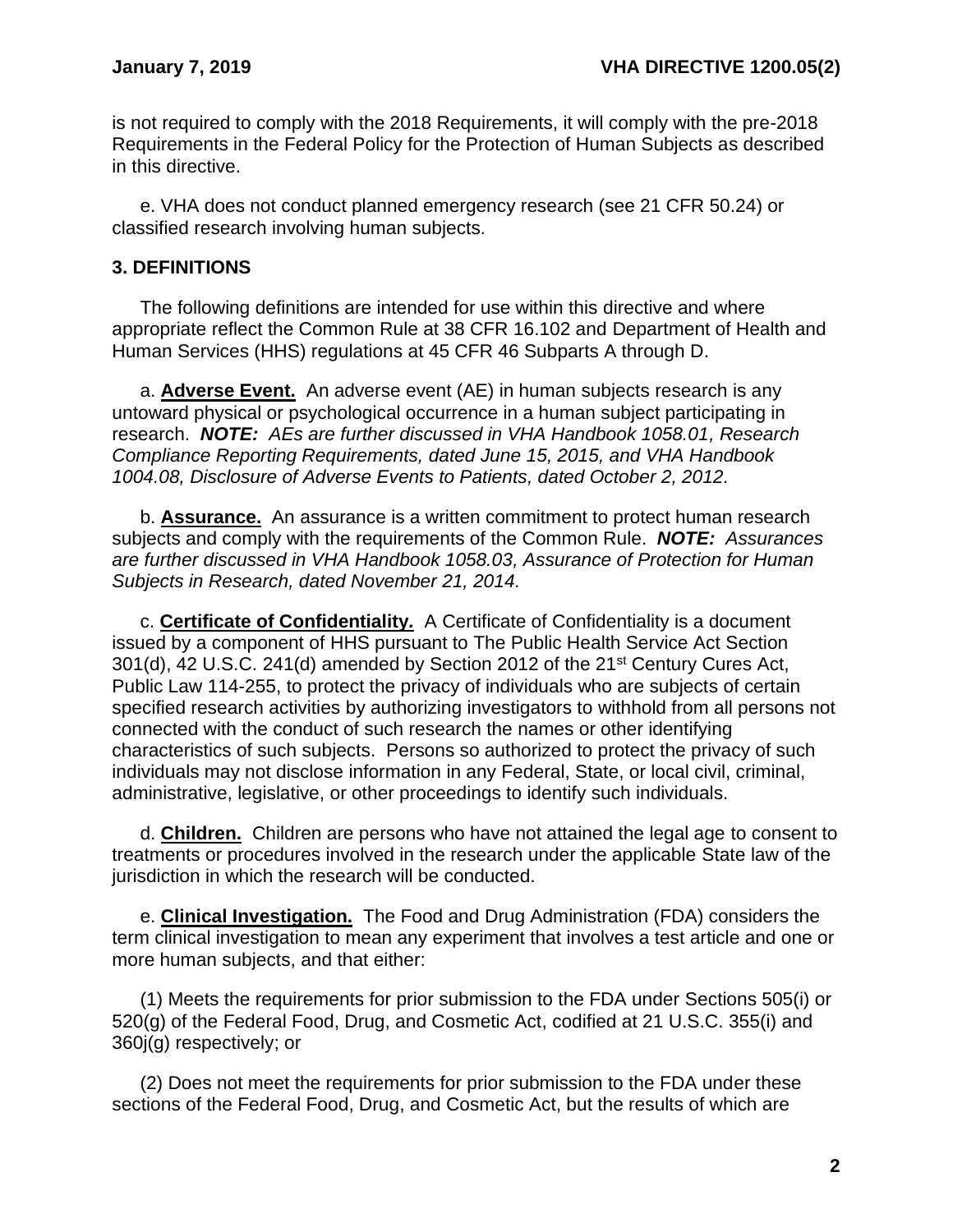intended to be submitted later to, or held for inspection by, the FDA as part of an application for a research or marketing permit (21 CFR 56.102(c)).

f. **Clinical Trial.** A research study in which one or more human subjects are prospectively assigned to one or more interventions (which may include placebo or other control) to evaluate the effects of the interventions on biomedical or behavioral health-related outcomes.

g. **Collaborative Research.** Collaborative Research is human subjects research activities involving investigators from VA and at least one non-VA institution. Collaborative Research includes VA and non-VA institutions.

h. **Continuing Noncompliance.** Continuing noncompliance is a persistent failure to adhere to the laws, regulations, or policies governing human subjects research. *NOTE: Continuing noncompliance is further discussed in VHA Handbook 1058.01.*

i. **De-identified Information.** De-identified information is health information that is presumed not to identify an individual, and with respect to which there is no reasonable basis to believe that the information can be used to identify an individual, because the 18 patient identifiers described in the Health Insurance Portability and Accountability Act (HIPAA) Privacy Rule have been removed or a qualified biostatistician has determined that the health information has been de-identified. De-identified information is no longer covered by the Privacy Act, 38 U.S.C. 5701, 38 U.S.C. 7332, or the HIPAA Privacy Rule (see VHA Directive 1605.01, Privacy and Release of Information, dated August 31, 2016).

j. **Federalwide Assurance**. A Federalwide Assurance (FWA) is an assurance approved for Federalwide use by the Office of Human Research Protections (OHRP) in accordance with Section 103(a) of the Common Rule (see 38 CFR 16.103(a)).

k. **Fetus.** For purposes of this directive and as defined in Subpart B of the Common Rule for the Protection of Human Subjects, a fetus is the product of conception from the time of implantation until delivery.

l. **Human Research Protection Program.** The Human Research Protection Program (HRPP) is a comprehensive system to ensure the protection of human subjects participating in research. The HRPP consists of a variety of individuals and committees such as: the VA facility Director, Associate Chief of Staff for Research and Development (ACOS/R&D), the Administrative Officer (AO) for R&D, the R&D Committee, the IRB, other committees or subcommittees addressing human subjects protection (e.g., Biosafety, Radiation Safety, Radioactive Drug Research, Conflict of Interest), investigators, IRB staff, research staff, health and safety staff (e.g., Biosafety Officer, Radiation Safety Officer), research compliance officers (RCOs), Information System Security Officers (ISSOs), privacy officers (POs), and research pharmacy staff. The objective of this system is to assist the institution in meeting ethical principles and regulatory requirements for the protection of human subjects in research.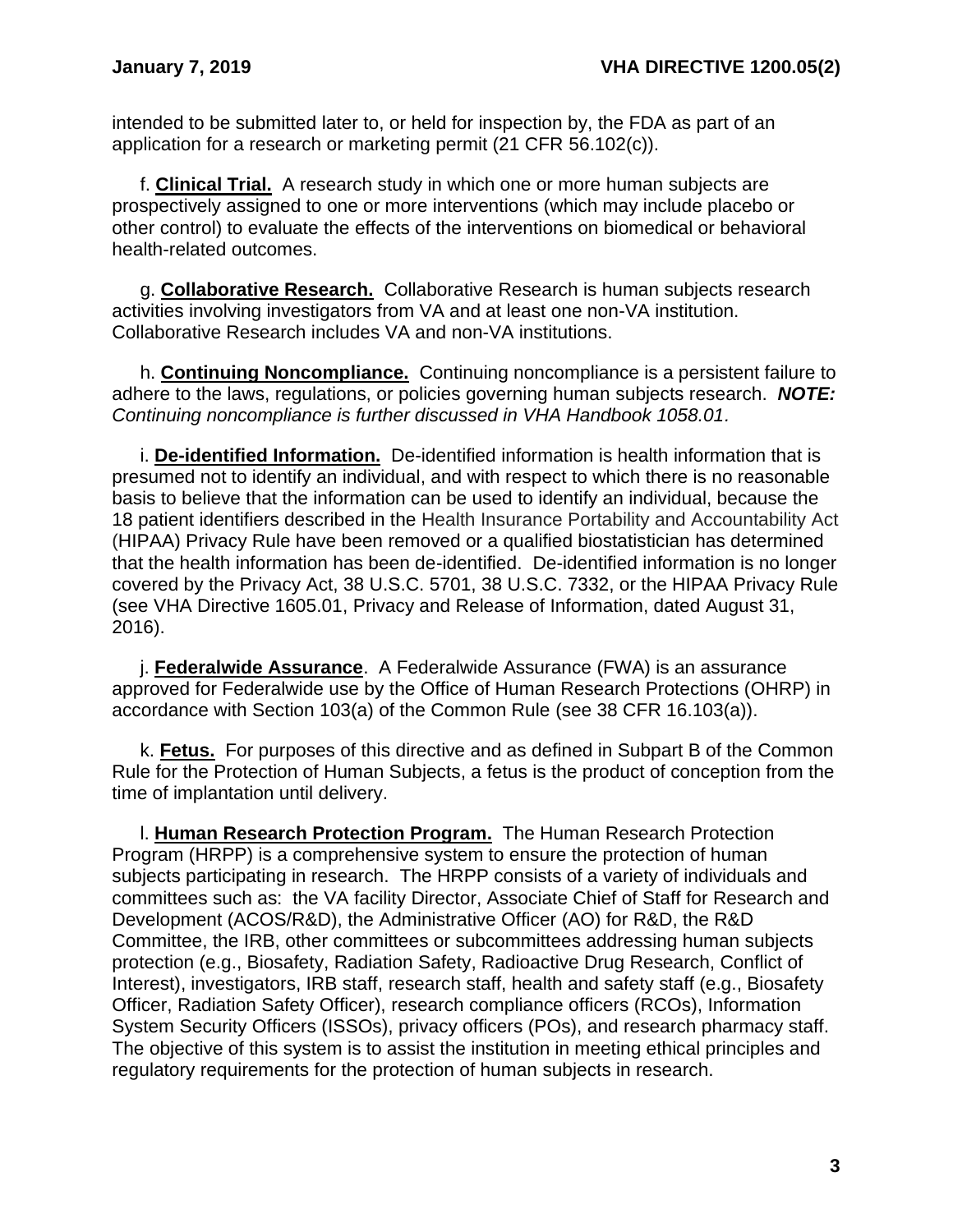m. **Human Subject.** A human subject is a living individual about whom an investigator (whether professional or student) conducts research, and:

(1) Obtains information or biospecimens through intervention or interaction with the individual, and uses, studies, or analyzes the information or biospecimens; or

(2) Obtains, uses, studies, analyzes, or generates identifiable private information or identifiable biospecimens.

*NOTE: Individuals who receive test articles or who serve as controls in clinical investigations, including clinical investigations as defined under FDA regulations in 21 CFR 50.3, 312.3(b), and 812.3(h), are also considered human subjects for the purposes of this directive.*

n. **Identifiable Private Information.** Identifiable private information is information for which the identity of the subject is or may readily be ascertained by the investigator or associated with the private information.

o. **Identifiable Biospecimen.** An identifiable biospecimen is a biospecimen for which the identity of the subject is or may readily be ascertained by the investigator or associated with the biospecimens.

p. **Institutional Official.** The Institutional Official (IO) is the individual legally authorized as Signatory Official to commit an institution to an FWA. The Signatory Official assures that human subjects research to which the FWA applies is conducted in accordance with the terms of the assurance (see VHA Handbook 1058.03). The Principal Deputy Under Secretary for Health or designee is the IO for VHA Central Office, and VA facility Directors are the IOs for local VA facilities.

q. **Institutional Review Board.** An IRB is a board, committee, or other group formally designated by an institution to review, approve, require modification, disapprove, and conduct continuing oversight of human subject research in accordance with the Common Rule (38 CFR Part 16) and other applicable regulations. *NOTE: For the purposes of this directive, unless otherwise specified, references to IRB include any IRB which is responsible for approval and monitoring of a research project.*

r. **Interaction.** Interaction includes communication or interpersonal contact between investigator and subject.

s. **Intervention.** Intervention includes both physical procedures by which information or biospecimens are gathered (e.g., venipuncture) and manipulations of the subject or the subject's environment that are performed for research purposes.

t. **Investigator.** An investigator is any individual who conducts research including, but not limited to, the Principal Investigator (PI), sub-investigator or co-investigator, and Site Investigator or Local Site Investigator (LSI). All VA investigators on a VA research study or program must hold a VA appointment.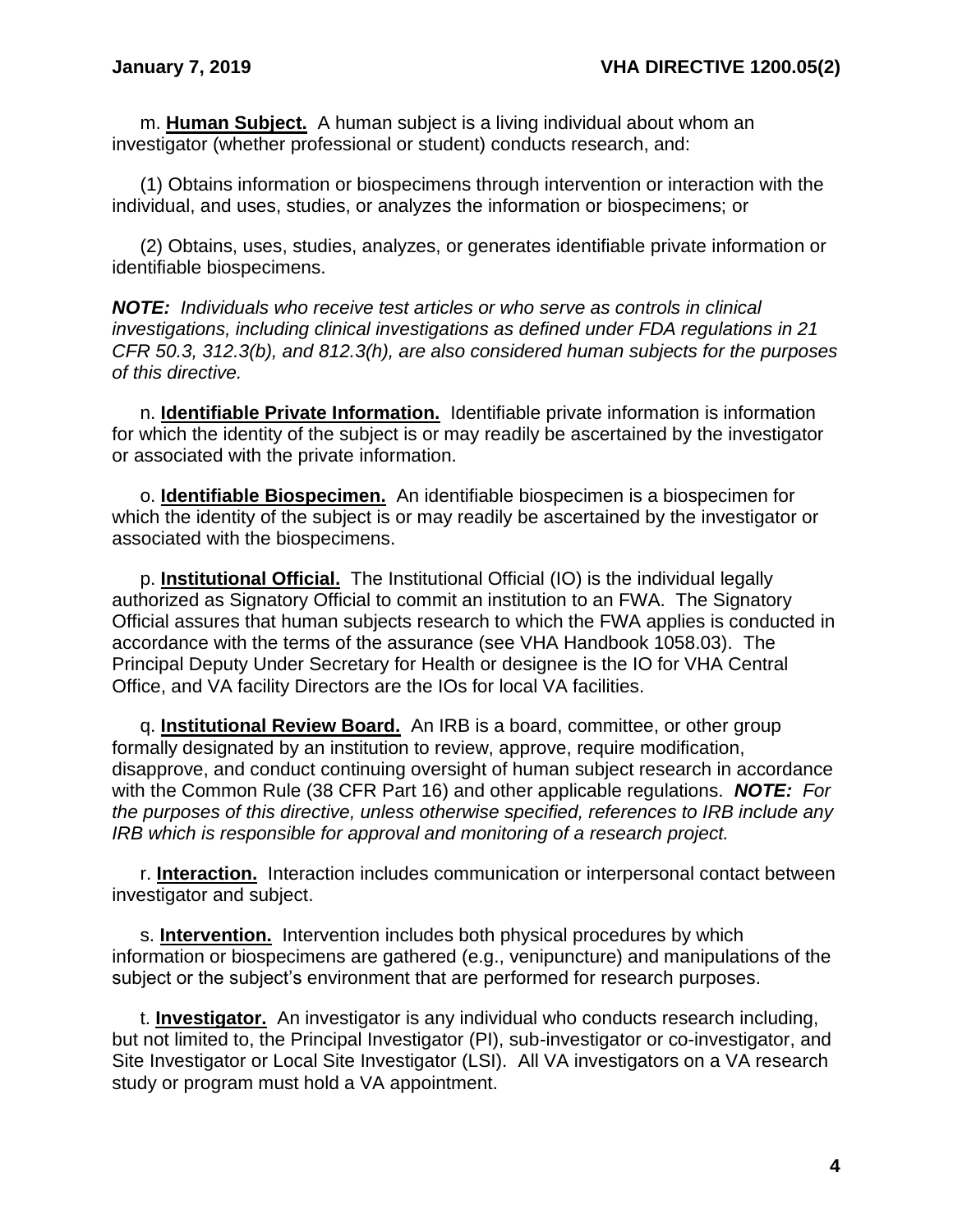(1) **Principal Investigator.** The Principal Investigator (PI) is a qualified person who directs a research study or program. The PI oversees scientific, technical, and day-today management of the research. If a study is conducted by a team of individuals, the PI is the responsible leader of that team.

(2) **Sub-Investigator or Co-Investigator.** A sub-investigator or co-investigator is a qualified person designated by the PI or LSI to perform critical research procedures and/or to make important research-related decisions. Both terms are interchangeable but are key personnel on a research study or program.

(3) **VA Investigator.** A VA investigator is any individual who conducts research while acting under a VA appointment, including full and part-time employees, without compensation (WOC) employees, or individuals appointed or detailed to VA under the Intergovernmental Personnel Act (IPA) of 1970 (5 U.S.C. 3371 et seq.). Individuals working under a contract with VA cannot conduct research as VA Investigators under a WOC appointment while simultaneously working as a contractor. *NOTE: Trainees can serve as a co- or sub-investigator but must have a VA PI sufficiently experienced in the area of the trainee's research interest to serve as the PI. Trainee research activities are*  further discussed in VHA Directive 1200.02(1), Research Business Operations, dated March 10, 2017*.*

u. **Legally Authorized Representative.** A legally authorized representative (LAR) is an individual or judicial or other body authorized under applicable law to consent on behalf of a prospective subject to the subject's participation in the procedure(s) involved in the research. If there is no applicable law addressing this issue, LAR means an individual recognized by institutional policy as acceptable for providing consent in the non-research context on behalf of the prospective subject to the subject's participation in the procedure(s) involved in the research.

v. **Minimal Risk.** Minimal risk means that the probability and magnitude of harm or discomfort anticipated in the research are not greater in and of themselves than those ordinarily encountered in daily life or during the performance of routine physical or psychological examinations or tests.

w. **Neonate.** Neonate means a newborn within the first 4 weeks of birth.

x. **Nonprofit Research and Education Corporations.** VA-affiliated nonprofit research and education corporations (NPC) are authorized by Congress under 38 U.S.C. 7361-7366 to provide flexible funding mechanisms for the conduct of research and education at one or more VA facilities. Research approved by a facility R&D Committee and education approved by the facility Education Committee are considered to be a VA research project or a VA education activity respectively, regardless of the source of funding, the entity administering the funds, or the research or education site *(see VHA Handbook 1200.17, Department of Veterans Affairs Nonprofit Research and Education Corporations Authorized by Title 38 U.S.C. Sections 7361 Through 7366, dated April 27, 2016 and revised May 9, 2017).*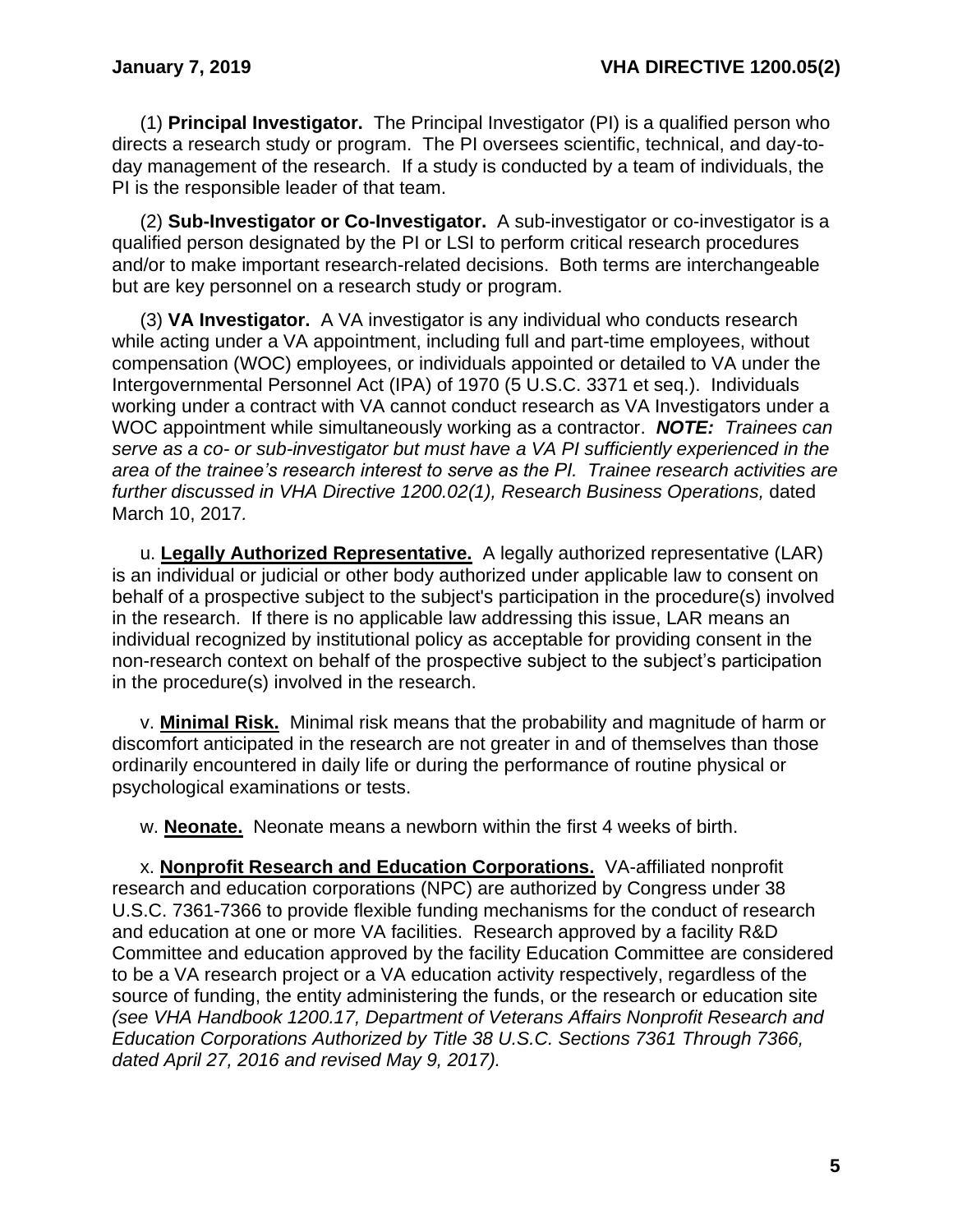y. **Pregnancy.** Pregnancy encompasses the period of time from implantation until delivery. A woman is assumed to be pregnant if she exhibits any of the pertinent presumptive signs of pregnancy, such as missed menses, until the results of a pregnancy test are negative or until delivery.

z. **Private Information.** Private information includes information about behavior that occurs in a context in which an individual can reasonably expect that no observation or recording is taking place, and information that has been provided for specific purposes by an individual and that the individual can reasonably expect will not be made public (e.g., a medical record). (See 38 CFR 16.102(e)(4)).

aa. **Program Office.** A Program Office is any office within the VHA Office of the Under Secretary for Health. A Program Office includes all of its component offices and subdivisions, regardless of physical location. *NOTE: The organization chart for the VHA Office of the Under Secretary for Health may be found on the VHA Web site.*

bb. **Program Office Employee.** A Program Office employee is any individual working under a VA appointment in a VHA Program Office, regardless of duty station, including (but not limited to) full and part-time employees, WOC employees, and employees under the IPA.

cc. **Research.** Research means a systematic investigation, including research development, testing and evaluation, designed to develop or contribute to generalizable knowledge. Activities that meet this definition constitute research for purposes of this directive, whether or not they are conducted or supported under a program that is considered research for other purposes. For example, some demonstration and service programs may include research activities. Clinical investigations, including clinical investigations as defined under FDA regulations in 21 CFR 50.3, 312.3(b), and 812.3(h), are considered research for purposes of this directive. For purposes of this directive, the following activities are not considered research:

(1) Scholarly and journalistic activities (e.g., oral history, journalism, biography, literary criticism, legal research, and historical scholarship), including the collection and use of information, that focus directly on the specific individuals about whom the information is collected.

(2) Public health surveillance activities, including the collection and testing of information or biospecimens, conducted, supported, requested, ordered, required, or authorized by a public health authority. Such activities are limited to those necessary to allow a public health authority to identify, monitor, assess, or investigate potential public health signals, onsets of disease outbreaks, or conditions of public health importance (including trends, signals, risk factors, patterns in diseases, or increases in injuries from using consumer products). Such activities include those associated with providing timely situational awareness and priority setting during the course of an event or crisis that threatens public health (including natural or man-made disasters).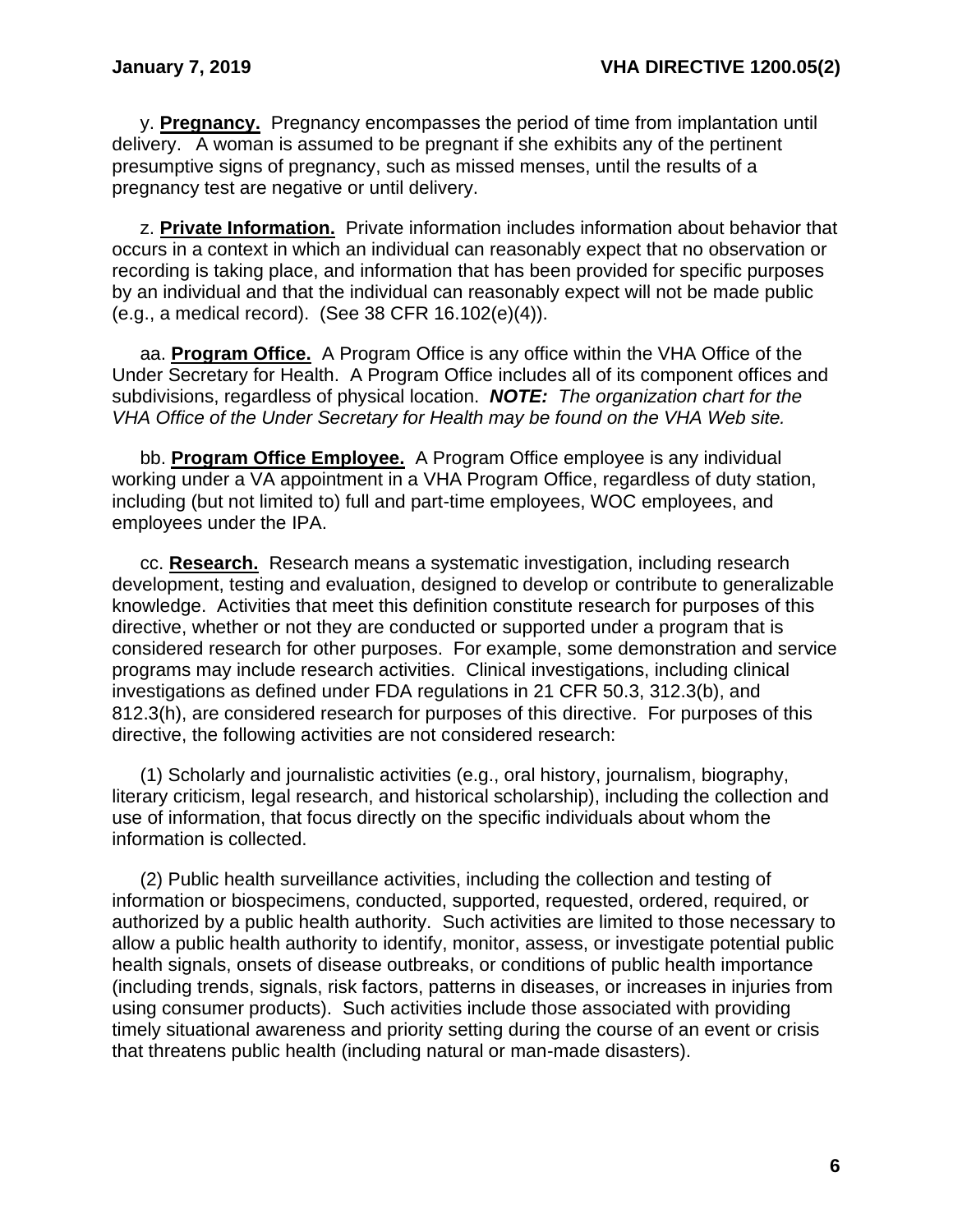(3) Collection and analysis of information, biospecimens, or records by or for a criminal justice agency for activities authorized by law or court order solely for criminal justice or criminal investigative purposes.

(4) Authorized operational activities (as determined by each agency) in support of intelligence, homeland security, defense, or other national security missions.

dd. **Research Records.** Research records include, but are not limited to, IRB and R&D Committee records, records of all observations, subject recruitment activities, other data relevant to the investigation, progress notes, research study forms, surveys, questionnaires, and other documentation regarding the study (see VHA Records Control Schedule (RCS) 10-1, Chapter 8).

ee. **Research and Development Committee.** The R&D Committee is a committee responsible, through the Chief of Staff (COS) to the VA facility Director, for oversight of the facility's research program and for maintenance of high standards throughout that program (see VHA Handbook 1200.01, Research and Development (R&D) Committee, dated June 16, 2009)*.*

ff. **Research Protocol.** A research protocol details the aims and objectives of a research study, scientific rationale, the methods used to carry out the research, and how data will be analyzed. For human subjects research it also entails how subjects will be accessed/recruited, any foreseeable risks, and how these risks will be mitigated. *NOTE: The protocol for social or behavioral research is sometimes referred to as the Research Plan or Research Purpose and Methodology.*

gg. **Serious Noncompliance.** Serious noncompliance is a failure to adhere to the laws, regulations, or policies governing human subjects research that may reasonably be regarded as:

(1) Involving substantive harm, or a genuine risk of substantive harm, to the safety, rights, or welfare of human research subjects, research staff, or others; or

(2) Substantively compromising the effectiveness of a facility's human subjects research protection or human subjects research oversight programs. *NOTE: Serious noncompliance is further discussed in VHA Handbook 1058.01.*

hh. **Signatory Official.** The Signatory Official is the individual legally authorized to commit an institution to the requirements of an FWA.

ii. **Unanticipated or Unexpected.** The terms unanticipated and unexpected refer to an event or problem in VA research that is new or greater than previously known in terms of nature, severity, or frequency, given the procedures described in protocolrelated documents and the characteristics of the study population.

jj. **VA Research.** VA research is research that is conducted by investigators (serving on VA compensated, WOC, or IPA appointments) while on VA time or on VA property. The research may be funded by VA, by other sponsors, or be unfunded. VA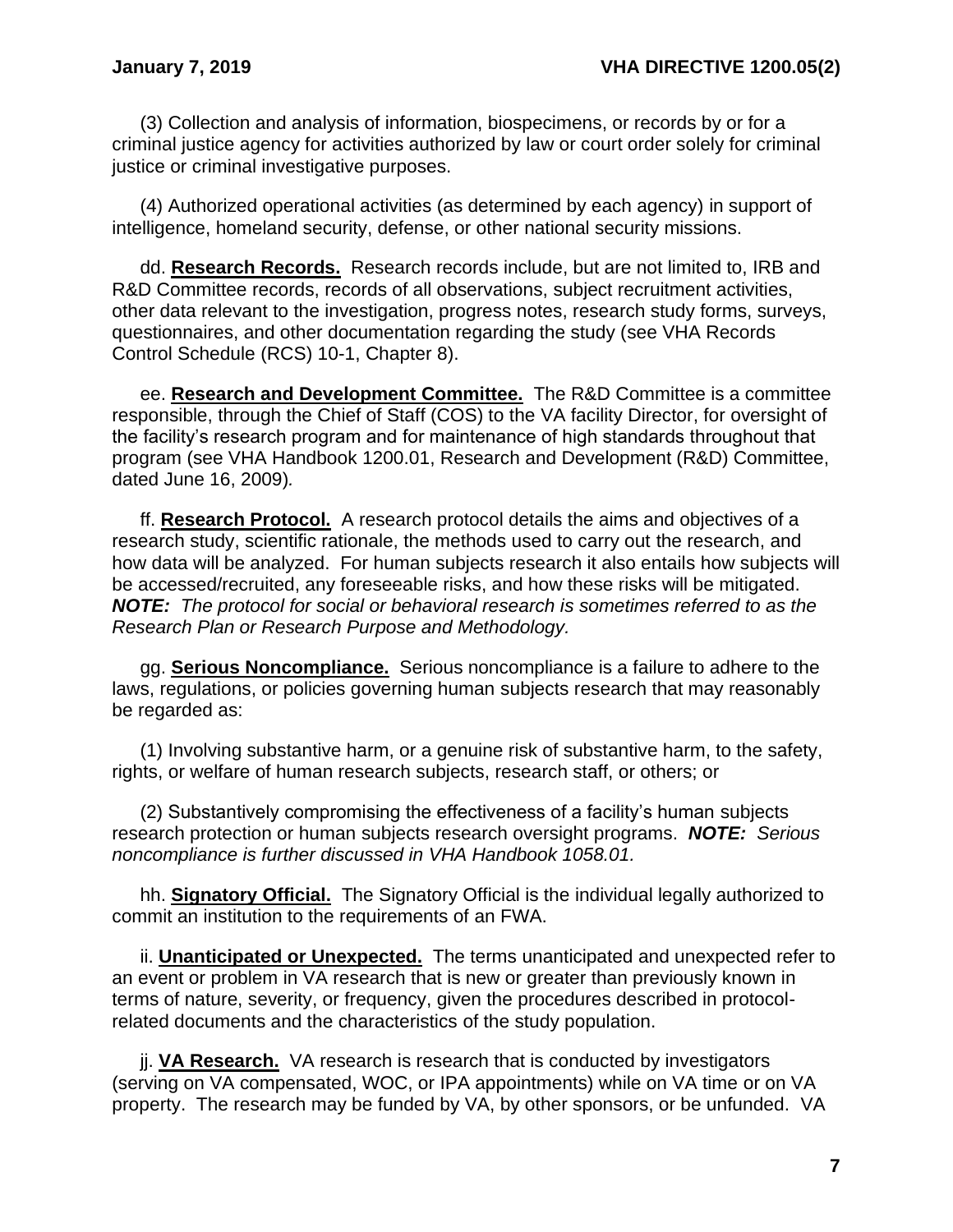research must have R&D Committee approval before it is considered VA Research and before it can be initiated. All research activities approved by the R&D Committee are considered VA Research. *NOTE:* Any emergency use of a test article does not require R&D Committee approval but is VA research under this policy.

# <span id="page-11-0"></span>**4. POLICY**

It is VHA policy that all VA facilities that conduct research involving human subjects must have or obtain the services of a functional IRB as part of its HRPP, and that such research and IRB reviews be conducted in accordance with this directive and applicable Federal laws and regulations. It is VHA policy that all research involving human subjects must adhere to the 2018 Requirements, except that research which is subject to the pre-2018 Requirements need not comply with standards which are specifically stated in this directive to be "subject to the 2018 Requirements."

# <span id="page-11-1"></span>**5. RESPONSIBLITIES**

a. **Under Secretary for Health.** The Under Secretary for Health is responsible for ensuring overall VHA compliance with this directive.

b. **Principal Deputy Under Secretary for Health.** The Principal Deputy Under Secretary for Health or designee is responsible for serving as the Institutional Official (IO) for VHA Central Office.

c. **Deputy Under Secretary for Health for Operations and Management.** The Deputy Under Secretary for Health for Operations and Management is responsible for:

(1) Communicating the contents of this directive to each of the Veterans Integrated Service Networks (VISNs); and

(2) Ensuring that each VISN Director has the sufficient resources to fulfill the terms of this directive in all of the VA medical facilities within that VISN.

d. **Chief Research and Development Officer, VA Central Office.** The Chief Research and Development Officer (CRADO), VA Central Office, is responsible for ensuring that the Office of Research and Development (ORD) develops human subjects research policies for VA research using the standards in this directive defining and describing how VA human subjects research can be conducted within the Common Rule for the Protection of Human Subjects.

e. **Veterans Integrated Services Network Director.** Each VISN Director is responsible for ensuring that VA research programs at facilities within the VISN comply with current VA policies and guidelines relating to human subjects research.

f. **VA Medical Facility Director.** Each VA medical facility Director is responsible for:

(1) Serving as the IO for the medical facility.The IO is the individual legally authorized as SO to commit an institution to an FWA. An FWA is required prior to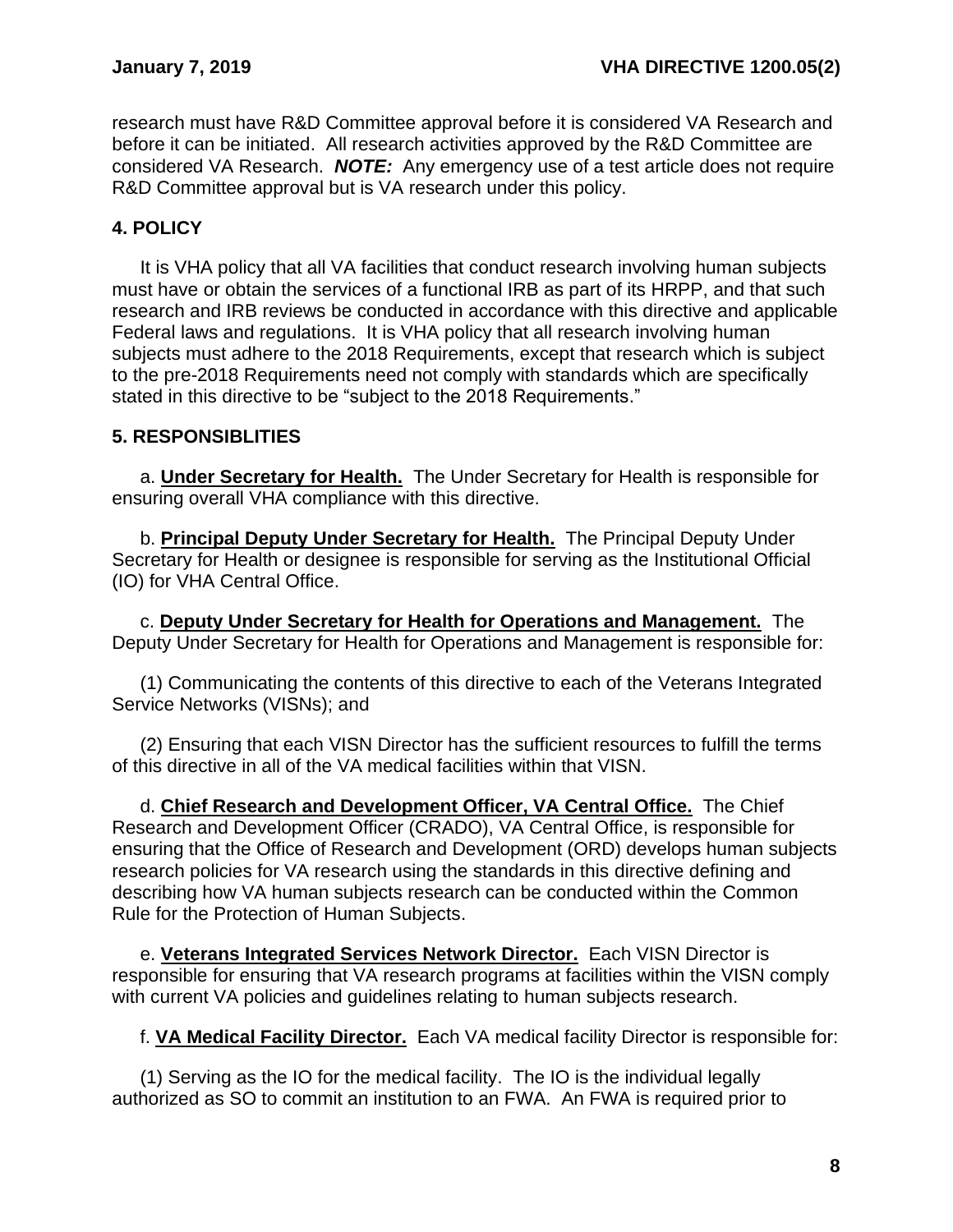conducting any human subjects research subject to the 2018 Regulations. See 38 CFR 16.103. *NOTE: VA facilities filing an FWA and VA Addendum must submit applications and renewals through the Office of Research Oversight (ORO) (see VHA Handbook 1058.03);*

(2) Overseeing the facility's research program. The IO is responsible for the creation and implementation of an HRPP for research involving human subjects. The exact composition of the HRPP depends on the specific facility, the resources of the facility, and the type, size, and complexity of its research program. For additional information see VHA Directive 1200.02(1). The IO's responsibilities for the facility's HRPP include, but are not limited to:

(a) Ensuring that the institution's HRPP functions effectively and that the institution provides the resources and support necessary to comply with all requirements applicable to research involving human subjects;

(b) Overseeing the R&D Committee, IRB, and other applicable subcommittees of the R&D Committee, facility research office, and all VA investigators and VA research staff who conduct human subjects research at that facility;

(c) Delegating authority in writing for respective roles and responsibilities for the HRPP. This delegation of authority must provide the organizational structure and ensure leadership for oversight activities for all human subjects research conducted at or by the facility;

(d) Ensuring provision of adequate resources to support the operations of the HRPP;

(e) Ensuring independence of the IRB;

(f) Appointing the facility's IRB voting members in writing when the VA facility operates its own IRB;

(g) Appointing the Chair and, when applicable, Co-chair(s) or Vice Chair(s) for a term of up to 3 years when the VA facility operates its own IRB;

(3) Serving as the official representative of the institution to external agencies and oversight bodies, and providing all written communication with external departments, agencies, and oversight bodies;

(4) Ensuring that a procedure is in place to review and approve recruiting media, including documents, flyers, and advertisements for research that is not VA research prior to being posted or distributed in any form within or on the premises of a VA facility. Posting or distributing may include announcing, distributing, publishing, or advertising the study either electronically, by hard copy, or other means to anyone, including Veterans, clinicians, or other staff (see ORD guidance at [http://www.research.va.gov/resources/policies/default.cfm\)](http://www.research.va.gov/resources/policies/default.cfm);

(5) Ensuring that a documented procedure is in place for determining when a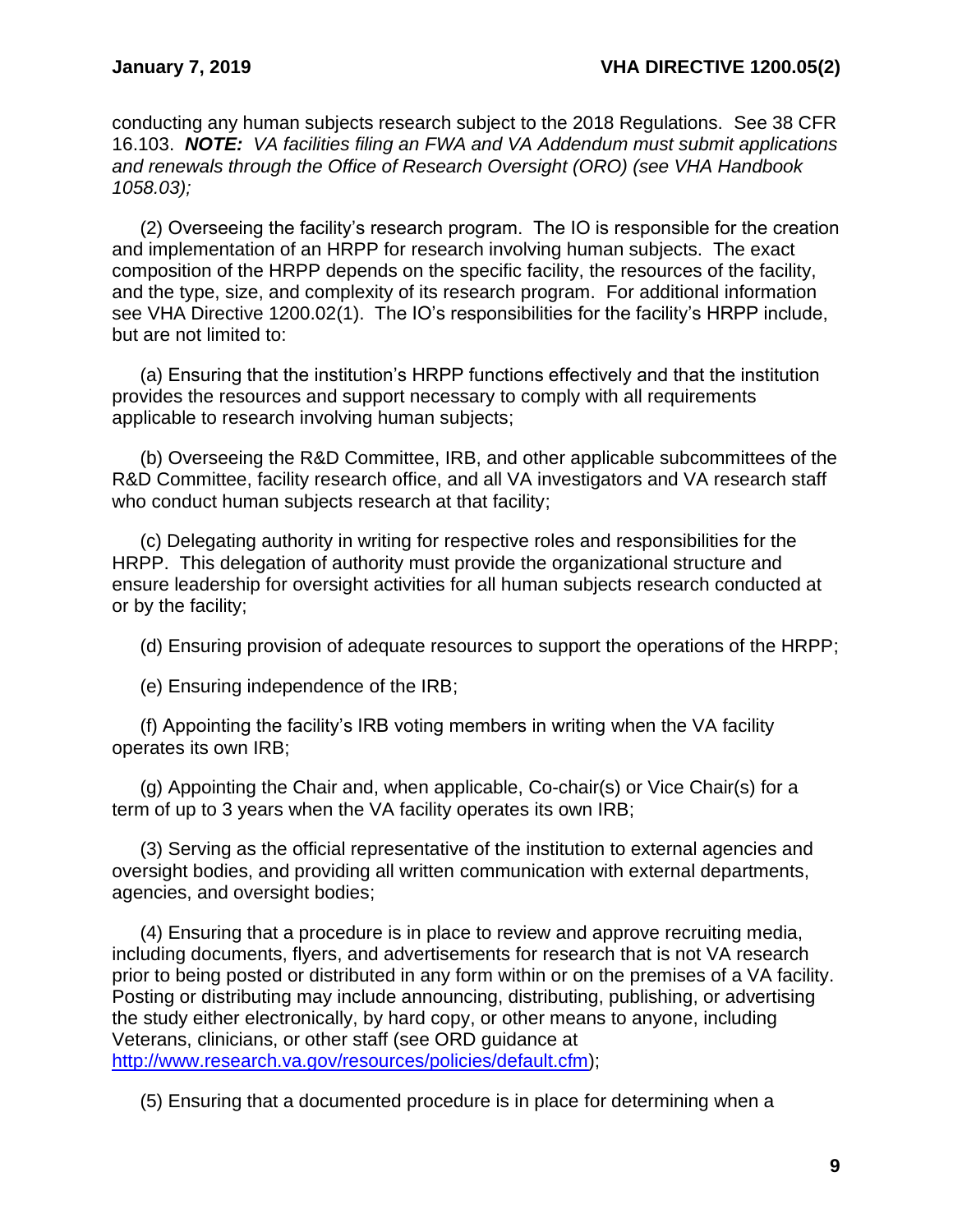research activity approved by the IRB, prior to January 21, 2019, can transition to the 2018 Requirements, if applicable. The documented procedure must list what individuals or groups are designated to make the determinations. *NOTE: Investigators may not make a determination that their studies can be transitioned to the 2018 Requirements;*

(6) Ensuring appropriate documentation of required actions and responsibilities pertaining to review, approval, conduct and oversight of research conducted at that facility set forth in this directive;

(7) Ensuring all research subject to this directive is reviewed and approved by an IRB and will be subject to oversight by the IRB. *NOTE: Research that meets the exempt categories is not subject to IRB review unless it is determined to meet one of the exempt categories requiring limited IRB review. All exempt research must be reviewed and approved by the R&D Committee (see Appendices A and B);*

(8) Ensuring that any IRB operated by the VA facility is established in accordance with the requirements of this directive and registered through ORO with the HHS OHRP *(see VHA Handbook 1058.03);*

(a) The facility's IRB(s) of Record may include the facility's own IRB(s), VHA Central Office IRB (VA Central IRB), an IRB of another VA facility, the IRB(s) of a medical or dental school, or the IRB of another Federal agency. A facility may also use an IRB for multi-site protocols that has been specifically designated by ORD as an IRB that may serve as a multi-site IRB for VA facilities.

(b) VA will permit use of a commercial IRB as an IRB of Record for VA facilities if it has been specifically designated by ORD as a commercial IRB that may serve as an IRB for cooperative research.

(c) A VA facility's own IRB, also known as an internal IRB, and the VA Central IRB, cannot serve as an IRB of Record for any non-VA entity except a Department of Defense (DoD) facility, Department of Energy laboratory, or a VA NPC;

(d) When the facility engages the services of another entity's IRB as its IRB of Record, the IO is responsible for:

1. Establishing and signing a Memorandum of Understanding (MOU) or Authorizing Agreement with other VA facilities or external organization(s) providing IRB services (see VHA Handbook 1058.03 and MOU Checklist: [http://www.va.gov/ORO/orochecklists.asp\)](http://www.va.gov/ORO/orochecklists.asp);

2. Ensuring that external IRBs of Record used by the VA facility hold current IRB registrations with FDA/OHRP and provide updates to membership as required by VHA Handbook 1058.03;

(9) Requesting CRADO approval when the VA facility wants to establish a new HRPP, change its IRB(s) of Record, or wants its internal IRB to serve as an IRB of Record for a non-VA entity. *NOTE: All IRBs overseeing VA human subjects research*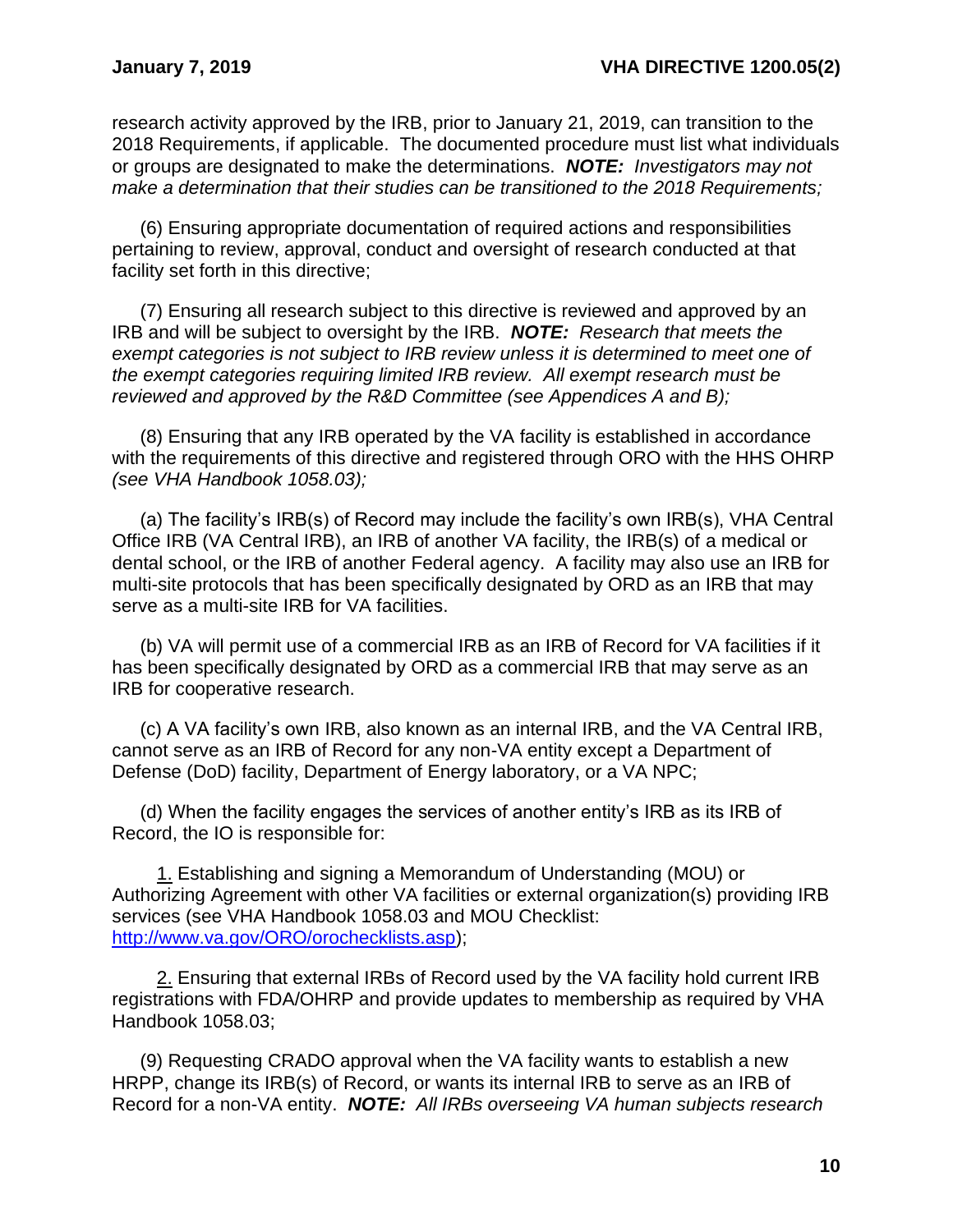*regardless of the type described above must meet all the IRB requirements described in 38 CFR Part 16;*

(10) Submitting waiver requests electronically to the CRADO for approval of research involving prisoners conducted by VA investigators while on official VA duty, in accordance with the process outlined in section 20 below; and

(11) Approving VA participation in proposed research that includes pregnant women, neonates, or children as described in this directive (see sections 19 and 21).

g. **VA Investigators.** Each VA investigator is responsible for:

(1) Giving first priority to the protection of research subjects, upholding professional and ethical standards and practices, and adhering to all applicable VA and other Federal requirements, including the local VA facility's policies and procedures, regarding the conduct of research and the protection of human subjects;

(2) Holding a current VA appointment to conduct VA research;

(a) VA investigators must have the appropriate training, education, expertise, and credentials to conduct the research according to the research protocol;

(b) PIs must ensure that all research staff are qualified (e.g., including but not limited to appropriate training, education, expertise, and credentials) to perform procedures assigned to them during the study;

(c) Investigators and their staff conducting human subjects research must be credentialed and privileged as required by current local and VA requirements (see VHA Handbook 1100.19, Credentialing and Privileging, dated October 15, 2012, and VHA Directive 2012-030, Credentialing of Health Care Professionals, dated October 11, 2012). Investigators and their research staff may only perform those activities in a research study for which they have the relevant credentials and privileges;

(d) Investigators must be identified on the IRB application and must provide credentials, conflict of interest statements or other documentation required by VA and local facility policies;

(e) VHA Program Office employees acting as Investigators, regardless of duty station, must prospectively document their research with their supervisor in writing. For more information on documentation and review requirements, see Appendix C;

(3) Developing and submitting a research protocol that is scientifically valid and ethical, describes the research objectives, background and methodology, and is relevant to the health or welfare of the Veteran population. When applicable, the protocol must include the following safety measures:

(a) The type of safety information to be collected, including AEs;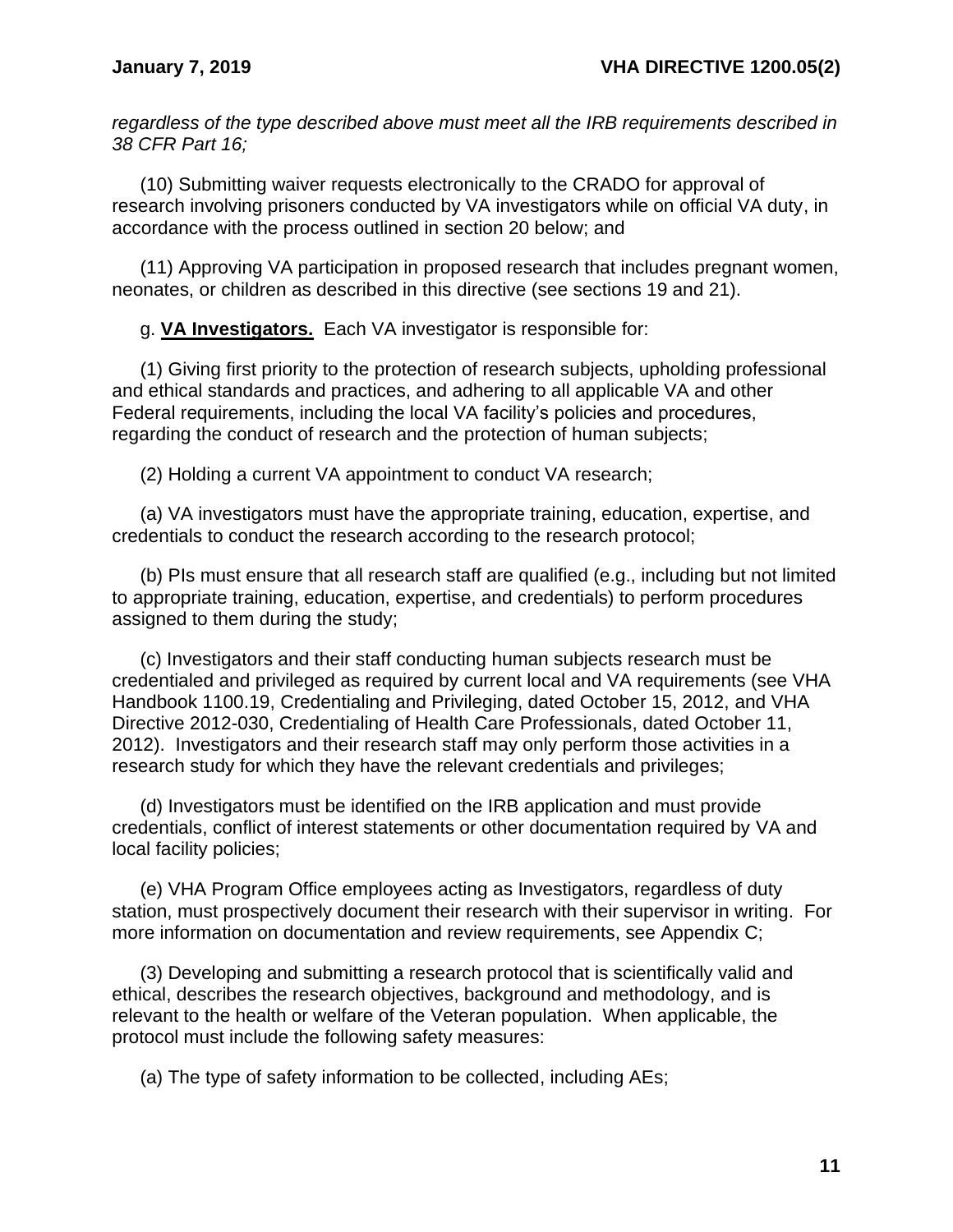(b) Frequency of safety data collection;

(c) Frequency or periodicity of review of cumulative safety data;

(d) Statistical tests for analyzing the safety data to determine if harm is occurring; and

(e) Conditions that trigger an immediate suspension of the research, if applicable;

(4) For all non-exempt human subjects research, submitting the protocol for initial review and obtaining written approvals from the IRB, other applicable committees, and from the R&D Committee. In addition, the investigator must receive written notice from the ACOS/R&D that the research may commence before initiating the research. See VHA Handbook 1200.01;

(5) For all exempt human subjects research requiring a limited IRB review, submitting the protocol for initial limited IRB review, other applicable committees, and obtaining approval from the R&D Committee. In addition, the investigator must receive written notice from the ACOS/R&D that the research may commence before initiating the research. See VHA Handbook 1200.01. *NOTE: Submitting the protocol for initial limited IRB review is not applicable for all exempt categories. See Appendix B;*

(6) Once approved by the R&D Committee and the investigator receives written notification from the ACOS/R&D that the study may be initiated, implementing the protocol as approved. All modifications to the approved research protocol or consent form must be approved by the IRB prior to initiating the changes except when necessary to eliminate apparent immediate hazards to the subject. The IRB must have a written procedure specifying when and how the IRB is notified of changes initiated by an investigator prior to IRB approval. For studies approved by an IRB, the investigator must also obtain continuing review and approval at a frequency established by the IRB, but not less than once every year except as described in section 9.e.(2) and is expected to submit all materials required for continuing review in sufficient time to assure approval prior to the expiration date. Non-exempt human subjects research activities cannot be conducted at any time without a current valid IRB approval except when stopping interventions or interactions with current participating subjects could be harmful to those subjects;

(7) Disclosing to the IRB any potential, actual, apparent, or perceived conflict of interest of a financial, professional, or personal nature that may affect any aspect of the research, and comply with all applicable VA and other Federal requirements regarding conflict of interest;

(8) During the recruitment process, making initial contact with potential subjects in person or by letter prior to initiating any telephone contact, unless there is written documentation that the subject is willing to be contacted by telephone about the study in question or a specific kind of research as outlined in the study. *NOTE: If existing information from sources such as a medical record or database (research or non-*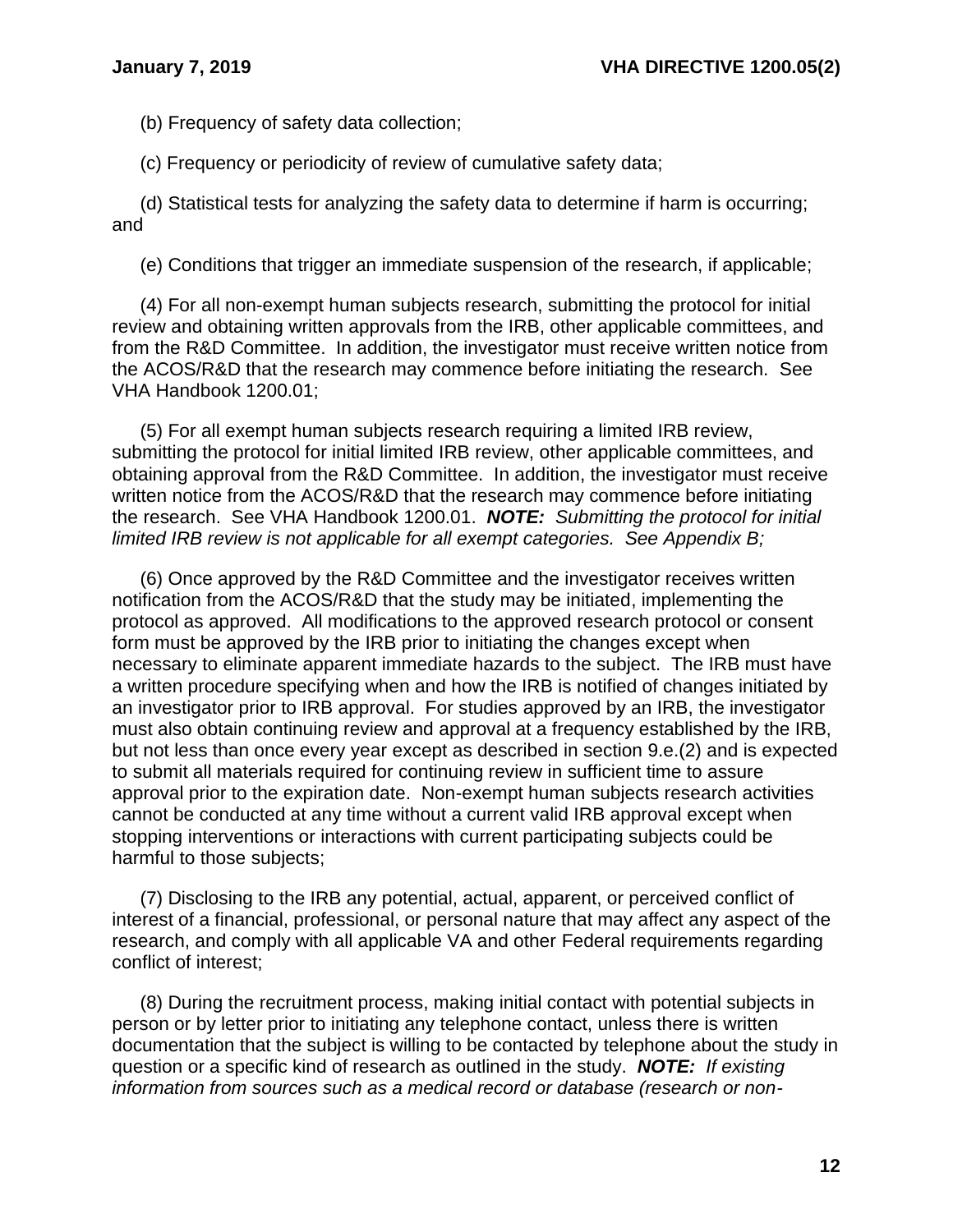*research) are used to identify human subjects, there must be an IRB-approved waiver of HIPAA authorization for this activity in the new protocol;*

(a) Any initial contact by letter or telephone must provide a telephone number or other means that the potential subject can use to verify that the study constitutes VA research;

(b) If a contractor makes the initial contact by letter, the VA investigator must sign the letter;

*NOTE: This section does not apply when a Veteran calls in response to an advertisement;*

(9) Obtaining and documenting legally effective informed consent of the subject or the subject's LAR prospectively that is in alignment with ethical principles that govern informed consent for research. The only exceptions are if the IRB determines the research is exempt, or approves a waiver of the informed consent process, or approves a waiver of the signed informed consent document (see sections 17 and 18);

(10) If the investigator does not personally obtain informed consent, the investigator must delegate this responsibility in writing (e.g., by use of a delegation letter) to research staff sufficiently knowledgeable about the protocol and related concerns to answer questions from prospective subjects, and about the ethical basis of the informed consent process and protocol;

(11) If the investigator contracts with a firm (e.g., a survey research firm) to obtain consent from subjects, collect private individually identifiable information from human subjects, or be involved in activities that would institutionally engage the firm in human subjects research, the firm must have its own IRB oversight of the activity. In addition, the Privacy Officer (PO) must determine that there is appropriate authority to allow the disclosure of individual names and other information to the contracted firm;

(12) The investigator must ensure that all original or digitalized signed and dated informed consent documents are maintained in the investigator's research files, readily retrievable, and secure;

(13) Obtaining a HIPAA authorization or an IRB or Privacy Board-approved waiver of HIPAA authorization prior to the use and/or disclosure of the subject's Protected Health Information (PHI) (see section 23 in this directive and VHA Directive 1605.01). PHI cannot be used or disclosed without prior authorization or a waiver of authorization unless the PHI constitutes a limited data set and there is an appropriate data use agreement (DUA). The information in the written authorization or approved waiver of authorization or DUA for use or disclosure of a limited data set must not contradict any provisions of the protocol and informed consent documents as applicable;

(14) Reporting problems, adverse events, local research deaths, and apparent serious or continuing noncompliance including, in accordance with local facility or IRB Standard Operating Procedures (SOPs) and VHA Handbook 1058.01. *NOTE: Current*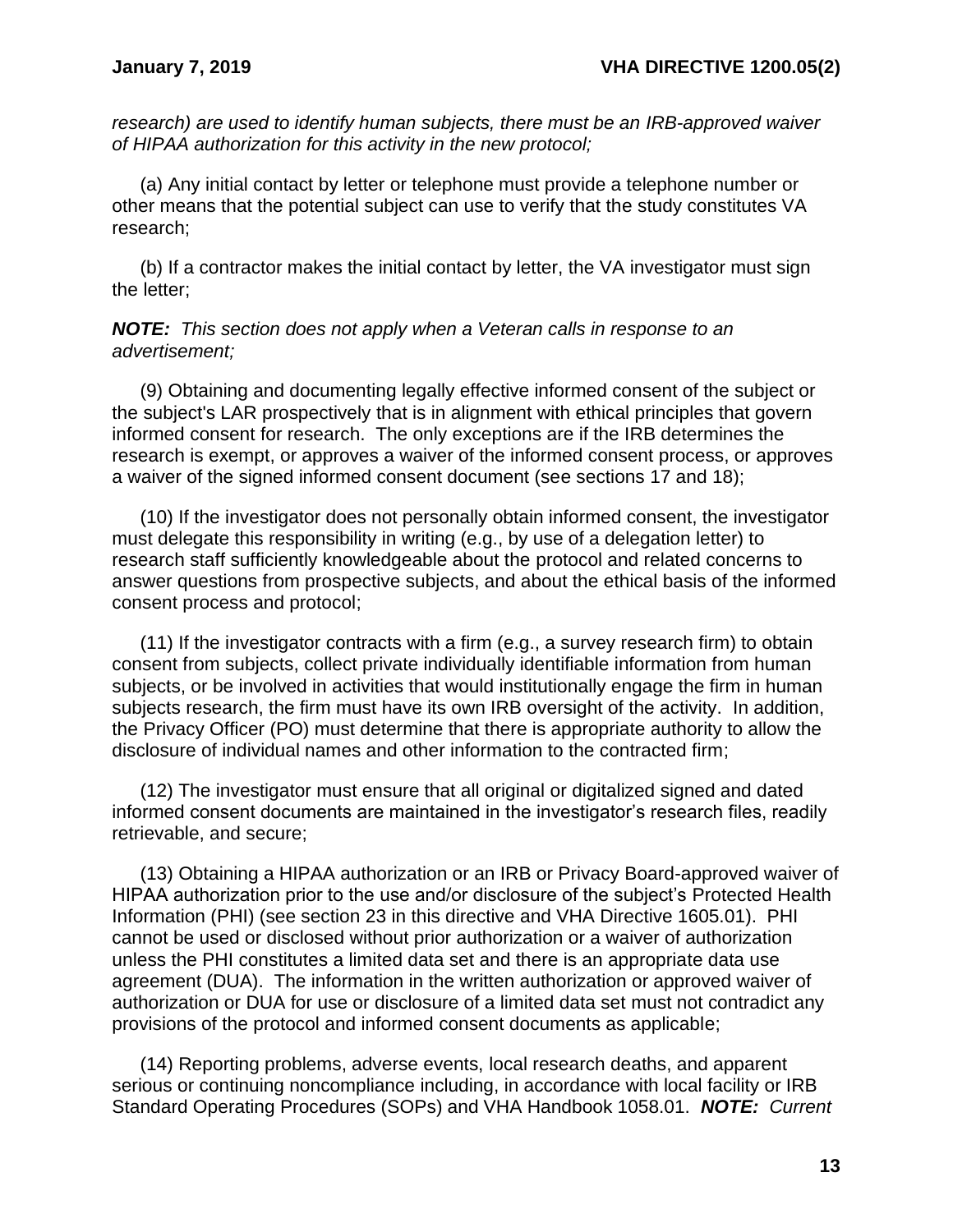*guidance on such reporting can be found on the ORO Web site at: [https://www.va.gov/ORO/oropubs.asp;](https://www.va.gov/ORO/oropubs.asp)*

(15) Ensuring research records include all information made or received by a VA investigator over the entire lifecycle of a research activity. This includes, but is not limited to, as applicable, the research protocol and all amended versions of the protocol; the grant application; documentation on each subject including informed consent, interactions with subjects by telephone or in person, observations, interventions, and other data relevant to the research, codes and keys used to de-identify and re-identify subjects protected health information; documents related to budget and funding; and other forms required by VA policy and Federal regulations. If the investigator leaves VA, all research records must be retained for the applicable retention period by the VA facility where the research was approved.

*NOTE: Please refer to VHA RCS 10-1 for a list of local research investigator records that constitute a Federal record in VA research with the applicable specified retention and disposition requirements;*

(16) Creating or updating a VHA health record and creating a progress note for all research subjects (Veterans or non-Veterans) who receive research procedures or interventions as inpatients or outpatients at VA medical facilities that are either used in or may impact the medical care of the research subject at a VA medical facility or at facilities contracted by VA to provide services to Veterans (e.g., Community-Based Outpatient Clinics or community living centers). Informed consent and HIPAA authorization documents are not required to be in the health record;

(17) Conducting VA human subjects research involving investigational drugs and devices in accordance with all applicable VA policies and other Federal requirements including, but not limited to, this directive; VHA Handbook 1108.04, Investigational Drugs and Supplies, dated February 29, 2012; and applicable FDA regulations. The storage and security procedures for test articles used in research must be reviewed and approved by the IRB and follow all applicable Federal laws, regulations, and VA policies;

(18) Initiating the IRB-approved research protocol only after all applicable requirements in VHA Directive 1200.01 have been met, including obtaining R&D Committee approval and obtaining written notification from the ACOS/R&D that the research can be initiated. IRB approval is for a specified time period based on the degree of risk of the study, not to exceed 1 year except as described in section 9.e.(2). The IRB determines the expiration date based upon its date of review and communicates that date to the investigator in its written approval letter;

(19) Continuing review and requesting re-approval of research on or before the date when IRB approval expires. There is no provision for any grace period to extend the conduct of research beyond the expiration date of IRB approval. If approval expires, the investigator must: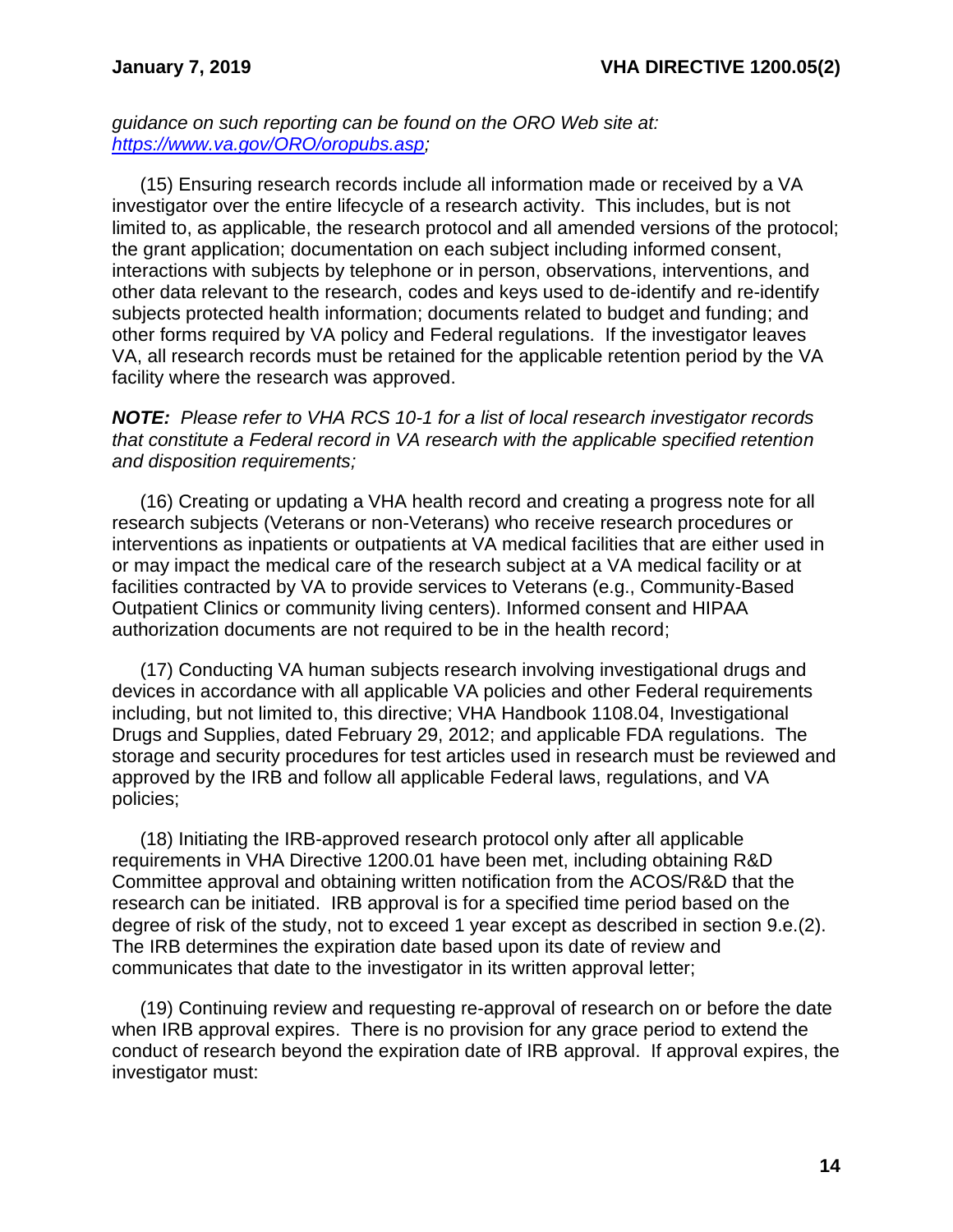(a) Stop all research activities including, but not limited to, enrollment of new subjects, analyses of individually identifiable data, and research interventions or interactions with currently participating subjects, except where stopping such interventions or interactions could be harmful to those subjects; and

(b) Immediately submit to the IRB Chair a list of research subjects who could be harmed by stopping specified study interventions or interactions; and

(20) If either the awardee of a clinical trial funded or supported by a Federal agency or department other than VA, or conducting a clinical trial funded or supported by a non-Federal agency or department (e.g., university, industry, nonprofit organization) or not funded, posting a copy of the IRB-approved informed consent form used to enroll subjects after the clinical trial is closed to recruitment and no later than 60 days after the last study visit by any subject as described in the IRB-approved protocol. For multi-site studies, it applies when all sites have closed subject recruitment. *NOTE: Additional information about posting of clinical trial informed consent forms is in section 17.j.*

#### <span id="page-18-0"></span>**6. APPLICABILITY OF 2018 REQUIREMENTS**

a. Except as indicated in section 6.b below, research must comply with the pre-2018 Requirements as described in this directive if the research was initially approved by an IRB, or for which such review was waived pursuant to 38 CFR 16.101(i), or for which a determination was made that the research was exempt, before January 21, 2019.

b. Research must comply with the 2018 Requirements as described in this directive if the research meets any of the following conditions:

(1) Was approved by an IRB on or after January 21, 2019;

(2) Was approved by an IRB using the burden-reducing provision eliminating IRB review of a grant application or contract proposal between June 19, 2018, and January 20, 2019. *NOTE: Research in this category must comply with all 2018 Requirements as of January 21, 2019;*

(3) Was determined to be exempt on or after January 21, 2019; or

(4) Was approved by an IRB prior to January 21, 2019, where an institution still engaged in such research on or after January 21, 2019, determines that such ongoing research will transition to comply with the 2018 Requirements. *NOTE: The institution or an IRB must document and date such determinations. The research must comply with the 2018 Requirements as of the date of the determination. The institution must define in writing who is authorized to make determinations on behalf of the institution.*

#### <span id="page-18-1"></span>**7. IRB MEMBERSHIP**

a. Each IRB must have at least five voting members with varying backgrounds to promote complete and adequate review of research activities commonly conducted by the institution(s) for which it reviews research.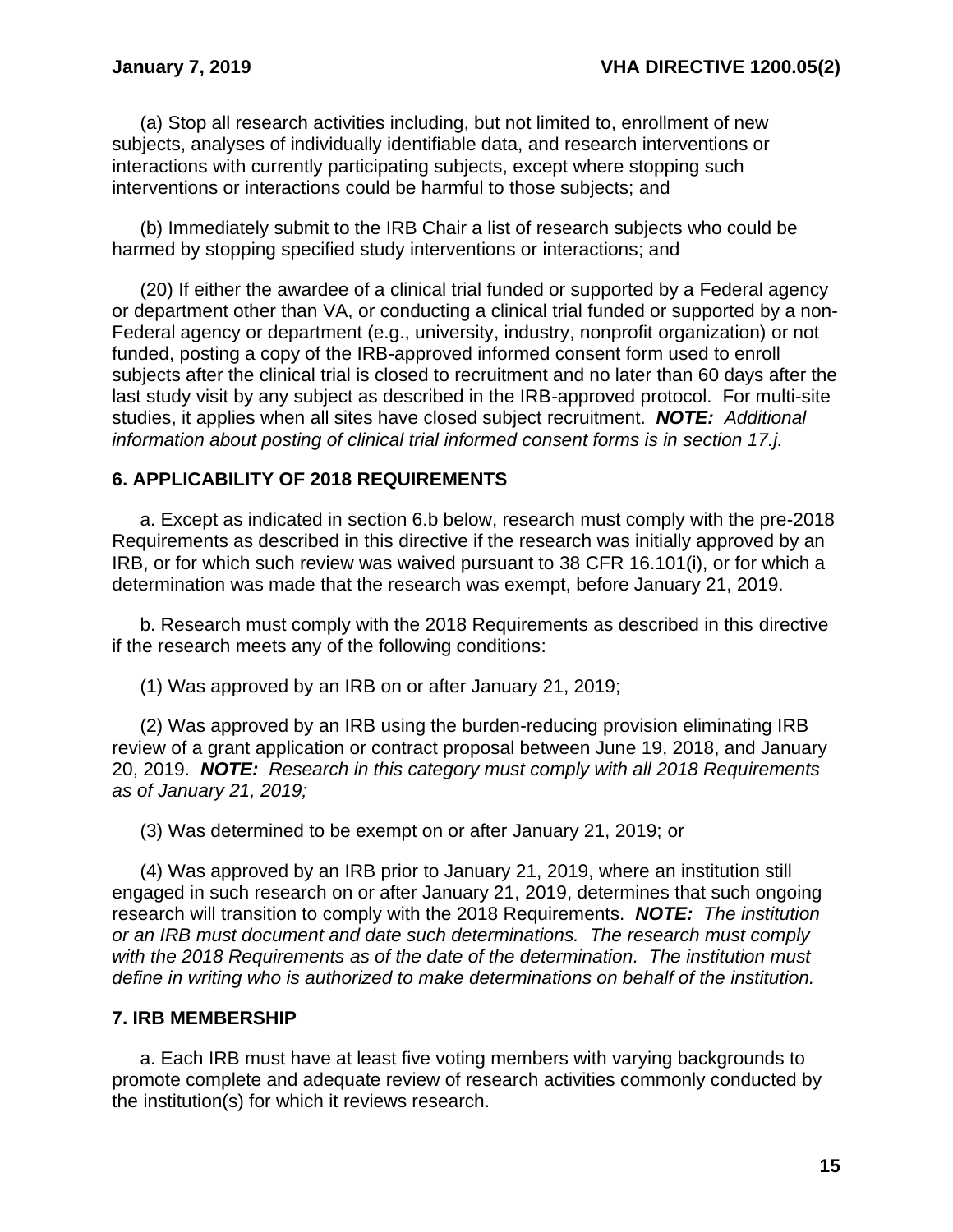(1) The IRB must be sufficiently qualified through the experience and expertise of its members (professional competence), and the diversity of its members, including race, gender, and cultural backgrounds and sensitivity to such issues as community attitudes, to promote respect for its advice and counsel in safeguarding the rights and welfare of human subjects.

(2) The IRB must be able to ascertain the acceptability of proposed research in terms of institutional commitments (including policies and resources) and regulations, applicable local, VA and other Federal requirements, and standards of government ethics and professional conduct and practice. The IRB must therefore include persons knowledgeable in these areas.

(3) If an IRB regularly reviews research that involves a category of subjects that is vulnerable to coercion or undue influence, such as children, prisoners, individuals with impaired decision-making capacity, or economically or educationally disadvantaged persons, consideration must be given to the inclusion of one or more individuals on the IRB who are knowledgeable about and are experienced in working with these subjects. *NOTE: IRBs serving VA should also consider including a Veteran or Veteran's representative*.

b. Each IRB must include at least one voting member whose primary concerns are in scientific areas and at least one member whose primary concerns are in nonscientific areas. Members whose training, background, and occupation are within a behavioral or biomedical research discipline should be considered a scientist, while members whose training, background, and occupation are outside of a behavioral or biomedical research discipline should be considered a nonscientist.

c. Each IRB must include at least one voting member who is not otherwise affiliated with the institution and who is not part of the immediate family of a person who is affiliated with the institution. Retired VA employees who are receiving VA retirement benefits are considered affiliated for purposes of VA IRB membership. *NOTE: Veterans who receive their care at the facility, but have never been employed by VA, would not be considered affiliated*.

d. An IRB cannot have a member participate in the IRB's initial or continuing review of any project in which the member has a conflict of interest, except to provide information requested by the IRB.

e. An IRB may invite individuals with competence in special areas to assist in the review of issues which require expertise beyond or in addition to that available on the IRB. These individuals are not allowed to be voting members of the IRB.

f. VA facilities must maintain accurate membership rosters for their designated IRB(s) of Record and submit the roster(s) to ORO as required by VHA Handbook 1058.03. The roster must list IRB members identified by name, earned degrees, representative capacity, indications of experience such as board certifications, licenses, etc., sufficient to describe each member's primary anticipated contributions to IRB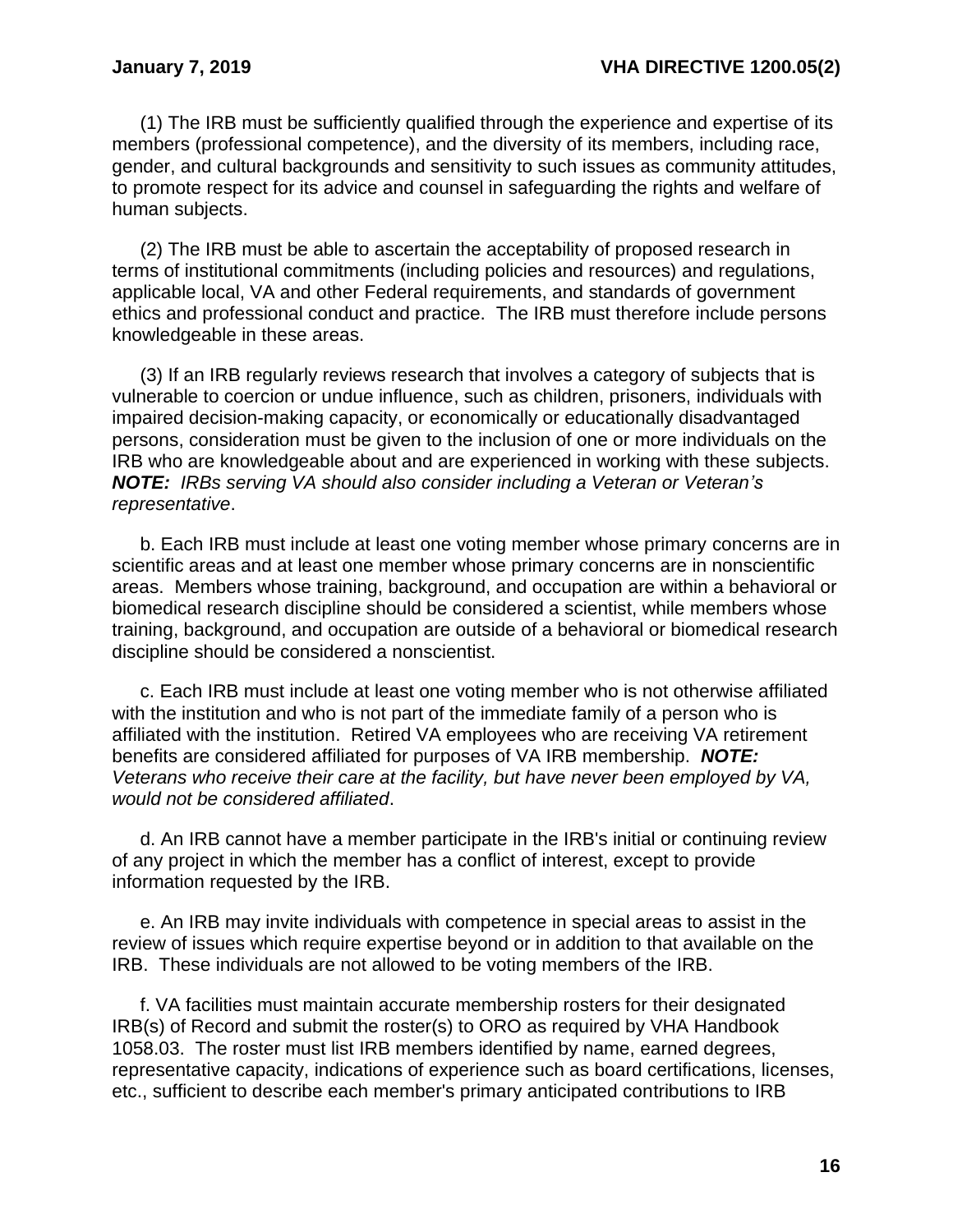deliberations, and any employment or other relationship between each member and the institution (e.g., full-time employee, part-time employee, member of governing panel or board, paid or unpaid consultant).

g. VA facility research office staff including, but not limited to, the ACOS/R&D, the AO for R&D, and IRB administrative staff may not serve as voting members of the facility's IRB. They may serve as ex officio, non-voting members or attendees; however, they and the IRB must be sensitive to any potential, actual, apparent, or perceived conflicts of interest and appropriately manage such conflicts.

h. Research Compliance Officers (RCOs) may act as consultants to the facility's IRB, but may not serve as members of the IRB. RCOs may attend IRB meetings when requested by the IRB or as specified by the IRB's SOPs. RCOs must be aware of and manage any potential, actual, apparent, or perceived conflicts of interest that arise because of their role. *NOTE: RCOs are further discussed in VHA Handbook 1058.01.*

i. The Privacy Officer (PO) and the Information System Security Officer (ISSO) serve in an advisory capacity to the facility's IRB as either non-voting members or as consultants.

j. Facility Directors, their administrative staff, COS, other facility senior administrators such as Associate or Assistant Directors or Chief Nurse, and NPC Administrative Staff may observe IRB meetings, but may not serve as members of the facility's IRB.

k. If alternate members are appointed to the facility's IRB, the IRB's written procedures must describe the appointment and function of alternate members, and the IRB membership roster must identify by name the primary member(s) for whom each alternate member may substitute. The alternate members must have similar member qualification(s) of the primary member they replace.

l. The IO appoints VA voting members to an IRB in writing. Appointment procedures for ex officio, non-voting members are made according to local SOPs and any other applicable VA requirements. Voting members of VA IRBs and VA representatives to external IRB(s) of Record and the VA Central IRB are appointed for a period of up to 3 years. They may be re-appointed to new terms of up to 3 years without a break in service at the end of each term. *NOTE: There is not a maximum number of terms for IRB members as long as the composition of the IRB meets all requirements. VA representation on external IRBs, such as academic IRBs, is optional and at the discretion of the IO and the external IRB.*

m. The Chair, Co-Chair(s), and Vice Chair(s) of an internal VA IRB (e.g., an IRB that is managed by the VA Facility or by a VA Program Office such as the VHA Central Office IRB) must be paid VA employees (i.e., not holding a WOC or IPA appointment at VA). *NOTE: This does not apply to IRBs of Record external to VA*.

(1) There may be one IRB Chair, Co-chairs, or a Chair and Vice Chair(s). Each may serve as a voting member of the IRB pursuant to IRB SOPs.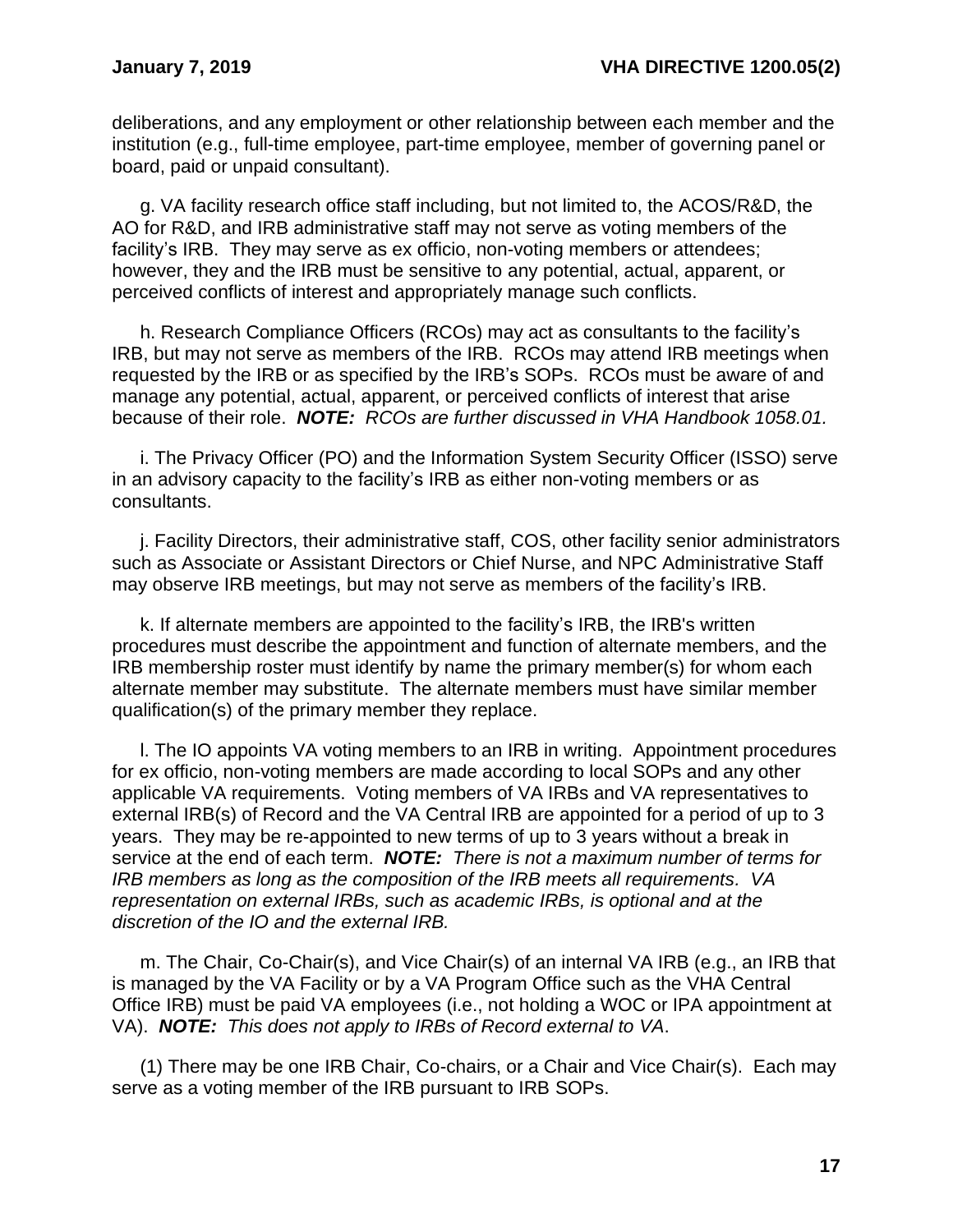(2) The Chair and, when applicable, Co-chair(s) or Vice Chair(s), are appointed by the IO for a term of up to 3 years, and may be re-appointed indefinitely.

#### <span id="page-21-0"></span>**8. IRB FUNCTIONS AND OPERATIONS**

a. **Standard Operating Procedures.** The IRB must establish and follow written SOPs that include, but are not limited to, procedures for:

(1) Conducting initial and continuing review of research and reporting findings and actions to the investigator, the R&D Committee, and the institution that is relying upon it;

(2) Determining which projects require review more often than annually, and which projects need verification from sources other than the investigators that no material changes have occurred since previous IRB review;

(3) Ensuring prompt reporting by an investigator to the IRB of proposed changes in a research activity, and for ensuring that investigators will conduct the research activity in accordance with the terms of the IRB approval until any proposed changes have been reviewed and approved by the IRB, except when necessary to eliminate apparent immediate hazards to the subject;

(4) Ensuring prompt reporting to the IRB, appropriate institutional officials, department or agency head, ORO, and OHRP of: (i) any unanticipated problems involving risks to subjects or others, or any serious or continuing noncompliance with this policy or the requirements or determinations of the IRB, and (ii) any suspension or termination of IRB approval. *NOTE: Requirements for reporting to ORO are discussed in VHA Handbook 1058.01. VA studies under the oversight of FDA must be reported to FDA as specified in FDA regulations;*

(5) Determining whether a study meets the criteria in Appendix B for exemption from the requirements of the Common Rule and when a study requires limited IRB review. *NOTE: The investigator may not self-certify that a study is exempt. The R&D Committee must be responsible for initial approval and continuing review of the exempt research unless the research is assigned to another subcommittee (see VHA Handbook 1200.01);*

(6) Observing, or having a third party observe, research activities, including the informed consent process, when the IRB determines this to be appropriate;

(7) Conducting expedited review and reporting findings and actions to the IRB, R&D Committee, and investigator; and

(8) Training and education of the IRB Chair, voting members, and alternates in human subjects protections, ethics, and regulatory requirements.

*NOTE: When the IRB of Record is directly operated and supported by a non-VA entity, the SOPs related to the review of VA research by the non-VA entity must be consistent with this directive and all regulations applicable to VA research.*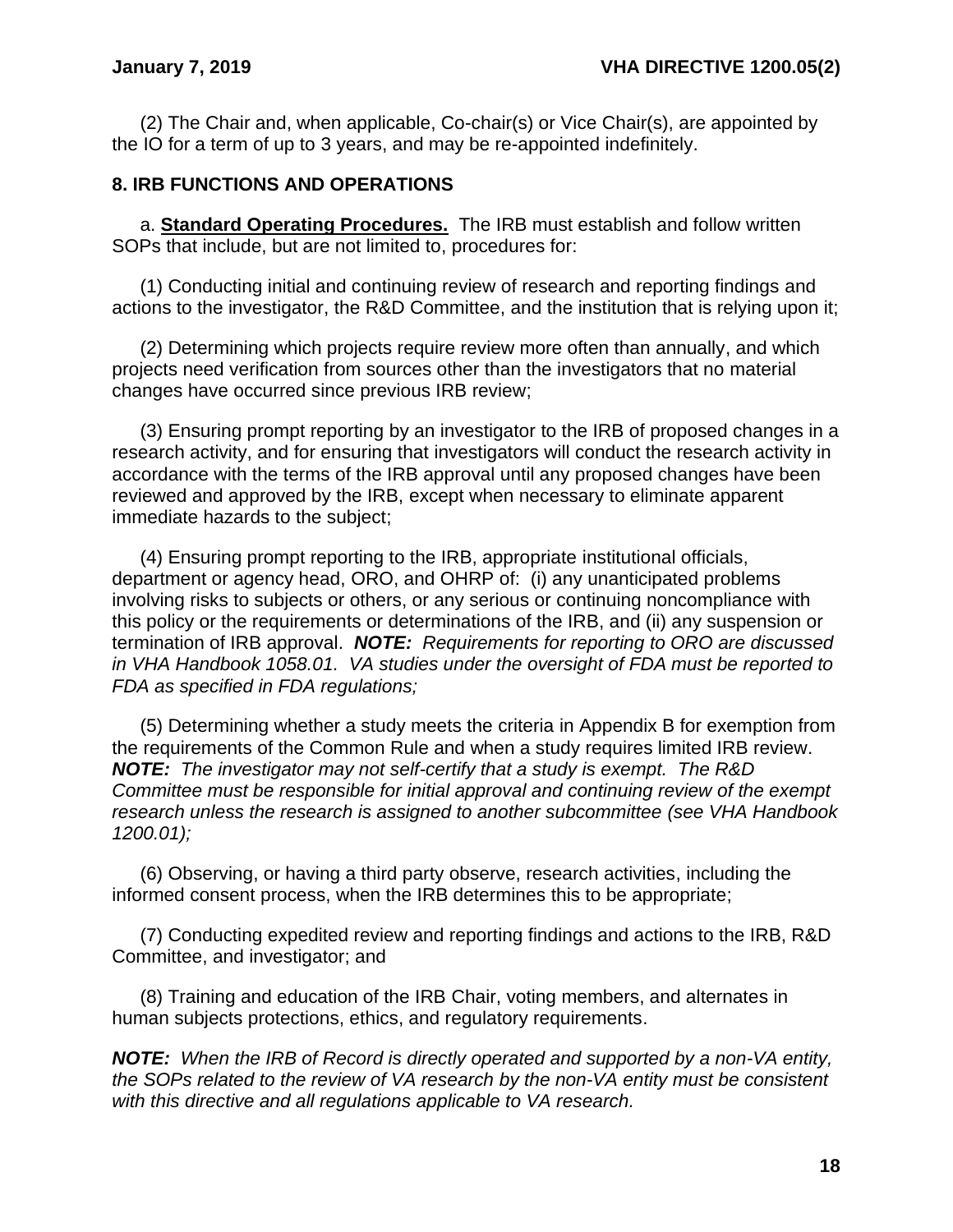b. **IRB Functions.** Except when an expedited review procedure is used (see section 11) or when a limited IRB review process is used (see section 11), the IRB must review proposed VA research at convened meetings at which a majority of the voting members are present (quorum), including at least one member whose primary concerns are in nonscientific areas. Meetings may be held using audio technologies (e.g., telephone conference calls) provided that each participating IRB member has received all pertinent material prior to the meeting and can actively and equally participate in the discussion of all protocols. In order for the research to be approved, it must receive the approval of a majority of those members present at the meeting.

(1) The IRB may vote to approve, require modifications in (to secure approval), or disapprove a protocol, including exempt research activities under which limited IRB review is a condition of exemption.

(2) The IRB determines the approval period (not to exceed 1 year) requiring review by the convened IRB or for any research it determines requires continuing review, and whether verification should be required from sources other than the investigators that no substantive modifications have occurred since previous IRB review. Continuing review is not required for study activities described in section 9.e.(2) of this directive.

(3) The IRB's review includes a review of the research protocol, the application to the IRB, and all other relevant documents as applicable to the research (e.g., informed consent forms, surveys, advertising materials, HIPAA authorization, and investigator's brochure) submitted to the IRB.

(4) A quorum must be present during the review and approval of the study. If the required number and type of voting members are not present at any point during a meeting, a quorum must be restored before any discussion of, or action on, issues requiring a vote may occur.

c. **IRB Minutes.** Minutes of IRB meetings must be in sufficient detail to show attendance at the meetings; actions taken by the IRB; the vote on these actions including the number of members voting for, against, and abstaining; the basis for requiring changes in or disapproving research; and a written summary of the discussion of controverted issues and their resolution.

(1) For protocols reviewed by the convened IRB, the IRB minutes must document that the IRB determined that all of the criteria for approval of the research (see section 12) were satisfied.

(2) If the IRB approves a consent procedure which does not include, or which alters, any of the elements of informed consent (see section 17.h.), or waives the requirement to obtain a signed informed consent document (see section 18.c.), it must find and document that all criteria for the waiver have been satisfied.

(3) A copy of the final IRB minutes must be submitted to the R&D Committee in accordance with local SOPs. When the IRB of Record for a VA facility is the IRB of a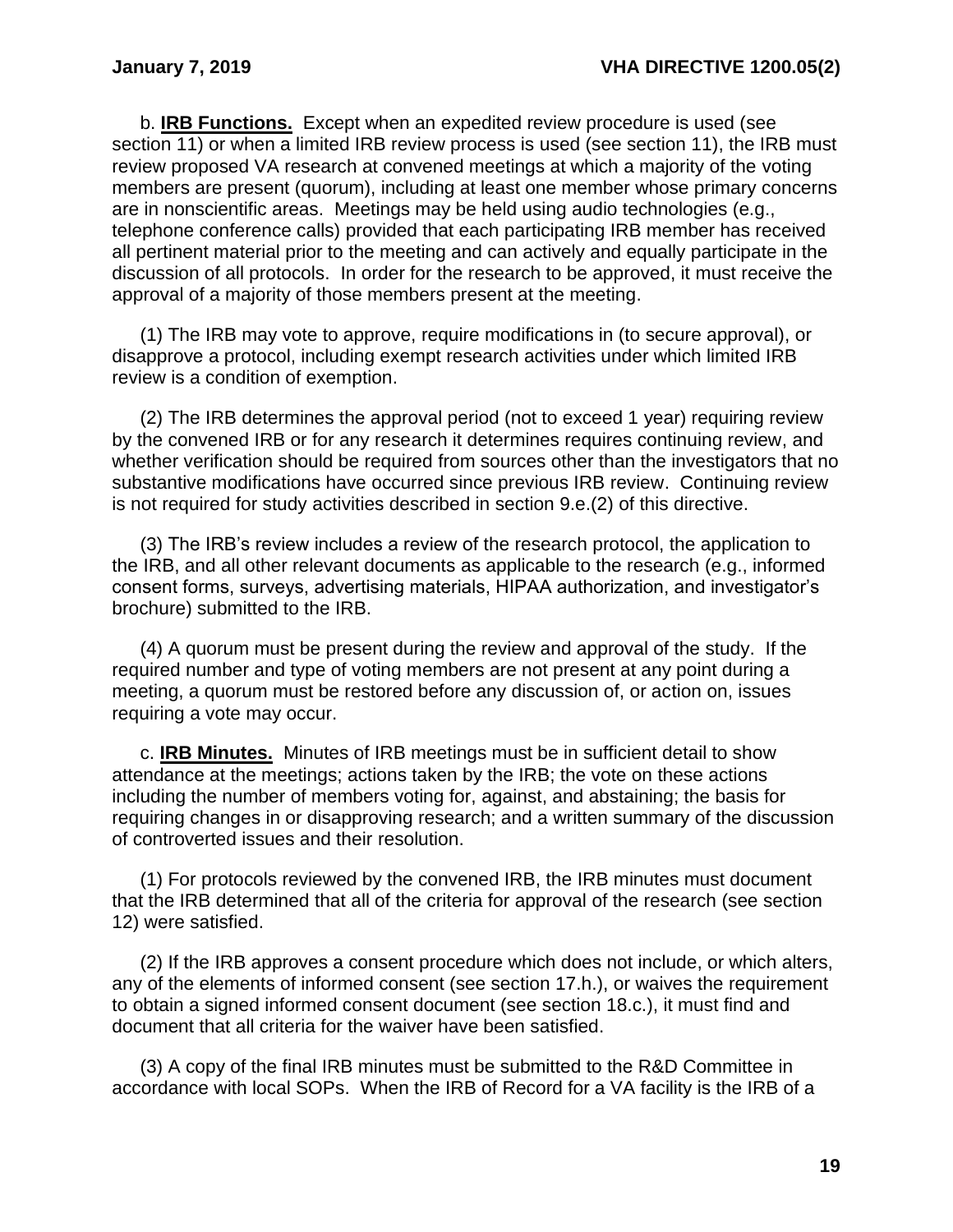non-VA entity (e.g., IRB of another Federal entity, IRB of an academic affiliate), the non-VA entity must either:

(a) Provide VA with, or access to, unredacted copies of meeting minutes in a timely manner that allows the R&D Committee to review the IRB's deliberations on VA protocols; or

(b) Provide VA with, or access to, redacted copies of meeting minutes in a timely manner that allows the R&D Committee to review the IRB's deliberations on VA protocols. The non-VA entity must permit relevant VA personnel (including, but not limited to, ORO staff, local VA research office staff, local RCOs, and R&D Committee members) to review the unredacted meeting minutes within 2 business days of a written request from VA. Such review may occur at either site during normal business hours, or as otherwise mutually acceptable to VA and the IRB. *NOTE: Redacted copies of meeting minutes should include the parts of the minutes related to the IRB's review of VA protocols in a timely manner.*

#### <span id="page-23-0"></span>**9. IRB REVIEW OF RESEARCH**

An institution's IRB of Record must:

a. Review and have authority to approve, require modifications in (to secure approval), or disapprove all research activities covered by this directive, except as provided in the *NOTE* below, including exempt research for which limited IRB review is a condition of exemption;

b. Require that information given to subjects (or LARs as appropriate) as part of informed consent is in accordance with section 17 of this directive. The IRB may require that information, in addition to that specifically mentioned in section 17 of this directive, be given to the subjects when in the IRB's judgment the information would meaningfully add to the protection of the rights and welfare of subjects. *NOTE:* Prospective IRB approval is not required if an activity meets the requirements for use of the emergency exemption from IRB approval in 21 CFR 56.104(c); informed consent must be obtained from the subjects (or LARs) unless both the investigator and a physician who is not otherwise participating in the clinical investigation certify in writing the requirements described in 21 CFR 50.23(a).

c. Require documentation of informed consent or waive documentation of informed consent in accordance with section 18 of this directive;

d. Notify investigators and the R&D Committee in writing of its decision to approve or disapprove the proposed research activity, or of modifications required to secure IRB approval of the research activity. If the IRB decides to disapprove a research activity, it must include in its written notification a statement of the reasons for its decision and give the investigator an opportunity to respond in person or in writing;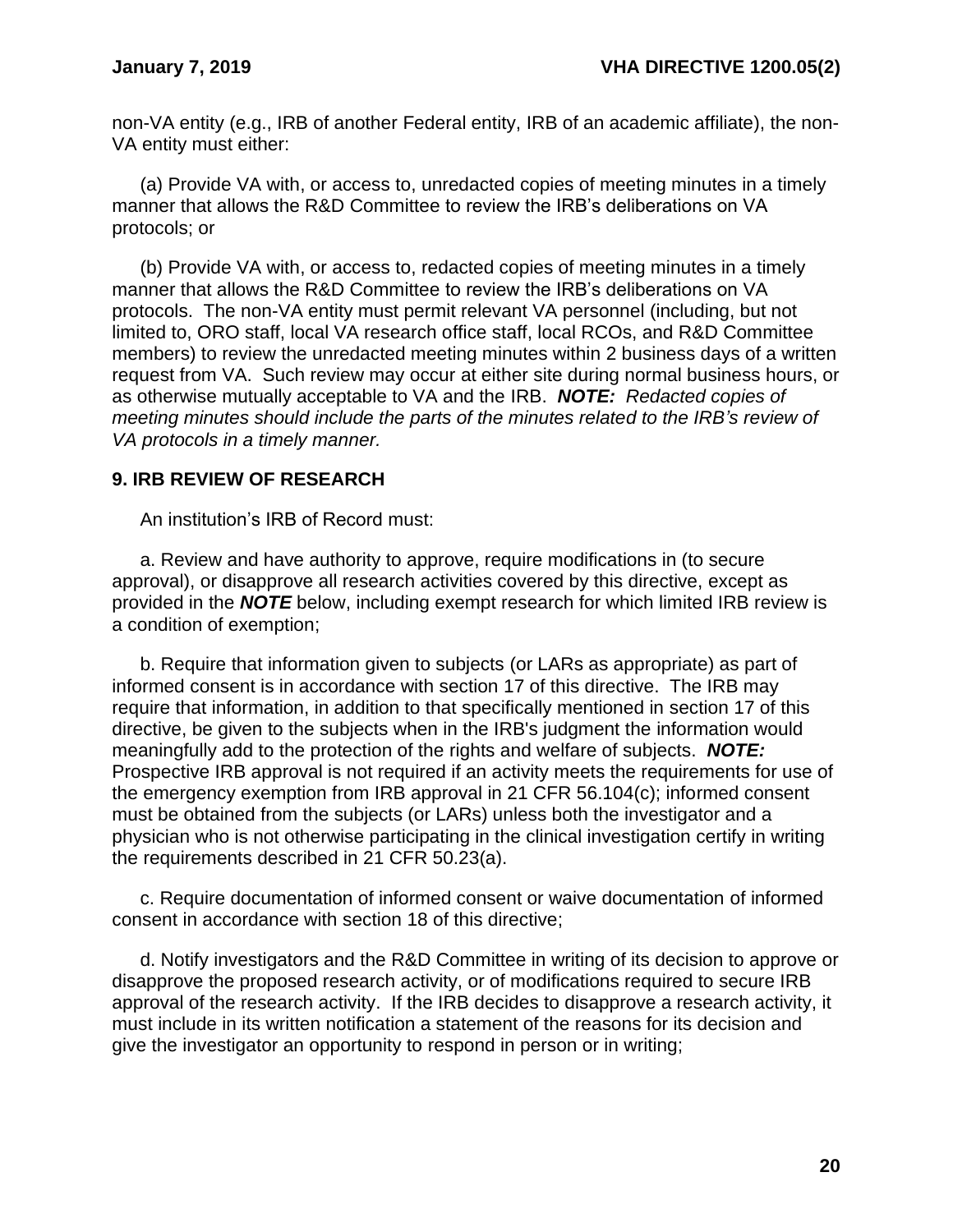e. Conduct continuing review of research requiring review by the convened IRB at intervals appropriate to the degree of risk, not less than once per year unless it meets the criteria described in section 9.e.(2);

(1) Notify the Investigator in writing if IRB approval expires and to stop all research activities except when stopping such interventions or interactions could be harmful to subjects. A list of the research subjects who could be harmed must be submitted immediately in writing to the IRB Chair. The IRB Chair must determine within 2 business days whether or not such interventions or interactions may continue;

(2) For research subject to the 2018 Requirements, unless the IRB determines otherwise, continuing review is not required in the following circumstances:

(a) Research eligible for expedited review; or

(b) Research reviewed by the IRB in accordance with the limited IRB review; or

(c) Research that has progressed to the point that it involves only one or both of the following, which are part of the IRB-approved study:

1. Data analysis, including analysis of identifiable private information or identifiable biospecimens, or

2. Accessing follow-up clinical data from procedures that subjects would undergo as part of clinical care.

(3) For research subject to the 2018 Requirements, if the IRB requires continuing review for any of the above circumstances, it must document its rationale for requiring continuing review in its communication to the investigator and institution. The R&D Committee is not required to conduct continuing review for studies approved by the IRB for which continuing review by the IRB is not required.

*NOTE: Research not requiring continuing review by an IRB is still overseen by the IRB. Reportable events, such as unanticipated problems involving risks to subjects or others, must be reported as required by the IRB. Any changes in the IRB-approved research must be reported to the IRB and may not be implemented prior to review and approval by the IRB (may be expedited) except when necessary to eliminate apparent immediate hazards to the subject.*

f. Have authority to observe or have a third party observe the consent process and the research.

#### <span id="page-24-0"></span>**10. EXEMPT REVIEW**

a. Exempt activities must follow the requirements of this section and as specified in the applicable exempt category. There are eight categories of exempt research activities described in Appendix B for research that must be compliant with the 2018 Requirements. Four of the categories include a provision for use of a limited IRB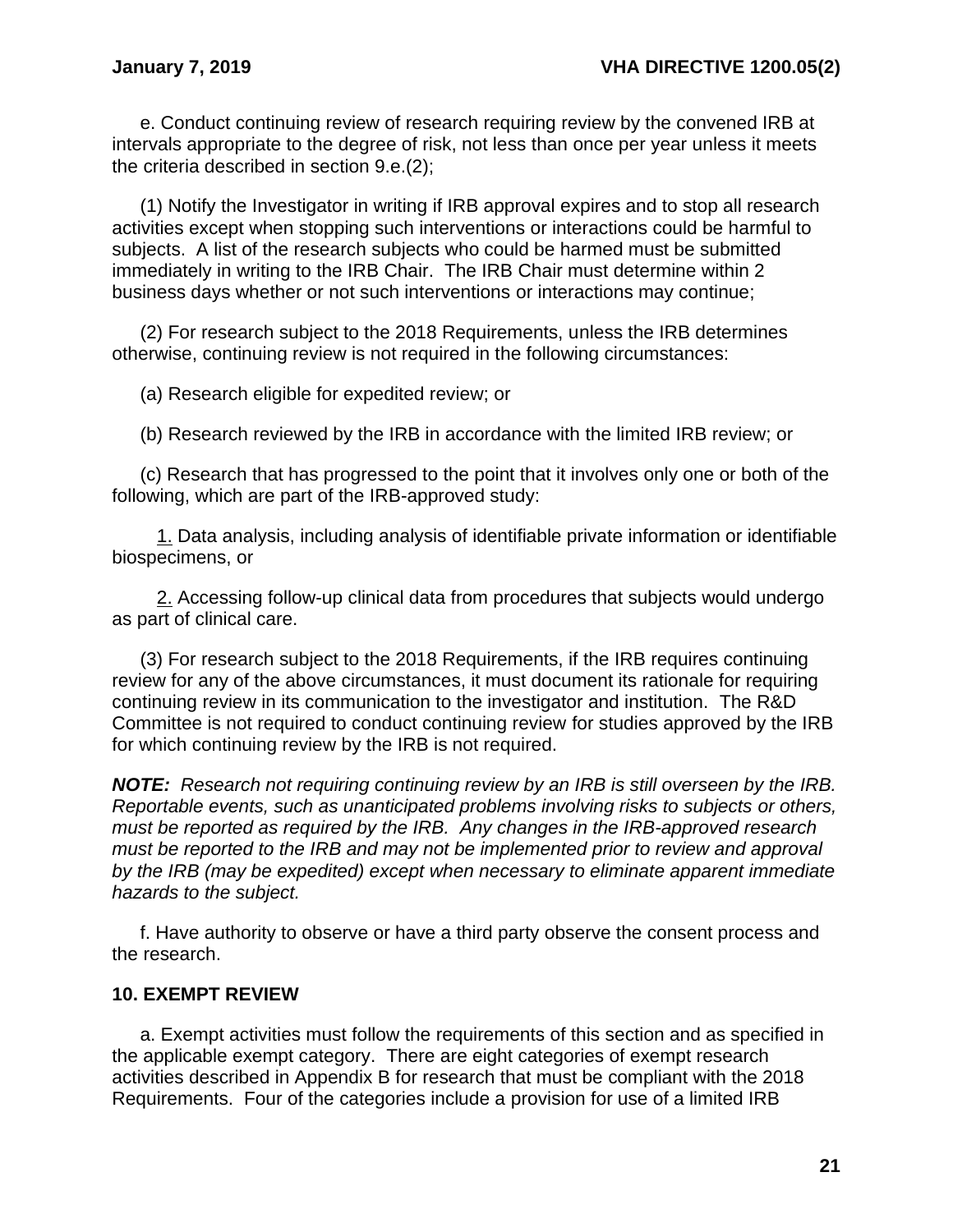review. There are six categories of exempt research activities described in Appendix A for research that is subject to the pre-2018 Requirements. *NOTE: None of the exempt research categories in the pre-2018 Requirements include a provision for use of a limited IRB review.*

b. Exempt determinations may be made by the IRB Chair, an experienced IRB member, or qualified administrative staff with expertise in applying human research exempt regulations. *NOTE: If the exempt activity involves PHI, a waiver of HIPAA authorization must be approved by the appropriate authority (IRB or Privacy Board or designated member of the IRB or Privacy Board), a written HIPAA authorization must be obtained from the subject or subject's LAR or a DUA for use or disclosure of a limited data set must be obtained.*

c. For exempt research activities involving the Investigator interacting with human subjects or obtaining information by educational tests, survey or interview procedures, or behavioral interventions, the following information must be given to the prospective human subject as applicable in writing or orally:

(1) The activity is research;

(2) Participation is voluntary;

(3) Permission to participate can be withdrawn;

(4) Permission for use of data can be withdrawn for exempt research activities involving the collection and use of identifiable data; and

(5) Contact information for the VA Investigator.

d. If an exempt activity requires a limited IRB review, the limited IRB review must be completed prior to approval by the R&D Committee. When a limited IRB review is conducted, the IRB is not required to evaluate whether all of the IRB approval criteria in section 12 of this directive are satisfied.

e. When a limited IRB review is required for an exempt activity as described in this directive, the IRB must review the research to ascertain whether specific IRB approval criteria are met as described in this directive.

f. Exempt categories 2 and 3 listed in Appendix B require use of a limited IRB review if the information obtained is recorded by the investigator in such a manner that the identity of the human subjects can readily be ascertained, directly or through identifiers linked to the subjects. The IRB is required to conduct a limited review to make the determinations required by section 12.a.(7) (i.e., to determine that when appropriate, there are adequate provisions to protect the privacy of subjects and to maintain the confidentiality of data).

g. Exempt categories 7 and 8 listed in Appendix B always require use of a limited IRB review and broad consent.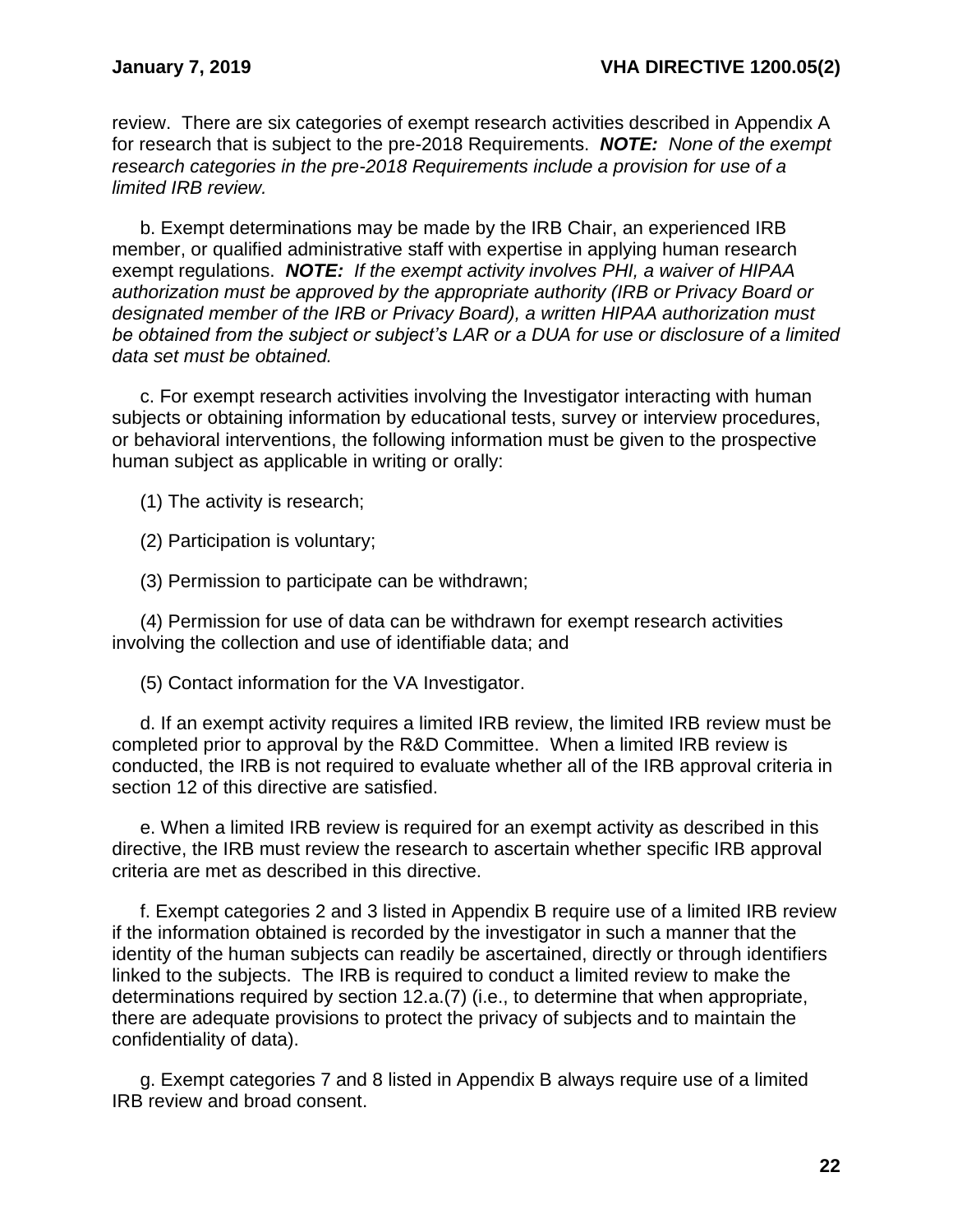(1) Research activities described in exempt category 7 require that an IRB conduct a limited review and make the determination required by section 12.a(8).

(2) Research activities described in exempt category 8 require an IRB to conduct a limited review to make the determinations required by section 12.a.(7) (i.e., to determine that when appropriate, there are adequate provisions to protect the privacy of subjects and to maintain the confidentiality of data). Additionally, the exemption requires that an IRB conduct a limited review to make the determination that the research to be conducted is within the scope of the broad consent under which the identifiable private information or identifiable biospecimens were collected.

(3) The following requirements must also be satisfied and documented as part of the limited IRB review for exempt category 8:

(a) Broad consent was obtained in accordance with section 17.f.;

(b) Documentation of informed consent was obtained in accordance with section 18.

h. Limited IRB review for applicable exempt activities may be done by the convened IRB, the IRB Chair, or delegated to one or more experienced reviewers from among voting IRB members.

i. Research determined to be exempt requires approval by the R&D Committee and requires continuing review by the R&D Committee as required by VHA Directive 1200.05 unless it is under the oversight of another subcommittee (e.g., Safety Review Subcommittee).

#### <span id="page-26-0"></span>**11. EXPEDITED REVIEW**

a. An IRB may use the expedited review process to review the following:

(1) Any of the categories of research appearing on the list found at [https://www.hhs.gov/ohrp/regulations-and-policy/guidance/categories-of-research](https://www.hhs.gov/ohrp/regulations-and-policy/guidance/categories-of-research-expedited-review-procedure-1998/index.html)[expedited-review-procedure-1998/index.html](https://www.hhs.gov/ohrp/regulations-and-policy/guidance/categories-of-research-expedited-review-procedure-1998/index.html) unless the reviewer(s) determines and documents that the study involves more than minimal risk;

(2) Minor changes in previously approved research during the period for which approval is authorized; or

(3) Research for which limited IRB review is a condition of exemption.

b. In the expedited review process, the IRB Chair may carry out the review or delegate the review to one or more experienced reviewers from among voting IRB members.

c. The reviewers may exercise all of the authorities of the IRB except that the reviewers may not disapprove the research. A research activity may be disapproved only after review in accordance with the non-expedited procedure set forth in section 9.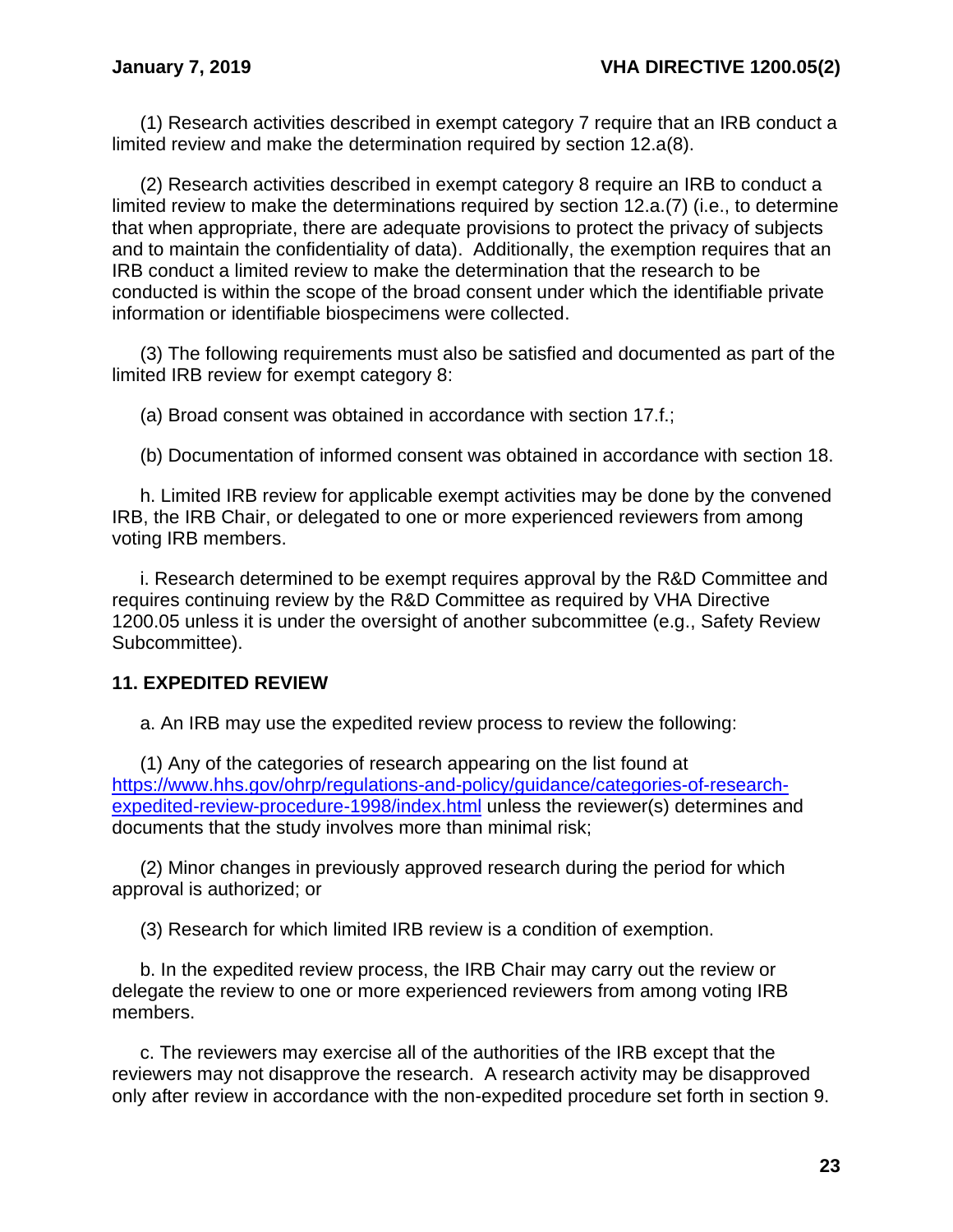d. The IRB must have a written procedure for informing all IRB members, investigators, and the R&D Committee of the decision and the expedited review eligibility category for any expedited review actions.

#### <span id="page-27-0"></span>**12. CRITERIA FOR IRB APPROVAL**

a. In order to approve research covered by this directive, the IRB must determine that all of the following requirements are satisfied:

(1) Risks to human subjects are minimized in the following ways:

(a) By using procedures that are consistent with sound research design and that do not unnecessarily expose subjects to risk; and

(b) By using procedures that are already being performed on the subjects for diagnostic or treatment purposes, whenever appropriate. *NOTE: The IRB must document its determination on the level of risk either in the IRB minutes or the written communication to the investigator*.

(2) Risks to subjects are reasonable in relation to anticipated benefits, if any, and the importance of the knowledge that may be reasonably expected to result. In evaluating risks and benefits, the IRB should consider only those risks and benefits that may result from the research (as distinguished from risks and benefits the subjects would receive even if not participating in the research). The IRB is not to consider possible long-range effects of applying knowledge gained in the research (for example, the possible effects of the research on public policy) as among those research risks that fall within the purview of its responsibility;

(3) Selection of subjects is equitable. In making this assessment, the IRB must take into account the purposes of the research and the setting in which the research is to be conducted and should be particularly cognizant of the special problems of research involving categories of populations who are vulnerable to coercion or undue influence, such as children, prisoners, individuals with impaired decision-making capacity, or economically or educationally disadvantaged persons;

(4) Informed consent will be sought from each prospective subject or the subject's LAR, in accordance with, and to the extent required by section 17;

(5) Informed consent will be appropriately documented or appropriately waived, in accordance with sections 17 and 18;

(6) When appropriate, the research protocol makes adequate provision for monitoring the data collected to ensure the safety of subjects;

(7) When appropriate, there are adequate provisions to protect the privacy of subjects and to maintain the confidentiality of data; and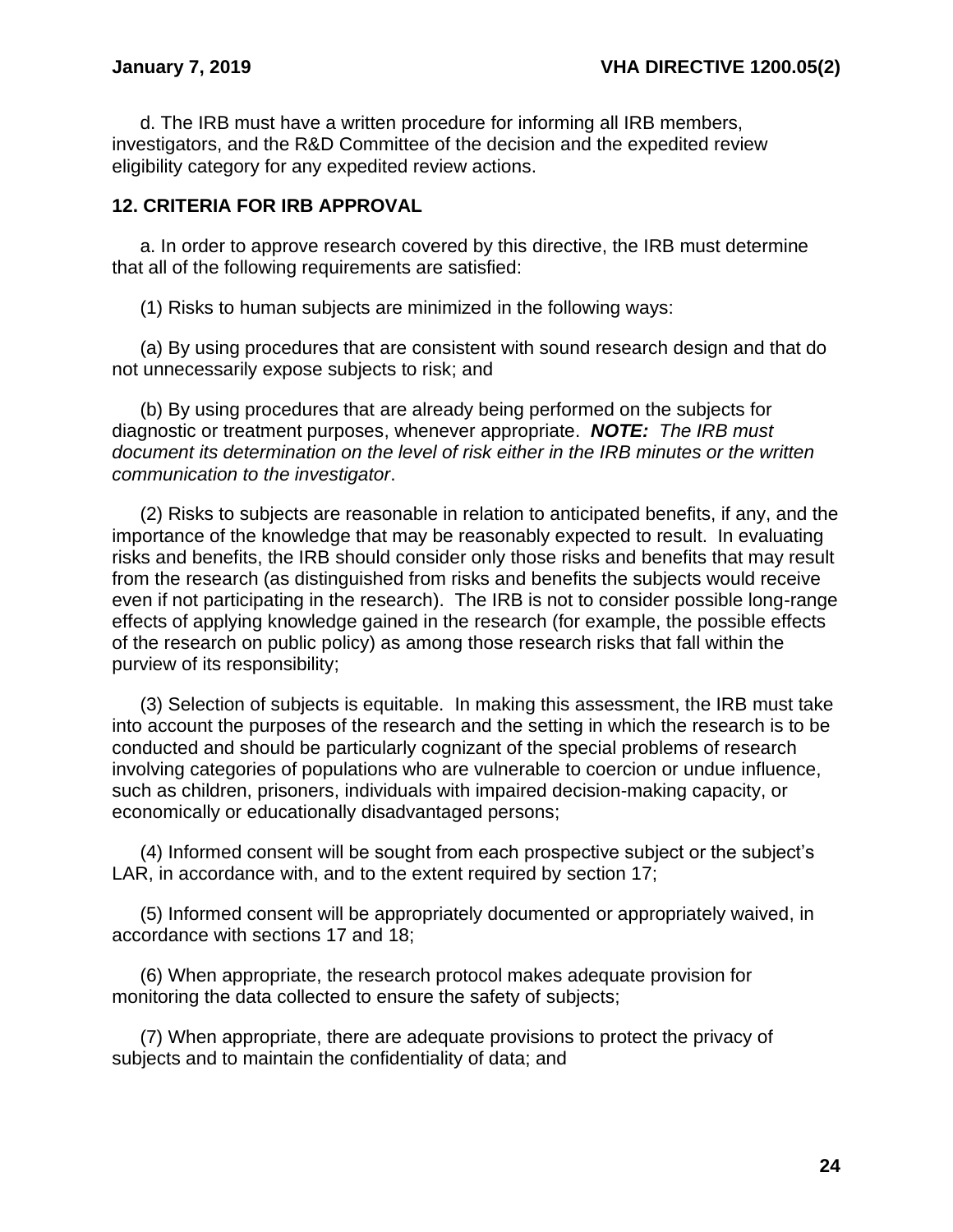(8) For purposes of conducting the limited IRB review for exempt category 7 in Appendix B, the IRB does not need to make determinations (1) thru (7) in section 12a., and must make the following determinations instead:

(a) Broad consent for storage, maintenance, and secondary research use of identifiable private information or identifiable biospecimens is obtained in accordance with the requirements of section 17. *NOTE: VHA does not permit a broad HIPAA authorization for use and disclosure of PHI;*

(b) Broad consent is appropriately documented in accordance with sections 17 and 18; and

(c) If there is a change made for research purposes in the way the identifiable private information or identifiable biospecimens are stored or maintained, there are adequate provisions to protect the privacy of subjects and to maintain the confidentiality of data.

b. When some or all of the subjects are likely to be vulnerable to coercion or undue influence, such as children, prisoners, individuals with limited decision-making capacity, or educationally or economically disadvantaged persons, the protocol must include additional safeguards to protect the rights and welfare of these subjects.

#### <span id="page-28-0"></span>**13. REVIEW BY INSTITUTION**

a. Research that has been approved by the IRB may be subject to further appropriate review and approval or disapproval by officials of the institution, but those officials may not approve human subjects research if it has not been approved by the IRB.

b. An IRB-approved research activity may be disapproved by the IO or the R&D Committee. If a research activity is disapproved by the IRB, or modifications to the research are required by the IRB, the disapproval or need for modification cannot be overruled by any other authority (e.g., IO or R&D Committee).

c. The R&D Committee must provide the final approval before the research can be initiated in accordance with VHA Handbook 1200.01. The research cannot be initiated by the Investigator until written notification is received from the ACOS/R&D that all required approvals have obtained.

#### <span id="page-28-1"></span>**14. SUSPENSION OR TERMINATION OF IRB APPROVAL**

The IRB has authority to suspend or terminate approval of research that is not being conducted in accordance with the IRB's requirements, or that has been associated with unexpected serious harm to human subjects. Any suspension or termination of approval must include a statement of the reason(s) for the IRB's action and must be reported promptly to the investigator, appropriate IO(s), ORO (in accordance with VHA Handbook 1058.01), and appropriate Federal agencies according to applicable local, VA, and other Federal requirements. *NOTE: The IO has the authority to suspend or*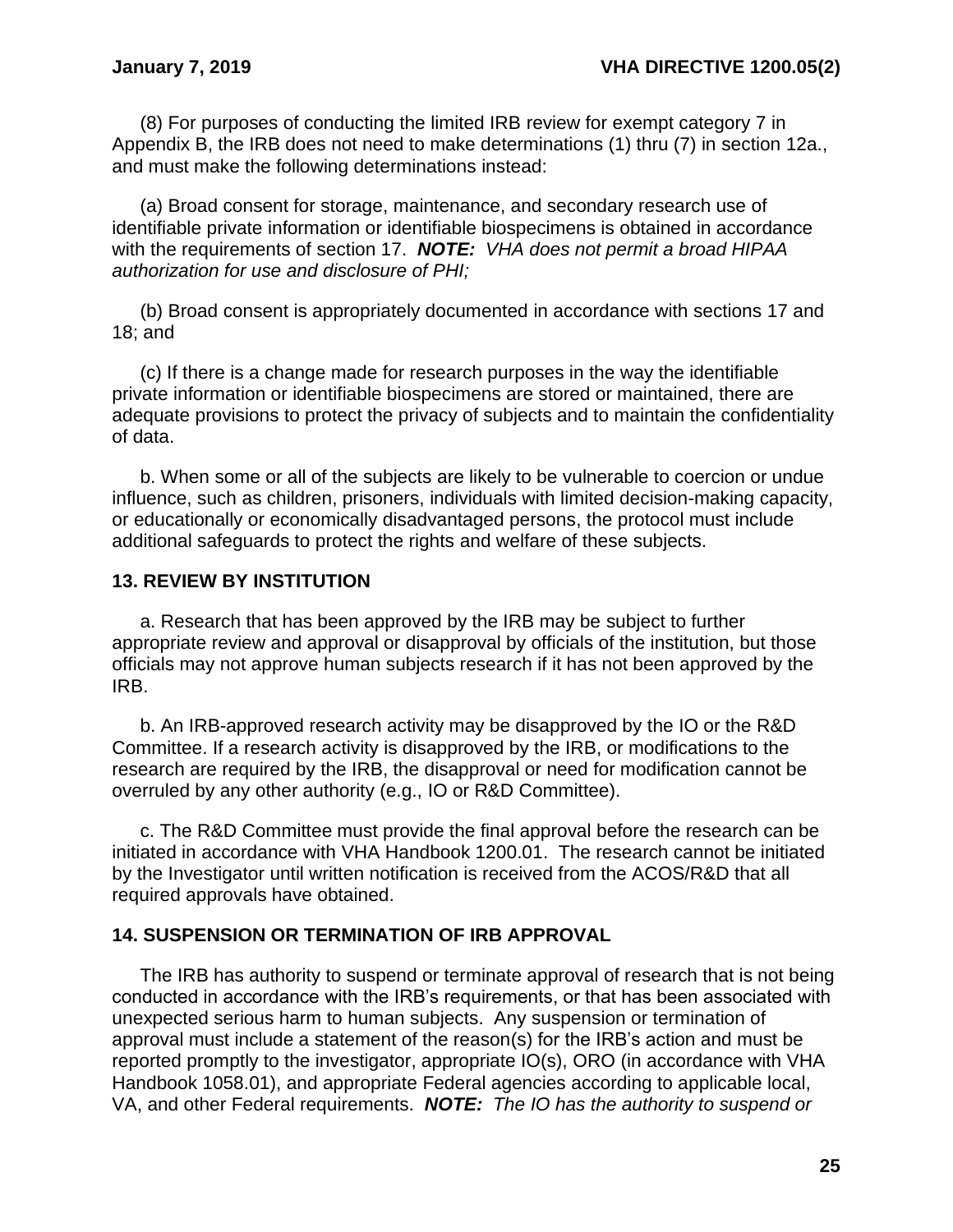*terminate IRB approval of research. This authority can be delegated by the IO to the Chief of Staff (COS). ORD has authority to suspend or terminate any research activity it is funding.*

# <span id="page-29-0"></span>**15. COLLABORATIVE RESEARCH**

This section addresses human subjects research collaborations between VA and non-VA institutions. Collaboration is encouraged when VA investigators have a substantive role in the design, conduct, and/or analysis of the research. VA may also serve as a Coordinating Center for collaborative studies.

a. **IRB of Record Approval.** Each institution is responsible for safeguarding the rights and welfare of human subjects and providing oversight of the research activities conducted by that institution.

(1) Each collaborating institution engaged in human subjects research must obtain approval from its IRB of Record and hold an FWA or another assurance acceptable to VA (e.g. DoD assurance).

(2) VA investigators must submit a protocol or other documentation to their VA IRB of Record that clearly delineates which research activities will be conducted as the VA portion of the overall Collaborative Research study (e.g., by VA investigators on VA time or VA property).

(3) Each institution engaged in the Collaborative Research must use the informed consent document and HIPAA authorization required by its respective institutional policies for subjects recruited from that institution, or procedures requiring participation of the subjects at that institution. The informed consent document may contain information on the project as a whole as long as the document clearly describes which procedures will be performed under VA's auspices and which will be performed under a non-VA institution's auspices.

(a) The VA informed consent document must clearly state when procedures conducted at other non-VA institutions are part of the VA's portion of the study.

(b) The informed consent document and HIPAA authorization (for the VA portion of the collaborative study) must not contain inconsistent provisions.

b. **Research Data.** The protocol, addendum, and/or IRB of Record application must describe the data to be disclosed to collaborators, the entities to which the data are to be disclosed, how the data are to be transmitted, and how the transmitted data will be stored, retained, destroyed, and/or further disclosed and to whom. This includes data from individual subjects as well as other data developed during the research such as the analytic data and the aggregate data.

(1) Each VA facility must retain a complete record of all data obtained during the VA portion of the research in accordance with privacy requirements, the Federal Records Act, and VHA RCS10-1.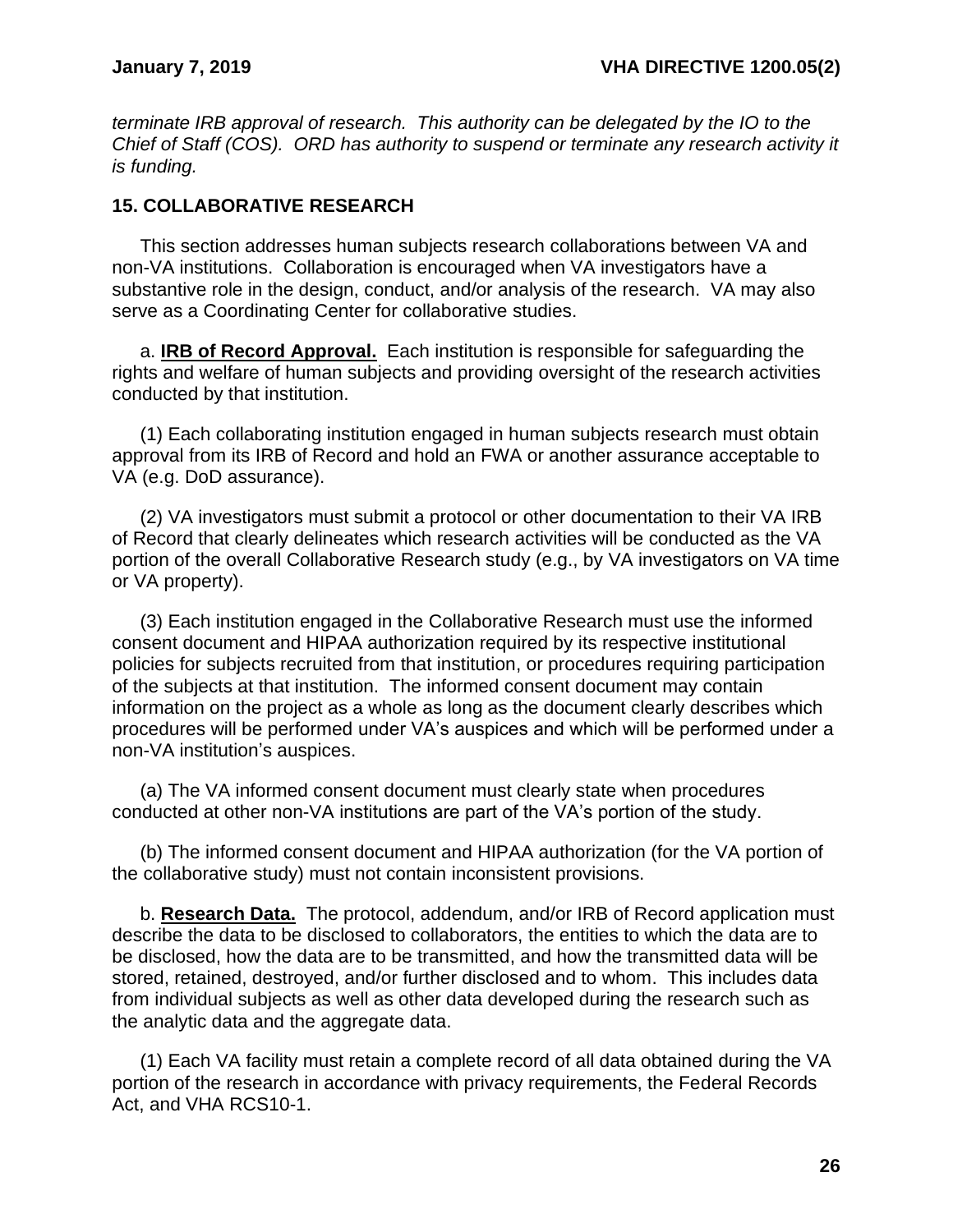(2) All disclosures and data transmission must meet privacy and security requirements per VA Directive 6500, Managing Information Security Risk: VA Information Security Program, dated September 20, 2012; VA Handbook 6500, Risk Management Framework for VA Information Systems – Tier 3: VA Information Security Program, dated March 10, 2015; and VHA Directive 1605.01, any superseding policies.

(3) Agreements regarding data use and transmission must be executed as required as applicable in VHA Handbook 1200.12, Use of Data and Data Repositories in VHA Research, dated March 9, 2009, or any superseding policies revising or replacing it. *NOTE: This directive does not preclude other applicable agreements required for the Collaborative Research (e.g., data use agreement).*

#### <span id="page-30-0"></span>**16. IRB RECORDS**

a. An institution, or when appropriate an IRB, is required to prepare and maintain adequate documentation of IRB activities, including the following:

(1) Copies of all research protocols reviewed, scientific evaluations, if any, that accompany the proposals, approved consent documents, progress reports submitted by investigators, and reports of injuries to subjects;

(2) Minutes of IRB meetings as described in section 8.c.;

(3) Records of continuing review activities, including the rationale for conducting continuing review of research that otherwise would not require continuing review as described in section 9.e.(2);

(4) Copies of all correspondence between the IRB and the investigators;

(5) A roster of IRB members in the same detail as described in section 7.f. IRB records must include a resume or Curriculum Vitae for each voting IRB member that is updated at the time of appointment or reappointment;

(6) Written procedures for the IRB in the same detail as described in section 8.a.; and

(7) Statement of significant new findings provided to subjects, as described by section 17.e.(5);

(8) For research subject to the 2018 Requirements, the rationale for an expedited reviewer's determination that particular research appearing as a category on the expedited review list located at [https://www.hhs.gov/ohrp/regulations-and](https://www.hhs.gov/ohrp/regulations-and-policy/guidance/categories-of-research-expedited-review-procedure-1998/index.html)[policy/guidance/categories-of-research-expedited-review-procedure-1998/index.html](https://www.hhs.gov/ohrp/regulations-and-policy/guidance/categories-of-research-expedited-review-procedure-1998/index.html) is more than minimal risk, and therefore not eligible for expedited review;

(9) Documentation specifying the responsibilities that the VA facility and an organization operating as the VA facility's IRB of Record each will undertake to ensure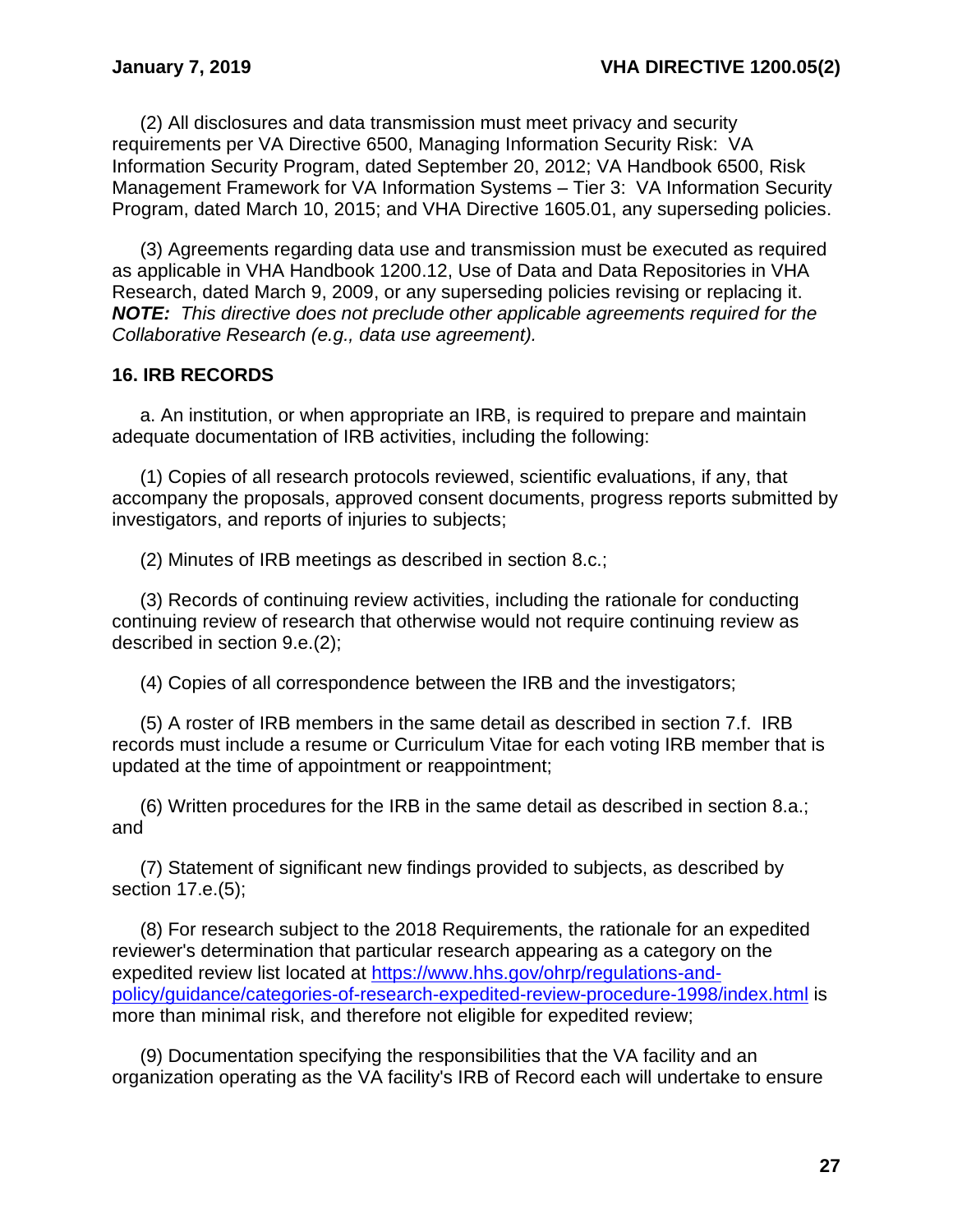compliance with the requirements of this directive, such as an MOU or an IRB Authorization Agreement or IRB reliance agreement.

b. All records must be accessible for inspection and copying (by authorized representatives of VA, ORO, OHRP, FDA, and other authorized entities or Federal department or agencies at reasonable times and in a reasonable manner. Records constituting a Federal record in VA research must be retained in accordance with VHA RCS 10-1.

c. IRB records are the responsibility of the local research office. The local VA facility must designate how the records can be accessed and where the records will be maintained or stored. *NOTE: Records of an IRB must be addressed in the MOU for the VA Facility's use of another entity's IRB (see section 16.a.(9) and VHA Handbook 1058.03). The MOU must ensure that all applicable Federal and VA regulations are met.*

## <span id="page-31-0"></span>**17. GENERAL REQUIREMENTS FOR INFORMED CONSENT**

a. Except as provided elsewhere in this policy, no investigator may involve a human being as a subject in research covered by this policy unless the investigator has obtained the legally effective informed consent of the subject or the subject's LAR. An investigator must seek such informed consent only under circumstances that provide the prospective subject or the LAR sufficient opportunity to discuss and consider whether or not to participate and that minimize the possibility of coercion or undue influence.

(1) The information that is given to the subject or the representative must be in language understandable to the subject or the LAR.

(2) No informed consent process, whether oral or written, may include any exculpatory language through which the subject or the representative is made to waive, or appear to waive, any of the subject's legal rights, or releases, or appears to release, the investigator, the sponsor, the institution or its agents from liability for negligence.

b. For research subject to the 2018 Requirements, the following general requirements for informed consent must also be applied except for broad consent obtained in accordance with section 17.f:

(1) The prospective subject or the LAR must be provided with the information that a reasonable person would want to have in order to make an informed decision about whether to participate, and an opportunity to discuss that information;

(2) Informed consent must begin with a concise and focused presentation of the key information that is most likely to assist a prospective subject or LAR in understanding the reasons why one might or might not want to participate in the research. This part of the informed consent must be organized and presented in a way that facilitates comprehension.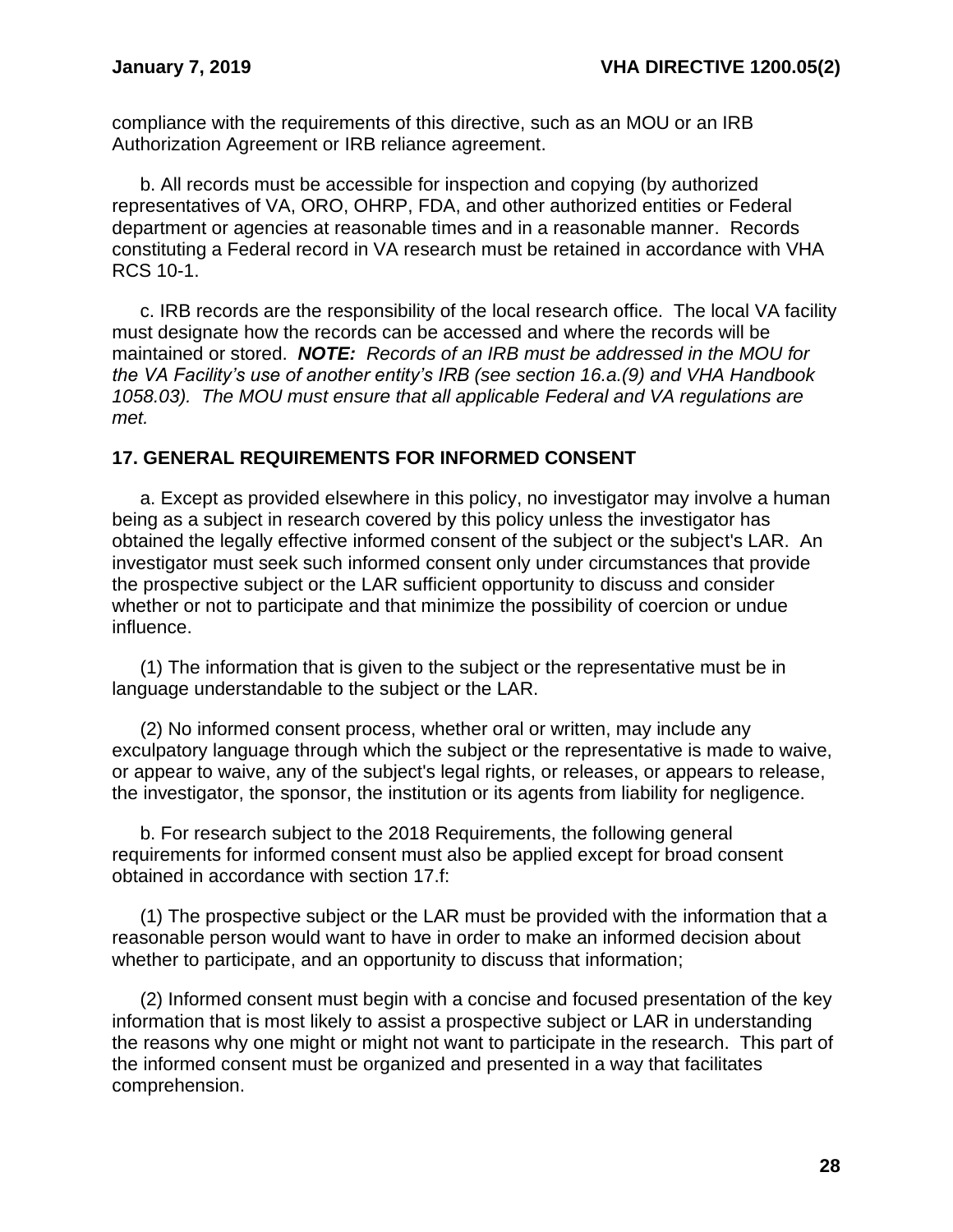*NOTE: For some relatively simple research studies with limited risks or benefits, the entire informed consent document may be relatively brief and still satisfy section 17; and*

(3) Informed consent as a whole must present information in sufficient detail relating to the research and must be organized and presented in a way that does not merely provide lists of isolated facts, but rather facilitates the prospective subject's or LAR's understanding of the reasons why one might or might not want to participate.

c. If a VA research study's informed consent approved by the IRB prior to January 21, 2019, requires modification, the general requirements described in section 17.b are not applicable unless the research study has been transitioned to the 2018 Requirements. The IRB responsible for oversight of the study must determine and document whether all subjects previously consented must be provided the information through a re-consenting or other notification process.

d. **Basic Elements of Informed Consent.** Except as provided in section 17.g. or h., in seeking informed consent the following information must be provided to each subject or LAR:

(1) A statement that the study involves research, an explanation of the purposes of the research and the expected duration of the subject's participation, a description of the procedures to be followed, and identification of any procedures that are experimental;

(2) A description of any reasonably foreseeable risks or discomforts to the subject;

(3) A description of any benefits to the subject or to others that may reasonably be expected from the research;

(4) A disclosure of appropriate alternative procedures or courses of treatment, if any, that might be advantageous to the subject;

(5) A statement describing the extent, if any, to which confidentiality of records identifying the subject will be maintained;

(6) For research involving more than minimal risk, an explanation as to whether any compensation is available, and an explanation as to whether any medical treatments are available if injury occurs and, if so, what they consist of, or where further information may be obtained (see section 24);

(7) An explanation of whom to contact for answers to pertinent questions about the research and research subjects' rights, and whom to contact in the event of researchrelated injury to the subject; and

(8) A statement that participation is voluntary, refusal to participate involves no penalty or loss of benefits to which the subject is otherwise entitled, and that the subject may discontinue participation at any time without penalty or loss of benefits to which the subject is otherwise entitled.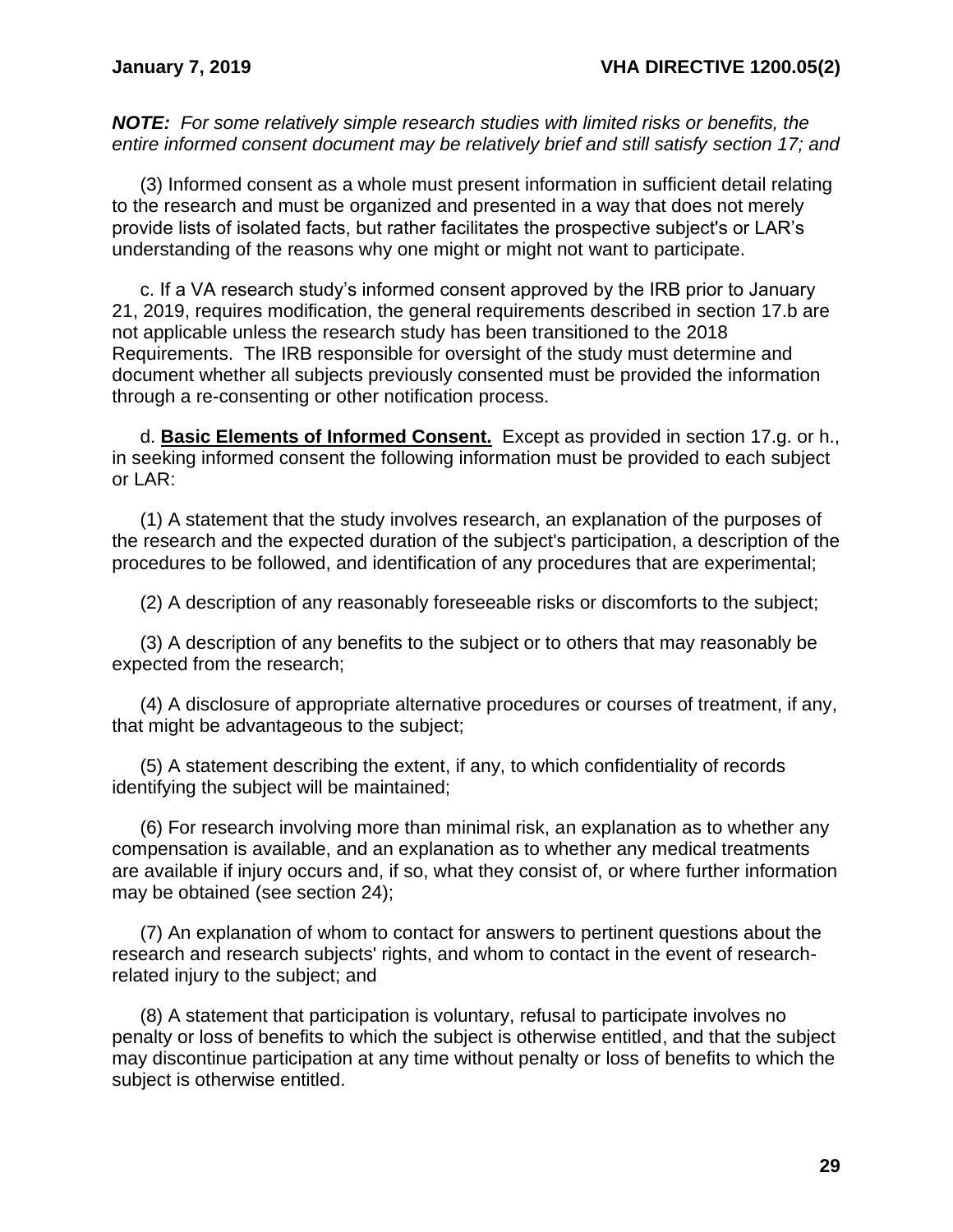(9) For any research compliant with the 2018 Requirements, a statement about any research that involves the collection of identifiable private information or identifiable biospecimens:

(a) A statement that identifiers might be removed from the identifiable private information or identifiable biospecimens and that, after such removal, the information or biospecimens could be used for future research studies or distributed to another investigator for future research studies without additional informed consent from the subject or the LAR, if this might be a possibility; or

(b) A statement that the subject's information or biospecimens collected as part of the research, even if identifiers are removed, will not be used or distributed for future research studies.

(10) A statement that VA will provide treatment for research related injury in accordance with 38 CFR 17.85 (see section 24 of this directive). *NOTE: VA's statutory requirements in 38 CFR 17.85 apply regardless of inclusion of the information as part of the informed consent process.*

e. **Additional Elements of Informed Consent.** When appropriate, one or more of the following elements of information shall also be provided to each subject or LAR:

(1) A statement that the particular treatment or procedure may involve risks to the subject (or to the embryo or fetus, if the subject is or becomes pregnant) that are currently unforeseeable;

(2) Anticipated circumstances under which the subject's participation may be terminated by the investigator without regard to the subject's or the LAR's consent;

(3) Any additional costs to the subject that may result from participation in the research;

(4) The consequences of a subject's decision to withdraw from the research and procedures for orderly and safe termination of participation by the subject;

(5) A statement that any significant new findings developed during the course of the research that may relate to the subject's willingness to continue participation will be provided to the subject;

(6) The approximate number of subjects to be entered in the study;

(7) For studies subject to the 2018 Requirements, a statement that the subject's biospecimens (even if identifiers are removed) may be used for commercial profit and whether the subject will or will not share in this commercial profit;

(8) For studies subject to the 2018 Requirements, a statement regarding whether clinically relevant research results, including individual research results, will be disclosed to subjects, and if so, under what conditions;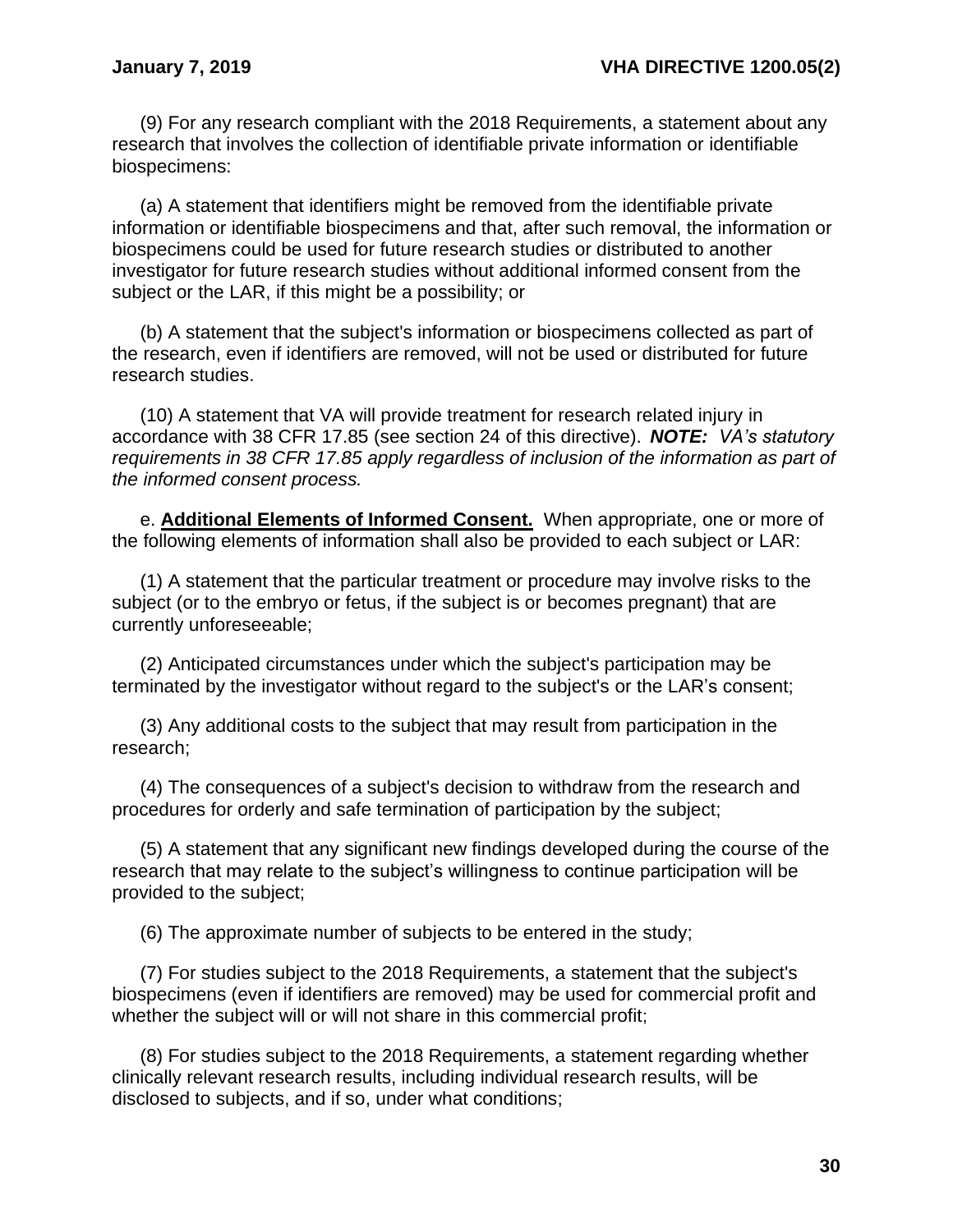(9) For studies subject to the 2018 Requirements and involving biospecimens, whether the research will (if known) or might include whole genome sequencing (i.e., sequencing of a human germline or somatic specimen with the intent to generate the genome or exome sequence of that specimen); and

(10) When appropriate, a statement that informs VA research subjects that they or their insurance will not be charged for any costs related to the research. *NOTE: Some Veterans are required to pay copayments for medical care and services specifically related to their medical care provided by VA. These co-payment requirements will continue to apply to medical care and services that are not part of the research procedures or interventions.*

f. **Broad Consent.** For studies subject to the 2018 Requirements, an IRB may approve the use of a broad consent for storage, maintenance, and secondary research use of identifiable private information or identifiable biospecimens. Broad consent shall only be used in VA research when identifiable data or biospecimens are collected solely for research purposes. The form used to document broad consent may be standalone or combined with the informed consent for obtaining or collecting the identifiable private information or identifiable biospecimens. If a combined informed consent document is used, the information provided to subjects for broad consent must be clearly discernable from the informed consent for obtaining or collecting the identifiable private information or identifiable biospecimens. An IRB cannot waive documentation of informed consent for broad consent. The following information must be provided to each prospective subject or LAR:

(1) A description of any reasonably foreseeable risks or discomforts to the subject;

(2) A description of any benefits to the subject or to others that may reasonably be expected from the research;

(3) A statement describing the extent, if any, to which confidentiality of records identifying the subject will be maintained;

(4) A statement that participation is voluntary, refusal to participate involves no penalty or loss of benefits to which the subject is otherwise entitled, and that the subject may discontinue participation at any time without penalty or loss of benefits to which the subject is otherwise entitled;

(5) A statement that VA will provide treatment for research related injury in accordance with applicable Federal regulations;

(6) A general description of the types of research that may be conducted with the identifiable private information or identifiable biospecimens. This description must include sufficient information such that a reasonable person would expect that the broad consent would permit the types of research conducted;

(7) A description of the identifiable private information or identifiable biospecimens that might be used in research, whether sharing of identifiable private information or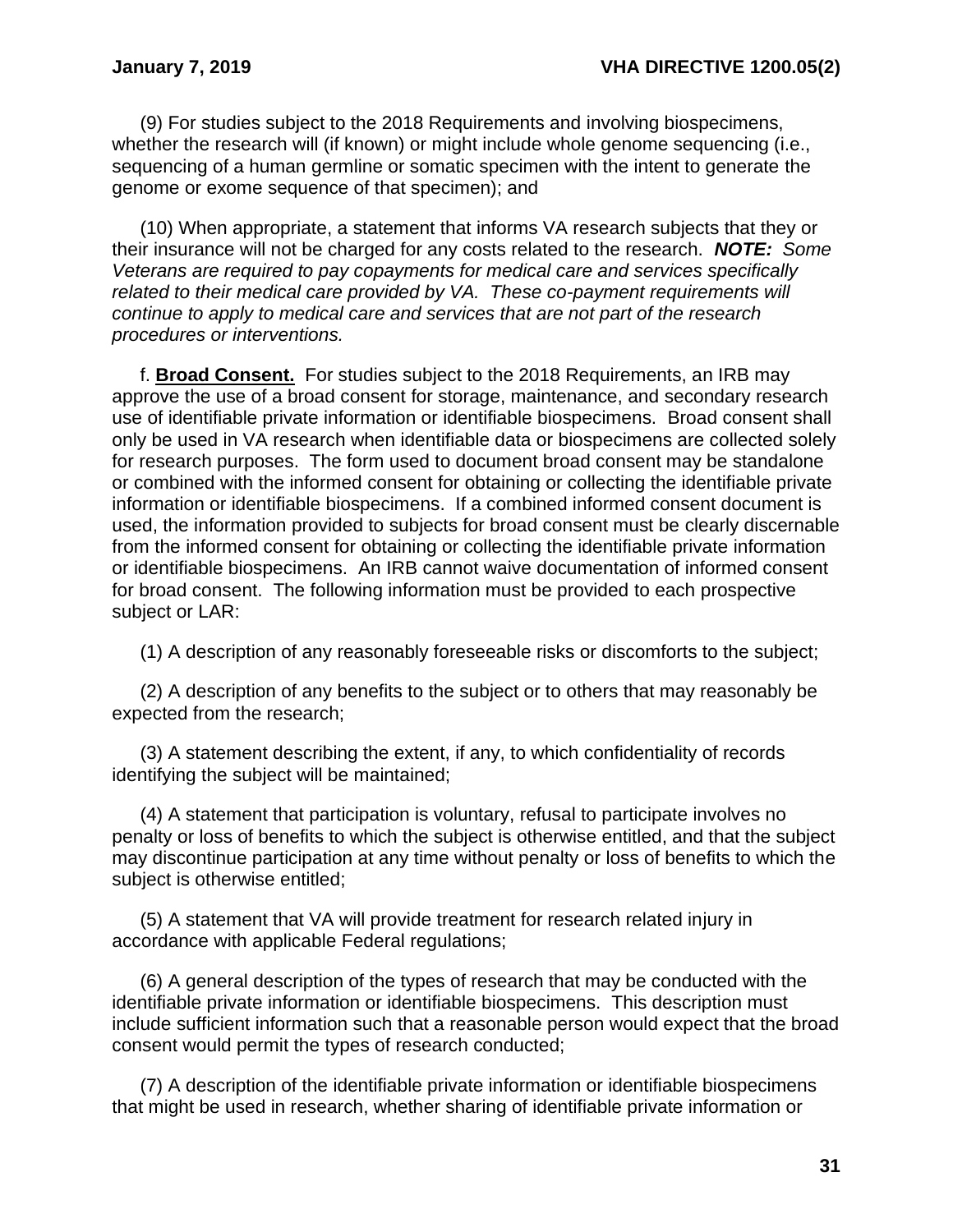identifiable biospecimens might occur, and the types of institutions or researchers that might conduct research with the identifiable private information or identifiable biospecimens;

(8) A description of the period of time that the identifiable private information or identifiable biospecimens may be stored and maintained (which could be indefinite), and a description of the period of time that the identifiable private information or identifiable biospecimens may be used for research purposes (which could be indefinite);

(9) Unless the subject or LAR will be provided details about specific research studies, a statement that they will not be informed of the details of any specific research studies that might be conducted using the subject's identifiable private information or identifiable biospecimens, including the purposes of the research, and that they might have chosen not to consent to some of those specific research studies;

(10) Unless it is known that clinically relevant research results, including individual research results, will be disclosed to the subject in all circumstances, a statement that such results may not be disclosed to the subject;

(11) An explanation of whom to contact for answers to questions about the subject's rights and about storage and use of the subject's identifiable private information or identifiable biospecimens, and whom to contact in the event of a research-related harm;

(12) If appropriate, a statement that informs VA research subjects that they or their insurance will not be charged for any costs related to the research;

(13) If appropriate, a statement that the subject's biospecimens (even if identifiers are removed) may be used for commercial profit and whether the subject will or will not share in this commercial profit; and

(14) If appropriate for research involving biospecimens, whether the research will (if known) or might include whole genome sequencing (i.e., sequencing of a human germline or somatic specimen with the intent to generate the genome or exome sequence of that specimen).

*NOTE: Broad consent can only be obtained for the use of information or biospecimens that are collected initially for research purposes. Subjects consented using a broad consent may withdraw their broad consent at any time. Broad consent cannot be approved by an IRB for studies subject to the pre-2018 Requirements.*

#### g. **Waiver or Alteration of Informed Consent in Research Involving Public Benefit and Service Programs.**

(1) An IRB must find and document the following to waive or alter consent in research involving public benefit and service programs conducted by or subject to the approval of State or local officials: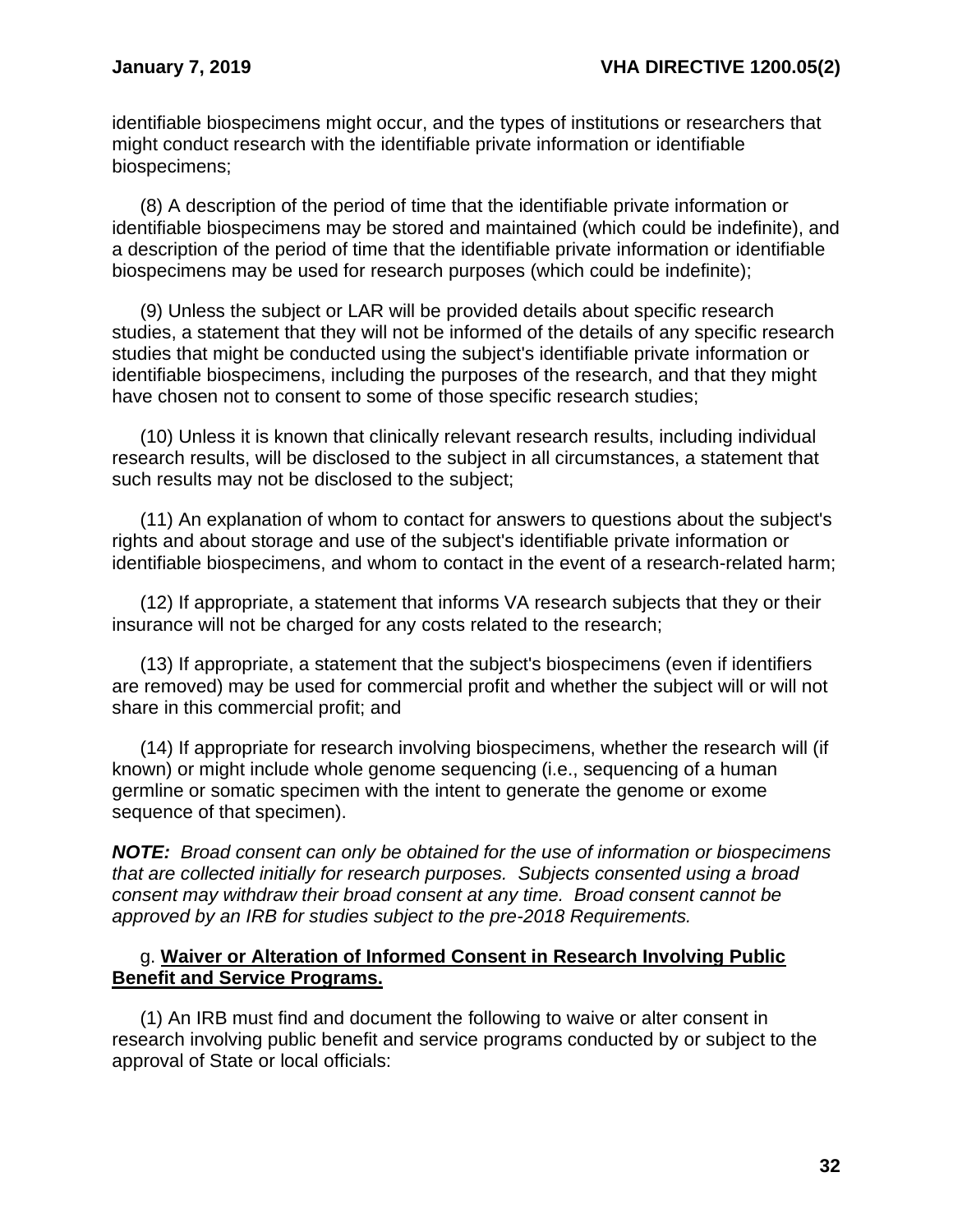(a) The research or demonstration project is to be conducted by or subject to the approval of State or local government officials and is designed to study, evaluate, or otherwise examine:

1. Public benefit or service programs;

2. Procedures for obtaining benefits or services under those programs;

3. Possible changes in or alternatives to those programs or procedures; or

4. Possible changes in methods or levels of payment for benefits or services under those programs; and

5. The research could not practicably be carried out without the waiver or alteration.

(2) An IRB may waive the requirements described in section 17.a. through e. to obtain informed consent for research involving public benefit and service programs conducted by or subject to the approval of State or local officials if the IRB finds and documents the determinations described in section 17.g.(1). If an individual was asked to provide broad consent for the storage, maintenance, and secondary research use of identifiable private information or identifiable biospecimens in accordance with the requirements in section 17.f., and refused to consent, an IRB cannot waive consent for the storage, maintenance, or secondary research use of the identifiable private information or identifiable biospecimens.

(3) An IRB may approve an informed consent procedure that omits some, or alters some or all, of the elements of informed consent described in section 17.d. through 17.e. for research involving public benefit and service programs conducted by or subject to the approval or State or local officials provided the IRB finds and documents the determinations described in section 17.g.(1)(a). An IRB may not omit or alter any of the requirements described in sections 17.a. and 17.b. If a broad consent procedure is used, an IRB may not omit or alter any of the elements required under section 17.f.

h. **General Waiver or Alteration of Informed Consent in Research.** An IRB may waive consent or alter or omit the elements of informed consent.

(1) An IRB must find and document the following to waive or alter consent in research:

(a) The research involves no more than minimal risk to the subjects;

(b) The research could not practicably be carried out without the requested waiver or alteration;

(c) If the research involves using identifiable private information or identifiable biospecimens, the research could not practicably be carried out without using such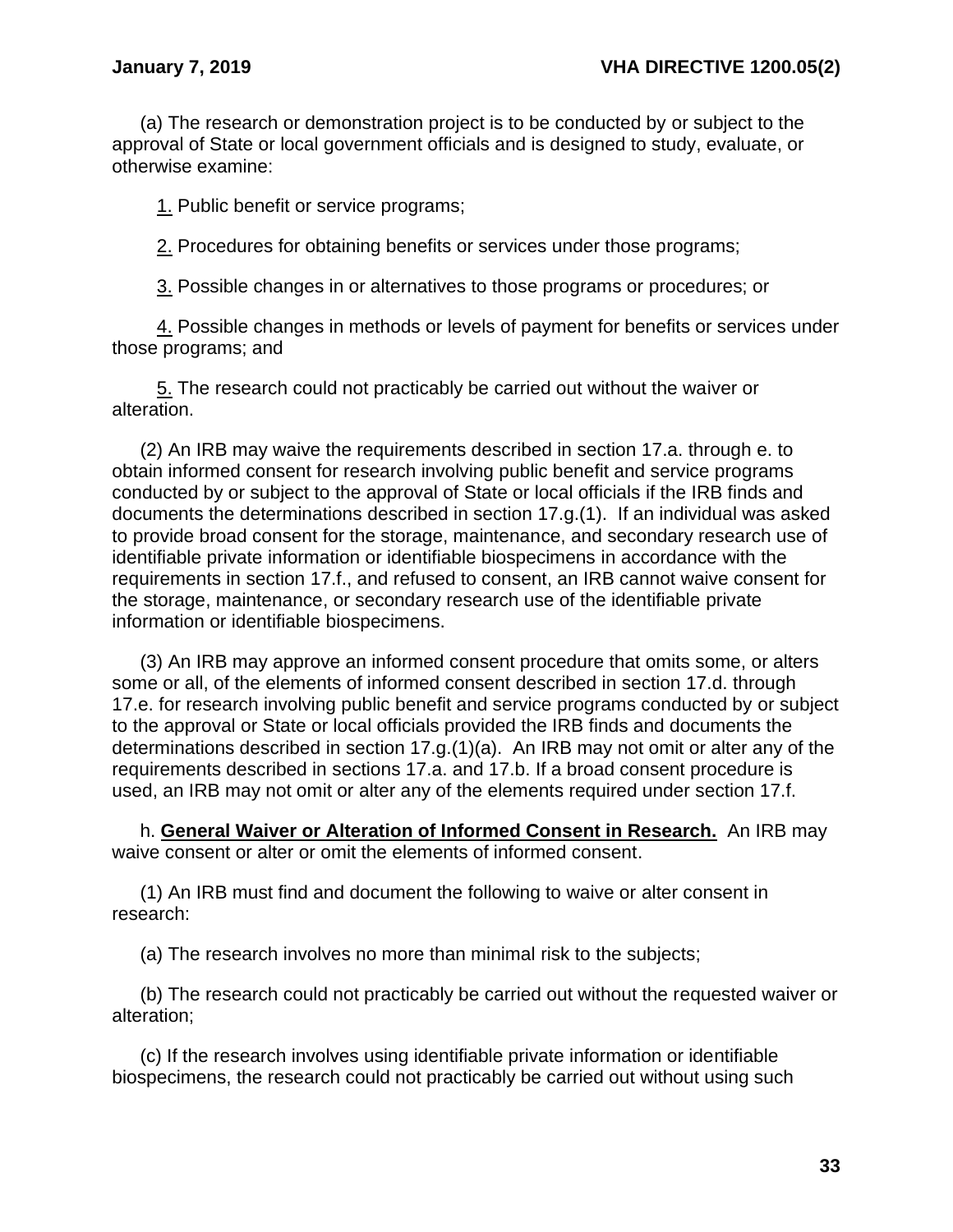information or biospecimens in an identifiable format for studies subject to the 2018 Requirements;

(d) The waiver or alteration will not adversely affect the rights and welfare of the subjects; and

(e) Whenever appropriate, the subject or LAR will be provided with additional pertinent information after participation.

(2) An IRB may waive the requirements described in section 17.a. through 17.c. to obtain informed consent for research if the IRB finds and documents the determinations described in this section. If an individual was asked to provide broad consent for the storage, maintenance, and secondary research use of identifiable private information or identifiable biospecimens in accordance with the requirements in section 17.f., and refused to consent, an IRB cannot waive consent for the storage, maintenance, or secondary research use of the identifiable private information or identifiable biospecimens.

(3) An IRB may approve an informed consent procedure that omits some, or alters some or all, of the elements of informed consent described in section 17.d. for research provided the IRB finds and documents the determinations described in this section. An IRB may not omit or alter any of the requirements described in section 17.a. through 17.c. If a broad consent procedure is used, an IRB may not omit or alter any of the elements required under section 17.f.

i. **Screening, Recruiting, or Determining Eligibility.** For studies subject to the 2018 Requirements, the IRB may approve a research proposal in which an investigator will obtain information or biospecimens for the purpose of screening, recruiting, or determining the eligibility of prospective subjects without the informed consent of the prospective subject or the subject's LAR if either of the following conditions is met:

(1) The investigator will obtain information through oral or written communication with the prospective subject or LAR; or

(2) The investigator will obtain identifiable private information or identifiable biospecimens by accessing records or stored identifiable biospecimens.

*NOTE: A waiver of HIPAA authorization must be approved by the IRB or Privacy Board prior to accessing any PHI for screening, recruiting, or determining eligibility. Informed consent, or an IRB-approved waiver thereof is required before any research interventions occur after eligibility is determined.*

j. **Posting of Clinical Trial Informed Consent Forms.** For studies subject to the 2018 Requirements, if a VA research study is a clinical trial, one IRB-approved informed consent form used to enroll subjects, unless the IRB waived documentation of informed consent, must be posted by either the investigator or the Federal department or agency conducting or supporting the study.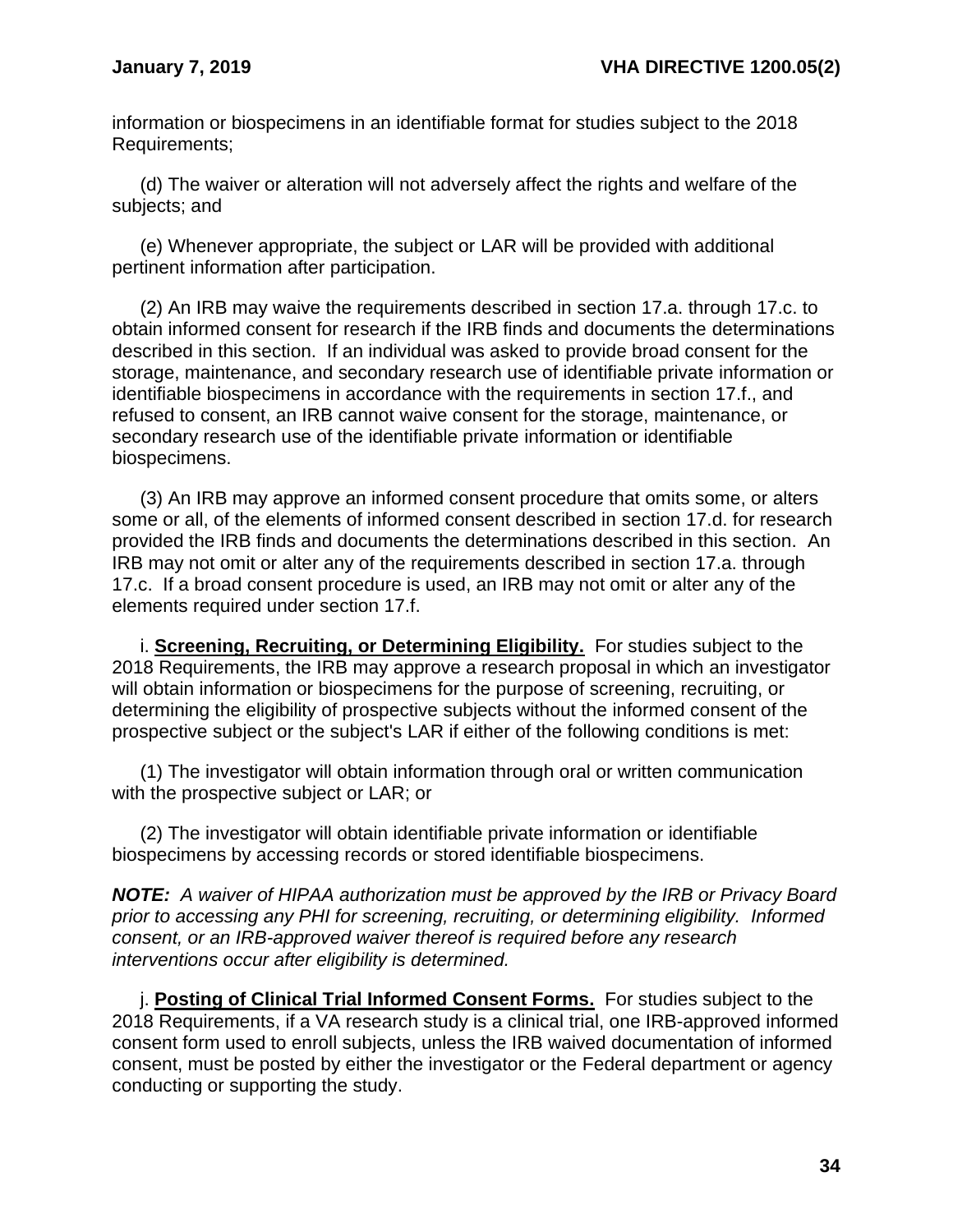*NOTE: Multiple versions of the IRB-approved informed consent form are not required to be posted. If the study involves multiple sites, only one IRB-approved informed consent form for the entire clinical trial must be posted and not from separate participating sites.*

(1) The informed consent form must be posted after the clinical trial is closed to recruitment and no later than 60 days after the last study visit by any subject as described in the IRB-approved protocol. For multi-site studies, it applies when the entire study has closed to subject recruitment. Consent forms must be posted on either [https://clinicaltrials.gov](https://clinicaltrials.gov/) or a docket folder on [http://Regulations.gov](http://regulations.gov/) (Docket ID: HHS-OPHS-2018-0021).

(2) For any ORD-funded clinical trial, the applicable ORD funding service will be responsible for posting the informed consent form.

(3) For a clinical trial funded or supported by a Federal agency or department other than VA, the awardee is responsible for posting the informed consent form.

(4) For a clinical trial funded or supported by a non-Federal agency or department (e.g., university, industry, nonprofit organization) or not funded, the VA Investigator conducting the clinical trial is responsible for ensuring that the informed consent form is posted. If the clinical trial includes multiple sites engaged in the clinical trial, an agreement must exist specifying who is responsible for posting the informed consent form.

(5) Any proprietary or personal information (such as names and phone numbers) must be redacted prior to posting the informed consent form.

(6) The informed consent form must be posted on [https://clinicaltrials.gov](https://clinicaltrials.gov/) or a docket folder on [http://Regulations.gov](http://regulations.gov/) (Docket ID: HHS-OPHS-2018-0021).

(7) The informed consent requirements in this directive are not intended to preempt any applicable Federal, State, or local laws (including tribal law passed by an official governing body of an American Indian or Alaska Native tribe) that require additional information to be disclosed in order for informed consent to be legally effective.

(8) Nothing in this policy is intended to limit the authority of a physician to provide emergency medical care to the extent that the physician is permitted to do so under applicable Federal, State, or local law.

k. **Photography, Video and/or Audio Recording for Research Purposes.** The informed consent for research must include information describing any photographs, video, and/or audio recordings to be taken or obtained for research purposes; how the photographs, video, and/or audio recordings will be used for the research; and whether the photographs, video, and/or audio recordings will be disclosed outside VA.

(1) An informed consent to take a photograph, video and/or audio recording cannot be waived by the IRB.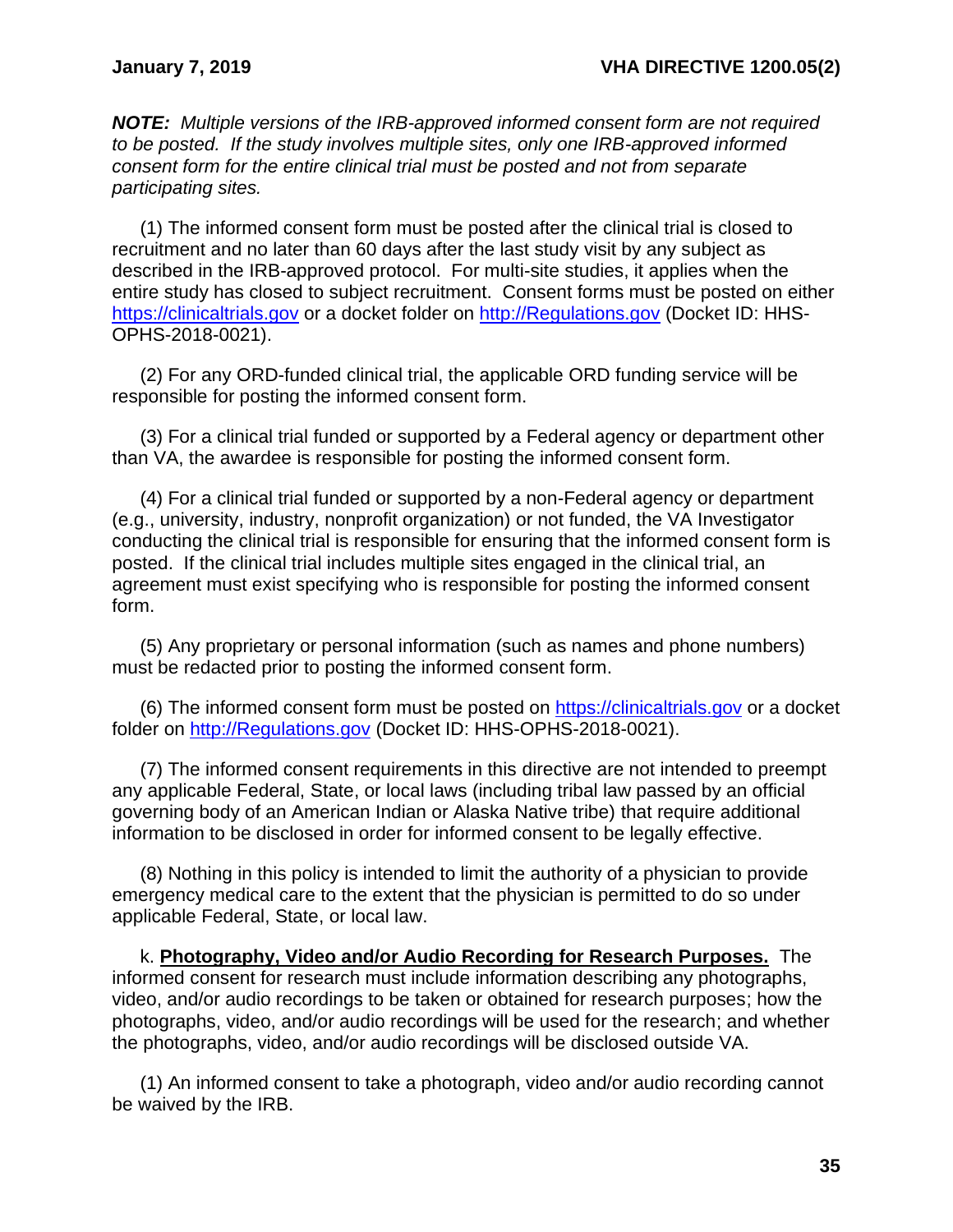(2) The consent for research does not give legal authority to disclose the photographs, video, and/or audio recordings outside VA. A HIPAA authorization is needed to make such disclosures.

#### <span id="page-39-0"></span>**18. DOCUMENTATION OF INFORMED CONSENT**

a. Except as provided in section 18.c., informed consent shall be documented by the use of a written consent form approved by the IRB and signed and dated by the subject or the subject's LAR. A physical or electronic copy must be given or made available to the person signing the form.

b. Except as provided in section 18.c., the informed consent form may be either of the following:

(1) A written consent document that meets the meets the requirements of informed consent as described in section 17 that gives the subject or the subject's LAR adequate opportunity to read the informed consent before it is signed, or the form may be read to the subject or the subject's LAR; or

(2) A short written informed consent form stating that the elements of informed consent required in section 17 have been presented orally to the subject or the subject's LAR. If the research is subject to the 2018 Requirements, the written informed consent form must also state that key information described in section 17.b.(1) was presented first to the subject or the subject's LAR before any other information, if any, was provided. When this method is used, there must be a witness to the oral presentation. The IRB must approve a written summary of what is to be said in the oral presentation to the subject or the LAR. Only the short form itself is to be signed by the subject or the subject's LAR. However, the witness must sign both the short form and a copy of the summary, and the person actually obtaining consent must sign a copy of the summary. A copy of the summary must be given to the subject or the subject's LAR, in addition to a copy of the short form. *NOTE: The IRB cannot waive the requirement for a witness or witness signature when the short form consent is used.*

c. The IRB may waive the requirement for the investigator to obtain a signed informed consent form for some or all subjects if it finds any of the following:

(1) That the only record linking the subject and the research is the consent form and the principal risk is potential harm resulting from a breach of confidentiality. Each subject (or LAR) will be asked whether the subject wants documentation linking the subject with the research, and the subject's wishes will govern;

(2) That the research presents no more than minimal risk of harm to subjects and involves no procedures for which written consent is normally required outside of the research context; or

(3) For studies subject to the 2018 Requirements, if the subjects or LARs are members of a distinct cultural group or community in which signing an informed consent form is not the norm, that the research presents no more than minimal risk of harm to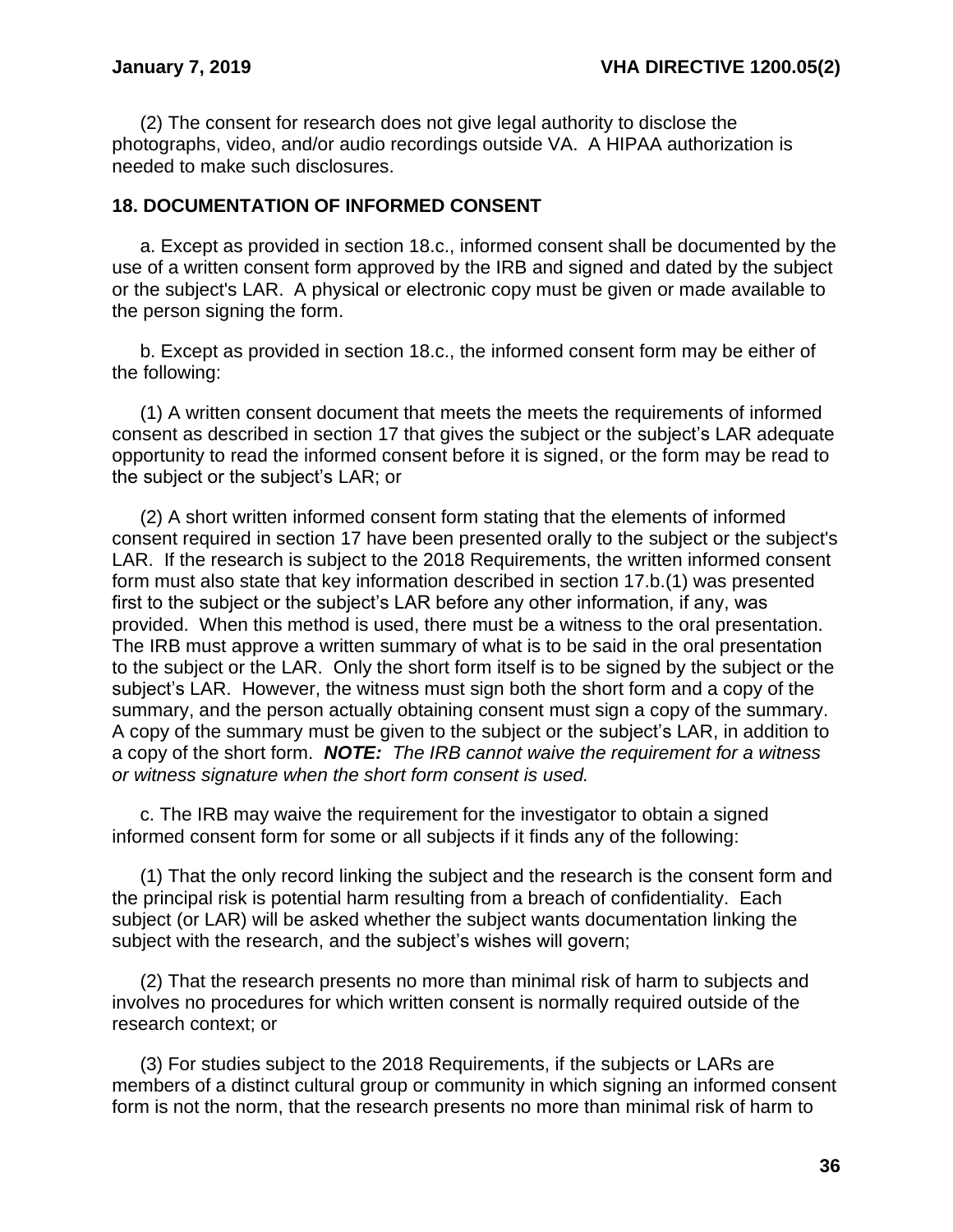subjects and provided that there is an appropriate alternative mechanism for documenting that informed consent was obtained.

d. In cases in which the documentation requirement is waived, the IRB may require the investigator to provide subjects or LARs with a written statement regarding the research.

e. Documentation of consent may be obtained electronically so long as the informed consent process meets all requirements in section 18 of this directive and VA requirements for use of electronic signatures.

#### <span id="page-40-0"></span>**19. RESEARCH INVOLVING PREGNANT WOMEN, HUMAN FETUSES, AND NEONATES AS SUBJECTS**

a. Research that involves provision of in vitro fertilization services can be conducted by VA investigators while on official VA duty, at VA facilities, or at VA-approved off-site facilities. This includes prospective and retrospective research involving provision of or the enhancement of FDA-approved methods of in vitro fertilization for studies involving consenting subjects, both male and female, undergoing or who have undergone in vitro fertilization for the treatment of certain forms of human infertility. In vitro fertilization is any fertilization of human ova that occurs outside the body of a female, either through a mixture of donor human sperm and ova or by any other means.

b. Prospective and retrospective studies that enroll or include pregnant subjects who conceived through in vitro fertilization or other artificial reproductive technologies are permitted.

c. Research that uses human fetal tissue or that focuses on either a fetus, or human fetal tissue, in-utero or ex-utero cannot be conducted by VA investigators while on official VA duty, at VA facilities, or at VA-approved off-site facilities. Use of stem cells shall be governed by the policy set by NIH for recipients of NIH research funding [\(https://stemcells.nih.gov/policy/2009-guidelines.htm\)](https://stemcells.nih.gov/policy/2009-guidelines.htm).

d. Research involving the creation of a human embryo or embryos solely for research purposes or research in which a human embryo or embryos are destroyed, discarded, or knowingly subjected to risk of injury or death greater than that allowed for research on fetuses in utero under 45 CFR 46.208(a)(2) and Section 498B of the Public Health Service Act (42 U.S.C. 289g(b)) cannot be conducted by VA Investigators, at VA facilities, or at VA approved off-site facilities.

e. Women who are known to be pregnant and their fetuses may be involved in research if all the following requirements are met and the VA medical facility Director certifies that the VA medical facility has sufficient expertise in women's or reproductive health to conduct the proposed research if the research includes interventional studies or invasive monitoring of pregnant women as subjects (see guidance at [https://www.research.va.gov/resources/policies/default.cfm\)](https://www.research.va.gov/resources/policies/default.cfm), including informed consent requirements and the following ethical and scientific criteria: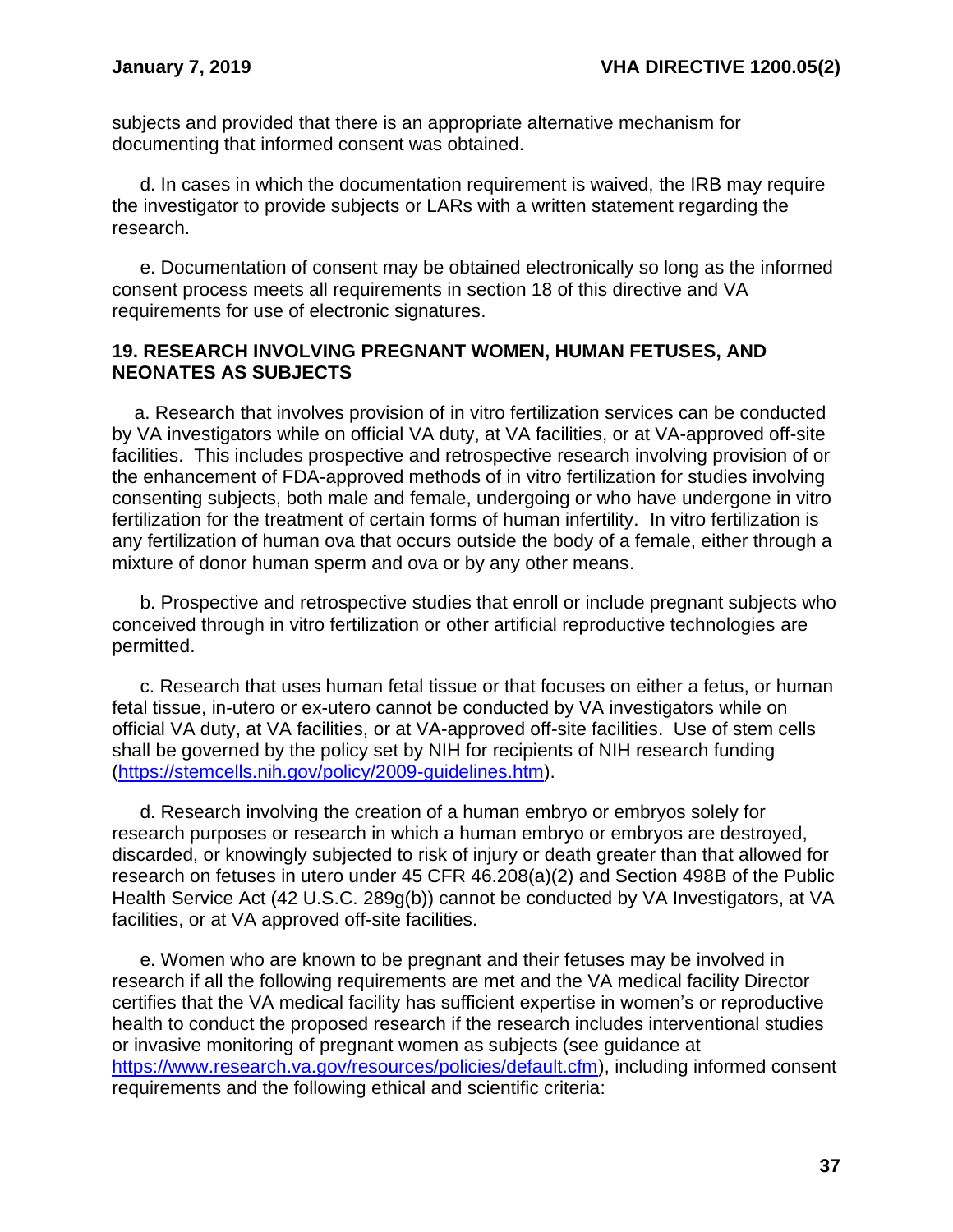(1) Where scientifically appropriate, preclinical studies, including studies on pregnant animals, and clinical studies, including studies on non-pregnant women, have been conducted and provide data for assessing potential risks to pregnant women and fetuses;

(2) The risk to the fetus is caused solely by interventions or procedures that hold out the prospect of direct benefit for the woman or fetus. If there is no such prospect of benefit, then the risk to the fetus is not greater than minimal and the purpose of the research is the development of important biomedical knowledge that cannot be obtained by any other means;

(3) Any risk is the least possible for achieving the objectives of the research;

(4) If the research holds out the prospect of direct benefit to the pregnant woman, the prospect of a direct benefit both to the pregnant woman and the fetus, or no prospect of benefit for the woman nor the fetus when risk to the fetus is not greater than minimal and the purpose of the research is the development of important biomedical knowledge that cannot be obtained by any other means, her consent is obtained in accord with the informed consent provisions of this directive;

(5) Each individual providing consent under (2) or (4) of this section is fully informed regarding the reasonably foreseeable impact of the research on the fetus or neonate;

(6) For children who are pregnant, assent and permission are obtained in accordance with the provisions of 45 CFR Part 46, Subpart D. Research involving clinical interventions with the potential of greater than minimal risk cannot be conducted by VA for children who are pregnant;

(7) No inducements, monetary or otherwise, will be offered to terminate a pregnancy;

(8) Individuals engaged in the research will have no part in any decisions as to the timing, method, or procedures used to terminate a pregnancy; and

(9) Individuals engaged in the research will have no part in determining the viability of a neonate.

f. VA investigators cannot conduct interventions in research that include neonates while on official VA duty, at VA facilities, or at VA-approved off-site facilities. VA investigators may conduct research involving noninvasive monitoring of neonates if the research is determined by the IRB to be minimal risk. Prospective observational and retrospective record review studies that involve neonates or neonatal outcomes are permitted.

g. The reviewing IRB must have the appropriate expertise to evaluate any VA research involving neonates and must comply with the requirements of 45 CFR 46.205. The VA medical facility Director must certify that the medical facility has sufficient expertise in neonatal health to conduct the proposed research.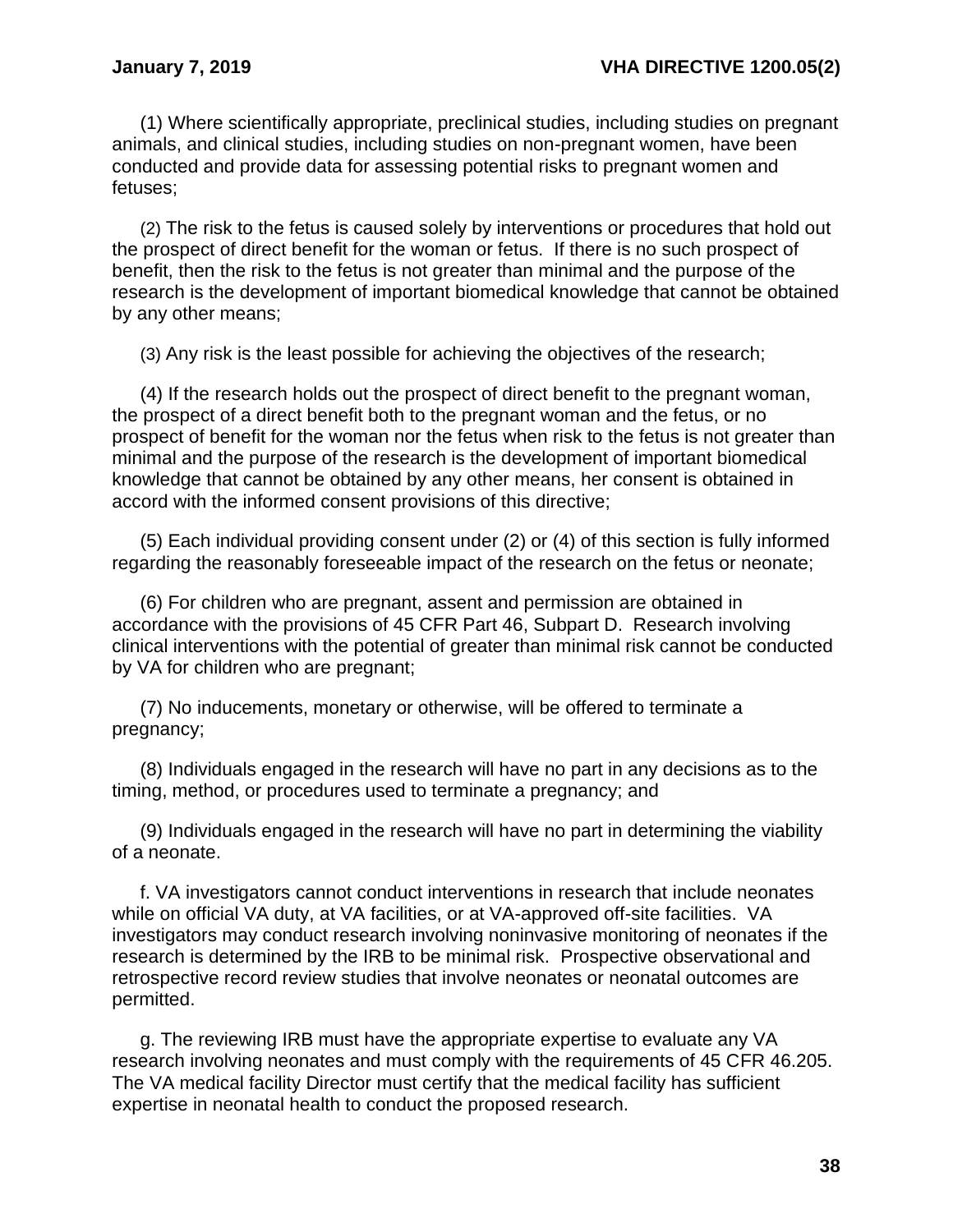#### <span id="page-42-0"></span>**20. RESEARCH INVOLVING PRISONERS AS SUBJECTS**

a. Research involving prisoners cannot be conducted by VA investigators while on official VA duty, at VA facilities, or at VA-approved off-site facilities unless a waiver has been granted by the CRADO. Waiver requests must be submitted electronically to the CRADO by the VA medical facility Director with the following documents:

(1) A letter from the VA medical facility Director supporting the conduct of the VA study involving prisoners;

(2) Rationale for conducting the research involving prisoners to include additional ethical protections taken by the proposed research for prisoners to make voluntary and uncoerced decisions whether or not to participate as subjects in research;

(3) Documentation of the VA investigator's qualifications to conduct the research involving prisoners, such as a biosketch and a list of all research team members;

(4) Location of institutions where the research is proposed to be conducted;

(5) A copy of the IRB approval letter specifically documenting its review determinations according to 45 CFR 46.305(a);

(6) A copy of the IRB minutes approving the research with documentation that at least one member of the IRB included a prisoner or a prisoner representative for the review of the research;

(7) A copy of the IRB-approved research study;

(8) A copy of the IRB-approved informed consent document; and

(9) A copy of the written HIPAA authorization.

b. If such a waiver is granted, the research must comply with the requirements of 45 CFR 46.301 - 46.306.

#### <span id="page-42-1"></span>**21. RESEARCH INVOLVING CHILDREN AS RESEARCH SUBJECTS**

a. VA is authorized to care for Veterans and to conduct research that supports the mission of VHA and that enhances the quality of health care delivery to Veterans. Therefore, research involving children must be reviewed carefully by the IRB for its relevance to VA and must not present greater than minimal risk to the children. The VA medical facility Director must approve participation in the proposed research that includes children (see guidance at:

[http://www.research.va.gov/resources/policies/default.cfm\)](http://www.research.va.gov/resources/policies/default.cfm).

*NOTE: For purposes of this directive, research involving biological specimens or data obtained from children is considered to be research involving children even if de-*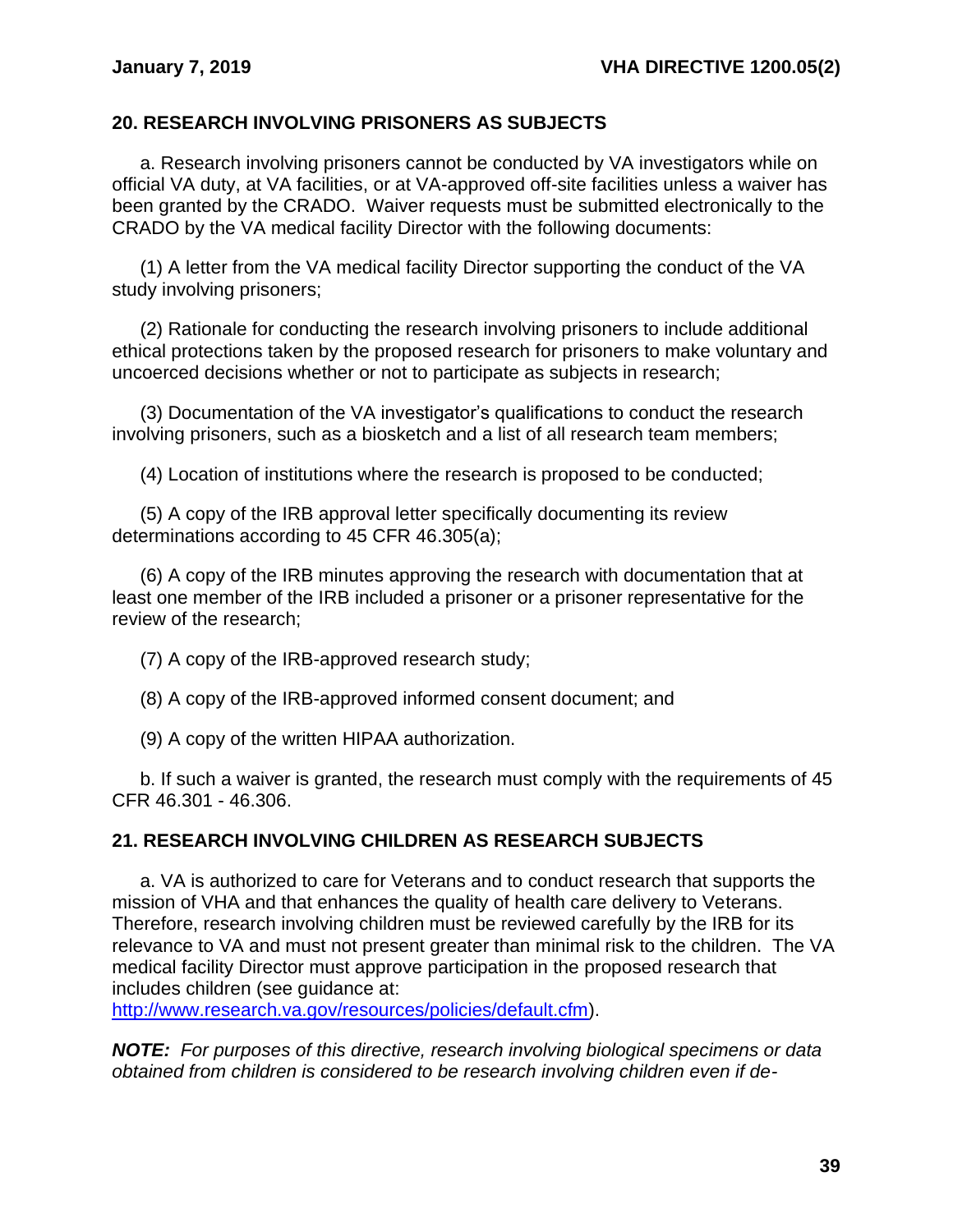*identified. If the biological specimens or data were previously collected, they must have been collected under applicable Federal policies and ethical guidelines.*

b. The IRB must have the appropriate expertise to evaluate any VA research involving children and must comply with the requirements of 45 CFR 46.401 - 46.404 and 46.408.

*NOTE: For purposes of this directive, research involving children does not include neonates. VA research involving neonates must follow section 19 of this directive.*

#### <span id="page-43-0"></span>**22. CERTIFICATES OF CONFIDENTIALITY**

a. Several HHS operating agencies issue Certificates of Confidentiality to protect research subjects. Generally, any Federally-funded research project that involves the use or collection of identifiable, sensitive information will be required to have a Certificate of Confidentiality as required by Section 2012 of the 21<sup>st</sup> Century Cures Act  $(42 \text{ U.S.C. } 241)$ . For purposes of this section and as defined in the  $21<sup>st</sup>$  Century Cures Act, the term identifiable, sensitive information means information about an individual that is gathered or used during the course of research in which an individual is identified; or there is at least a very small risk, as determined by current scientific practices or statistical methods, that some combination of the information, a request for the information, and other available data sources could be used to deduce the identity of an individual. An investigator issued a certificate must protect the privacy of individuals involved in the research study and may not disclose or provide to any other person not connected with the research the name of subjects or any information, document, or biospecimen that contains identifiable, sensitive information about subjects that was created or compiled for purposes of the research.

b. Disclosure of identifiable information outside of the research team is prohibited, except:

(1) When there is a Federal, State or local law requiring disclosure of information, such as for reporting child or elder abuse or communicable diseases;

(2) When the subject consents for such disclosure;

(3) For medical treatment of the individual made with consent of the subject; or

(4) When the information is used for other scientific research that is in compliance with applicable Federal regulations governing the protection of human subjects in research.

c. When VA conducts a study that is protected by a Certificate of Confidentiality, the following requirements apply:

(1) For studies in which information about the subject's participation will be included in the subject's VHA medical record, information must be given to the prospective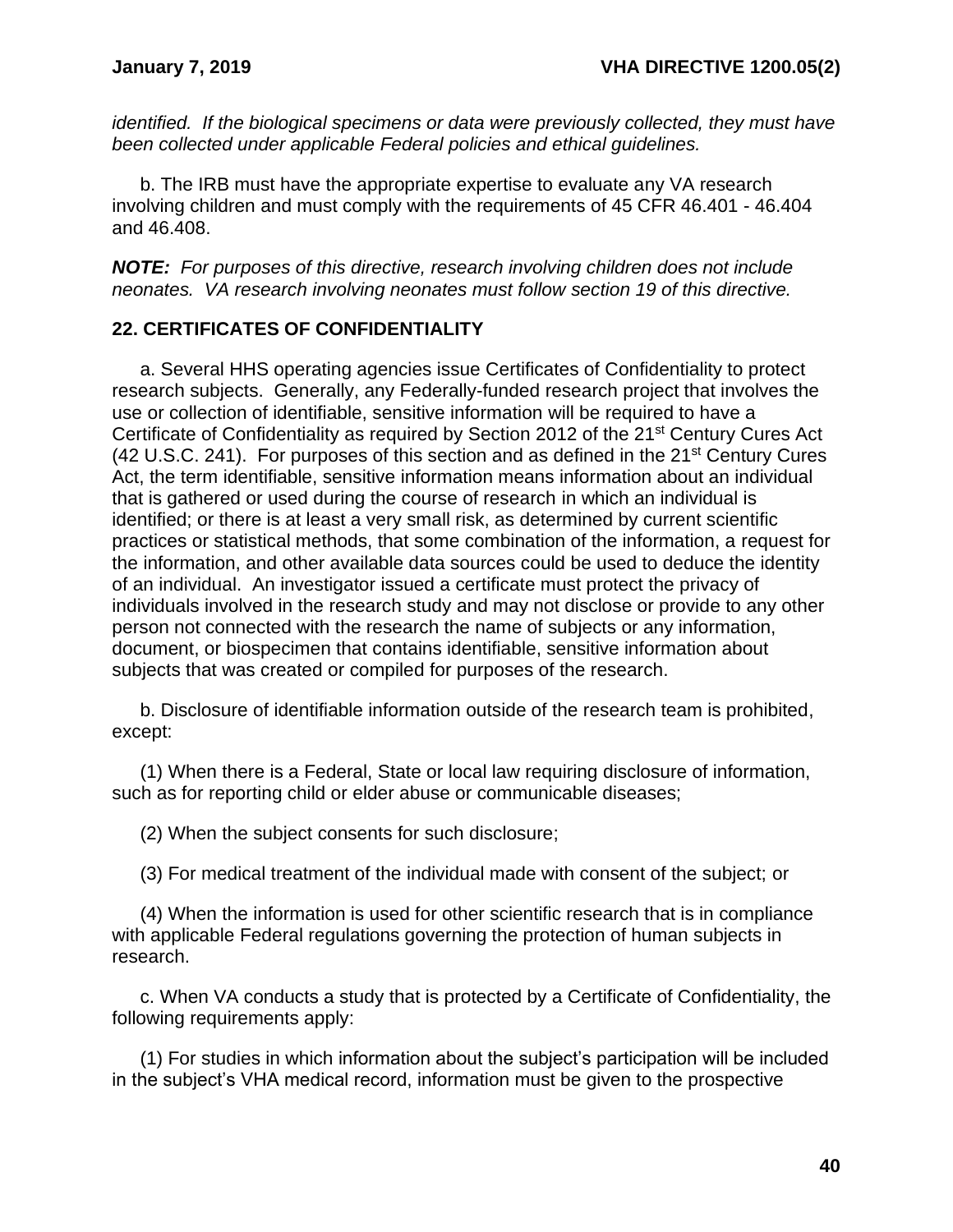subjects as part of the informed consent process that information regarding study participation will be included in the medical record; and

(2) For studies in which the IRB requires a written informed consent, the informed consent document approved by the IRB must include a statement that the study has a Certificate of Confidentiality. *NOTE: The HHS agencies that issue Certificates of Confidentiality usually have guidance specific to the issuing agency on statements that must be included in informed consent documents describing Certificates of Confidentiality.*

d. As of June 13, 2017, all previously issued Certificates of Confidentiality are subject to the requirements of Section 2012 of the 21<sup>st</sup> Century Cures Act, which amends Subsection (d) of section 301 of the Public Health Service Act (42 U.S.C. 241). (See section 22.a.)

# <span id="page-44-0"></span>**23. HIPAA AUTHORIZATION**

a. **Written Authorization.** In accordance with the HIPAA Privacy Rule at 45 CFR 164.508, a written authorization signed by the individual to whom the information or record pertains is required when VA medical facilities need to access, collect, develop, use, or disclose individually-identifiable health information for a purpose other than treatment, payment, or health care operations (e.g., research) unless there is legal authority (e.g., waiver, limited data set with data use agreement, etc.) to use and/or disclose such information (see VHA Directive 1605.01).

(1) Authorization must meet all VHA Privacy requirements detailed in VHA Directive 1605.01. The written HIPAA authorization may either be a standalone document or combined with the research informed consent approved by the IRB. If a standalone document is used as the written HIPAA authorization, VA Form 10-0493: Authorization for Use and Release of Individually Identifiable Health Information Collected for VHA Research located at<http://vaww.va.gov/vaforms/medical/pdf/10-0493-fill.pdf> must be used (*NOTE: This is an internal VA Web site that is not available to the public.)*;

(2) All potential disclosures to a non-VHA entity must be listed within the written authorization;

(3) The PO must review the written HIPAA authorization to ensure it contains all required elements and is consistent with all privacy requirements before the PI can begin to use or collect the individual's information based on an approved research protocol (see VHA Directive 1605.01); and

(4) Data disclosed under a properly executed written HIPAA authorization must be securely transferred according to VA information security requirements.

b. **Waiver of HIPAA Authorization.** An investigator requesting a waiver of HIPAA authorization must provide information sufficient to allow the IRB or Privacy Board to make the required determination. In accordance with the HIPAA Privacy Rule at 45 CFR 164.512(i)(2), the IRB must document the following: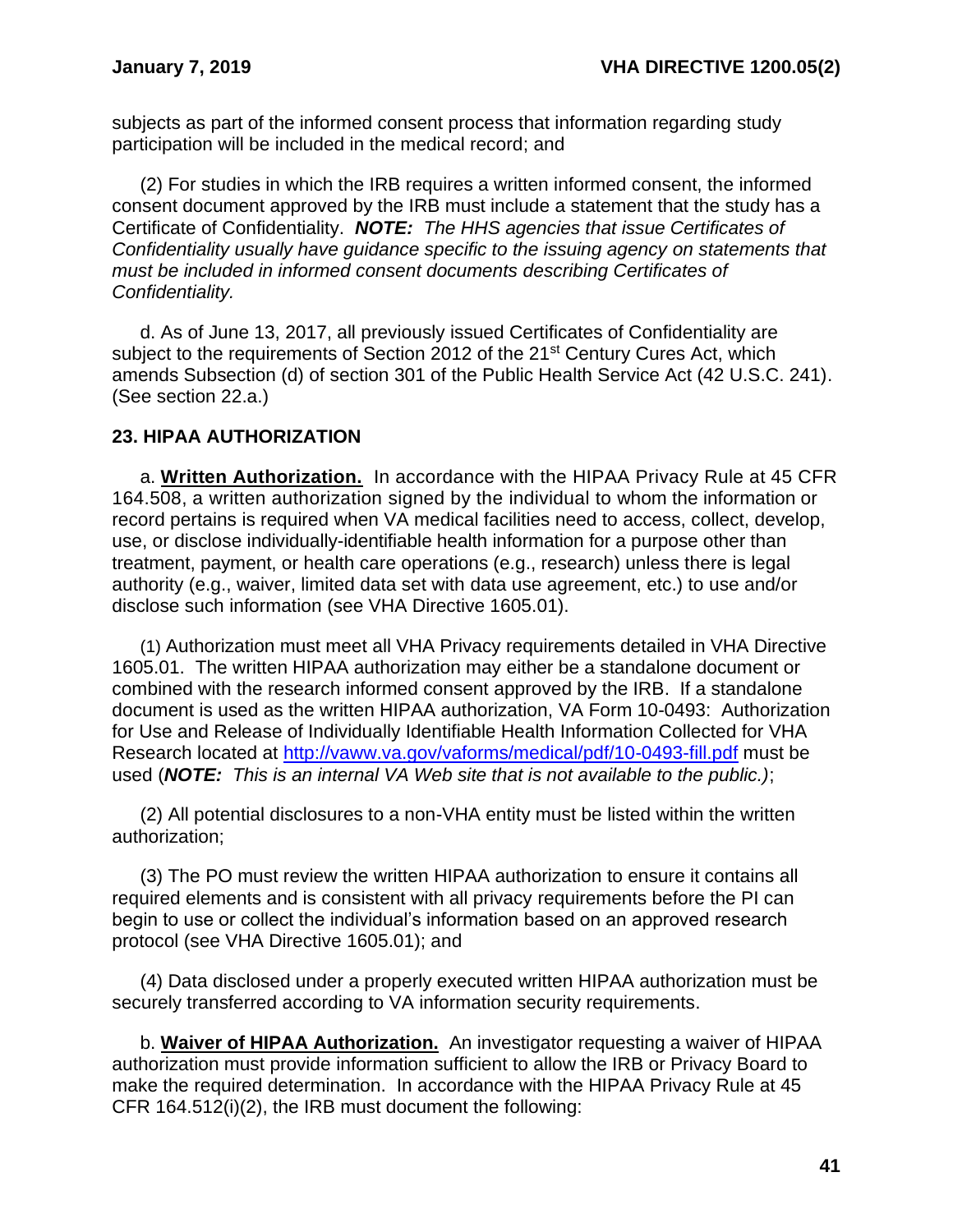(1) Identification of the IRB of Record;

(2) Date of IRB approval of waiver of HIPAA authorization;

(3) Statement that the waiver of HIPAA authorization satisfies the following criteria:

(a) The use or disclosure of PHI involves no more than a minimal risk to the privacy of individuals based on the presence of the following elements:

1. An adequate plan to protect the identifiers from improper use and disclosure;

2. An adequate plan to destroy the identifiers at the earliest opportunity consistent with conduct of research, unless there is a health or research justification for retaining the identifiers or such retention is otherwise required by law (e.g., to satisfy records retention requirements). *NOTE: Records are required to be disposed in accordance with VHA RCS 10-1;* and

3. Adequate written assurances that the PHI will not be reused or disclosed except as required by law, for authorized oversight of the research for which the use or disclosure of PHI would be permitted by the Privacy Rule.

(b) The research could not practicably be conducted without the waiver; and

(c) The research could not practicably be conducted without access to and use of the requested information.

(4) A brief description of the PHI for which the IRB has determined use or disclosure to be necessary;

(5) Identification of the IRB review procedure used to approve the waiver of HIPAA authorization (either convened IRB review procedures or expedited review procedures); and

(6) Signature of the Chair of the IRB, or a qualified voting member of the IRB designated by the Chair, on the HIPAA authorization waiver document. *NOTE: Signatures may be electronic if they meet VA requirements for electronic signatures.*

*NOTE: If the IRB does not document the waiver or alteration of authorization as required, the waiver or alteration of authorization is not valid. If the IRB of record cannot provide a waiver or alteration of authorization, a properly constituted Privacy Board may be used to review and approve the waiver request in accordance with 45 CFR 164.512(i) (see VHA Directive 1605.01).*

*NOTE: PHI obtained in research for which the IRB of Record or Privacy Board has waived the requirements to obtain a HIPAA authorization may not be disclosed outside VA unless the VA facility PO ensures and documents VA's authority to disclose the PHI to another institution. A waiver of HIPAA authorization by itself is not sufficient to fulfill*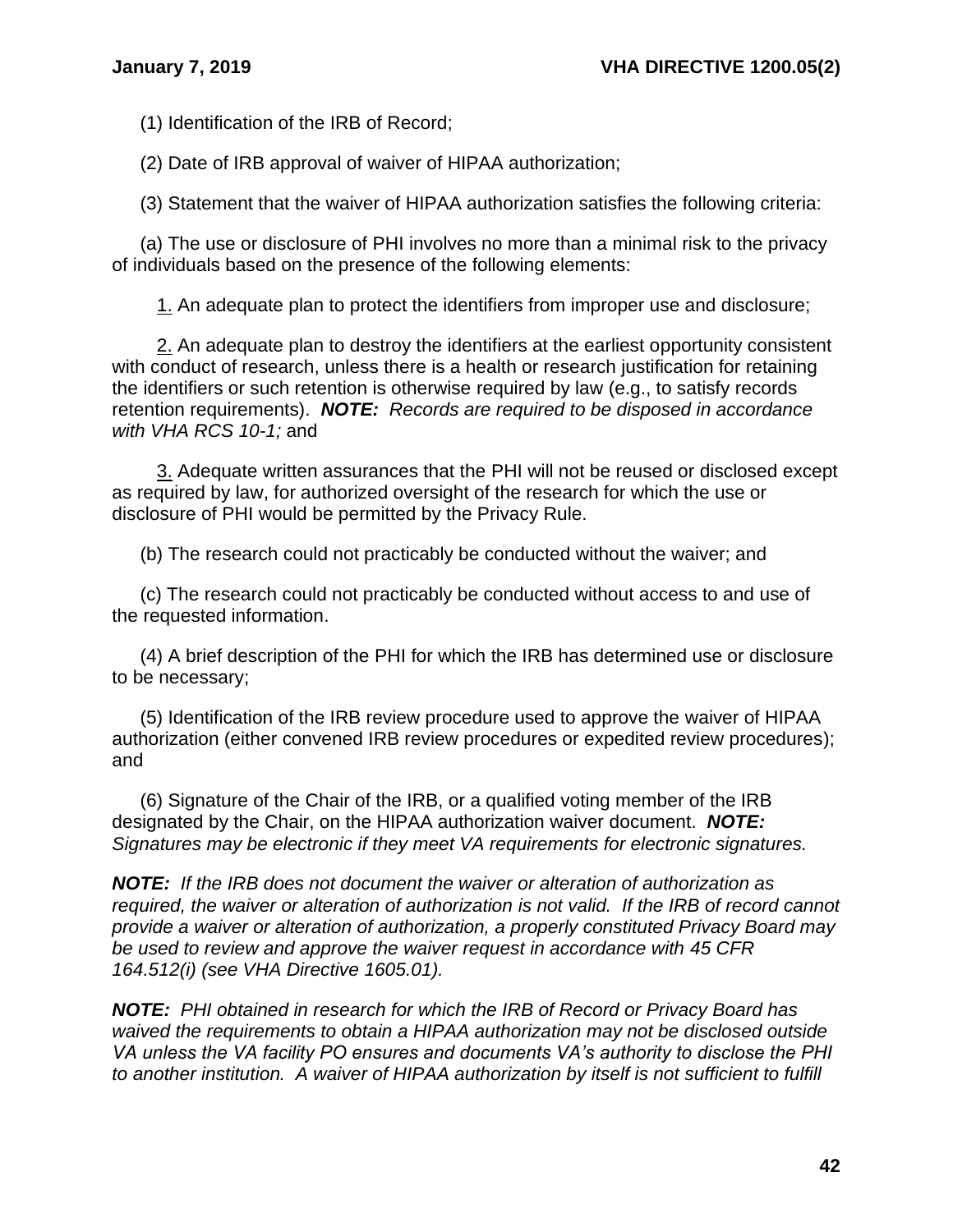*the requirements of other applicable privacy regulations and statutes such as the Privacy Act of 1974 (5 U.S.C. 552a).*

c. **Activities Preparatory to Research.** VA investigators may use individuallyidentifiable health information to prepare a research protocol prior to submission of the protocol to the IRB for approval without obtaining a HIPAA authorization or waiver of authorization.

(1) VA investigators must not arbitrarily review PHI based on their employee access to PHI until the investigator documents the following required information as Preparatory to Research in a designated file that is readily accessible for those required to audit such information (e.g., Health Information Manager or PO):

(a) Access to PHI is only to prepare a protocol;

(b) No PHI will be removed from the covered entity (i.e., VHA); and

(c) Access to PHI is necessary for preparation of the research protocol.

(2) Non-VA researchers may not obtain VA information for preparatory to research activities (see VHA Directive 1605.01).

(3) During the preparatory to research activities the VA investigator:

(a) Must only record aggregate data. The aggregate data may only be used for background information to justify the research or to show that there are adequate numbers of potential subjects to allow the investigator to meet enrollment requirements for the research study;

(b) Must not record any individually identifiable health information; and

(c) Must not use any individually identifiable information to recruit research subjects.

*NOTE: Preparatory activities can include reviewing database output (computer file or printout) containing identifiable health information generated by the database owner, if the investigator returns the database output to the database owner when finished aggregating the information.*

(4) Contacting potential research subjects and conducting pilot or feasibility studies are not considered activities preparatory to research.

(5) Activities preparatory to research only encompass the time to prepare the protocol and ends when the protocol is submitted to the IRB.

#### <span id="page-46-0"></span>**24. TREATMENT OF RESEARCH-RELATED INJURIES**

a. VA medical facilities, including joint VA-DoD Federal health care centers, must provide necessary medical treatment (i.e., not just emergency treatment) to a research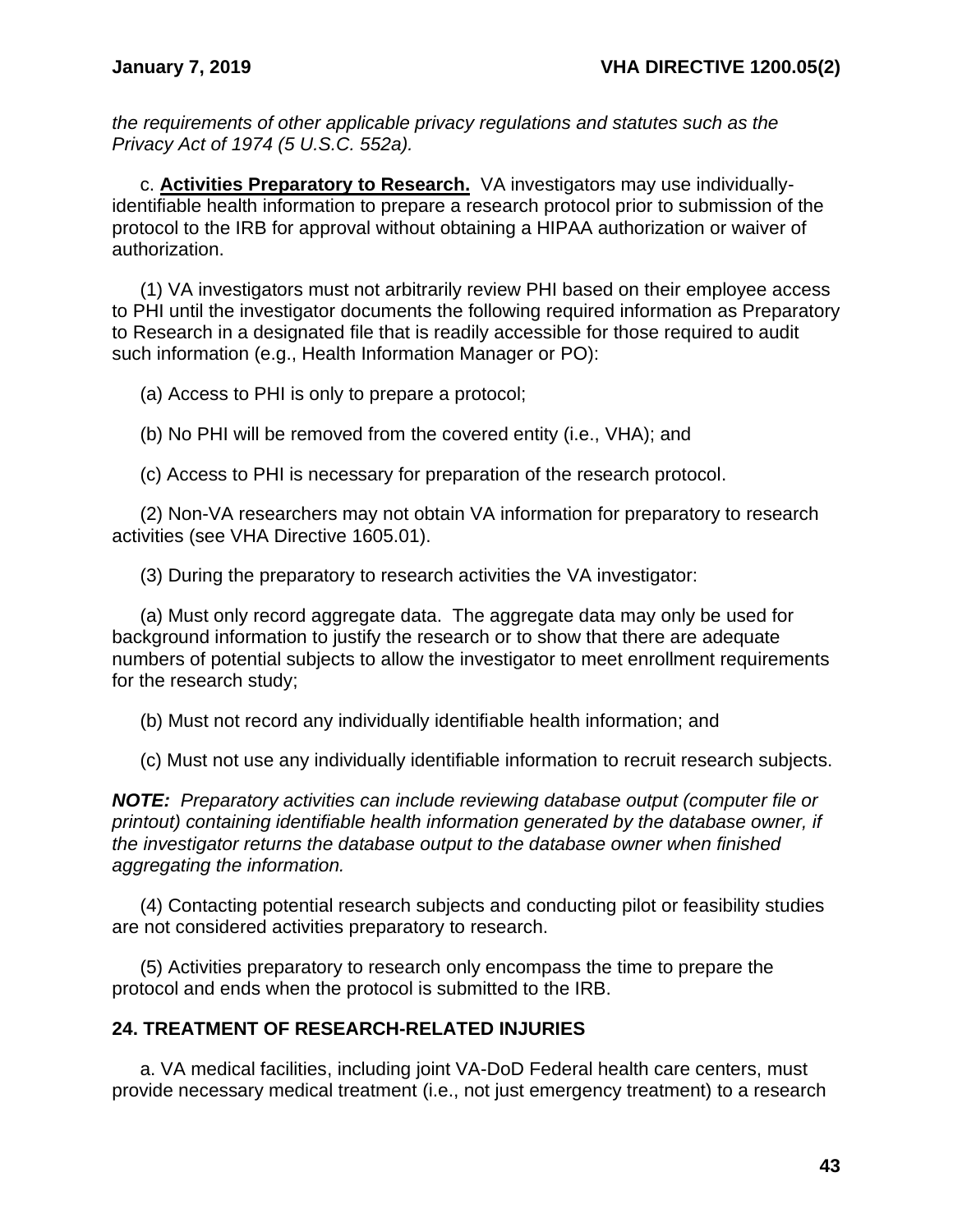subject injured as a result of participation in a research study approved by a VA R&D Committee and conducted under the supervision of one or more VA employees (38 CFR 17.85). This requirement does not apply to:

(1) Treatment for injuries due to non-compliance by a subject with study procedures; or

(2) Research conducted for VA under a contract with an individual or a non-VA institution.

b. Care for VA research subjects under this section must be provided in VA medical facilities, except in the following situations:

(1) If VA medical facilities are not capable of furnishing economical care or are not capable of furnishing the care or services required, VA medical facility Directors must contract for the needed care;

(2) If inpatient care must be provided to a non-Veteran under this section, VA medical facility Directors may contract for such care; or

(3) If a research subject needs treatment in a medical emergency for a condition covered by this section, VA medical facility Directors must provide reasonable reimbursement for the emergency treatment in a non-VA facility.

#### <span id="page-47-0"></span>**25. INTERNATIONAL RESEARCH**

a. VA international research is defined as any VA-approved research conducted at international sites (i.e., not within the United States (U.S.), its territories, or Commonwealths), any VA-approved research using either identifiable or de-identified human biological specimens or identifiable or de-identified human data originating from international sites, or any VA-approved research that entails sending such specimens or data out of the U.S. This definition applies regardless of the funding source (funded or unfunded) and to research conducted through any mechanism of support including MOUs, CRADAs, grants, contracts, or other agreements. *NOTE: For the purposes of this directive, research conducted at U.S. military bases, ships, or embassies is not considered international research.*

(1) Sending specimens or data to individuals with VA appointments at international sites (e.g., a WOC appointment, a VA investigator on sabbatical at an international site) is considered international research. Remote use of data that is maintained on VA computers within the U.S. or Puerto Rico and U.S. territories accessed via a secure connection is not considered international research.

(2) International research includes multi-site trials involving non-U.S. sites where VA is the study sponsor, a VA investigator is the overall study-wide PI, VA holds the Investigational New Drug (IND), or the VA manages the data collection and the data analyses.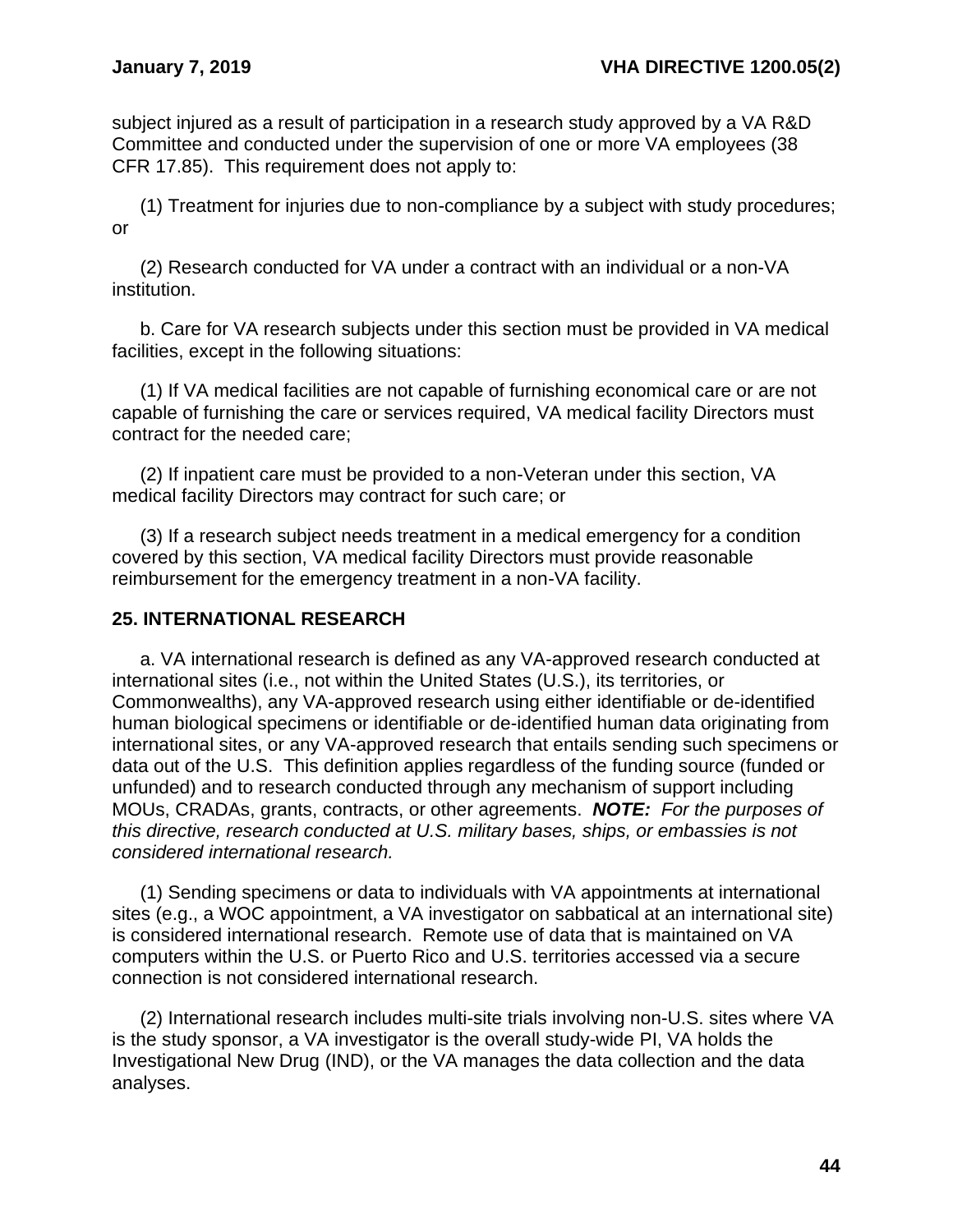(3) International research does not include studies in which VA is only one of multiple participating sites where the overall study-wide PI is not a VA investigator (i.e., the PI for the study as a whole is not a VA investigator).

b. Before approving international research involving human subjects research, the IRB must ensure that human subjects outside of the U.S. who participate in research projects in which VA is a collaborator receive equivalent protections as research participants inside the U.S. if the activity involves human subjects research requiring IRB approval or limited IRB review (see OHRP guidance at: [http://www.hhs.gov/ohrp/international/index.html\)](http://www.hhs.gov/ohrp/international/index.html). *NOTE: The VA medical facility Director must approve participation in the proposed international research (see guidance at: [http://www.research.va.gov/resources/policies/default.cfm\)](http://www.research.va.gov/resources/policies/default.cfm).*

c. All international research must also be approved explicitly in a document signed by the VA medical facility Director, except for Cooperative Studies Program activities which must be approved by the CRADO.

# <span id="page-48-0"></span>**26. TRAINING REQUIREMENTS**

All individuals involved in conducting VA human subjects research are required to complete training in ethical principles which apply to research conducted on human subjects. Specific requirements regarding the type and frequency of training are found on ORD's Web site at: [http://www.research.va.gov/pride/training/options.cfm.](http://www.research.va.gov/pride/training/options.cfm) All other applicable VA and VHA training requirements at the local and national level must be met (e.g., privacy and information security training).

#### <span id="page-48-1"></span>**27. RECORDS MANAGEMENT**

All records regardless of format (paper, electronic, electronic systems) created in this directive must be managed per the National Archives and Records Administration (NARA) approved records schedules found in VHA RCS 10-1. Any questions regarding any aspect of records management should be directed to the VA medical facility Records Manager or Records Liaison.

#### <span id="page-48-2"></span>**28. REFERENCES**

- a. 5 U.S.C. 552a, The Privacy Act of 1974.
- b. 21 U.S.C. 321-60, Federal Food, Drug, and Cosmetic Act.
- c. 38 U.S.C. 501, Rules and Regulations.
- d. 38 U.S.C. 1710, Eligibility For Hospital, Nursing Home, and Domiciliary Care.
- e. 38 U.S.C. 5701, Confidential Nature of Claims.
- f. 38 U.S.C. 5705, Confidentiality of Medical Quality-Assurance Records.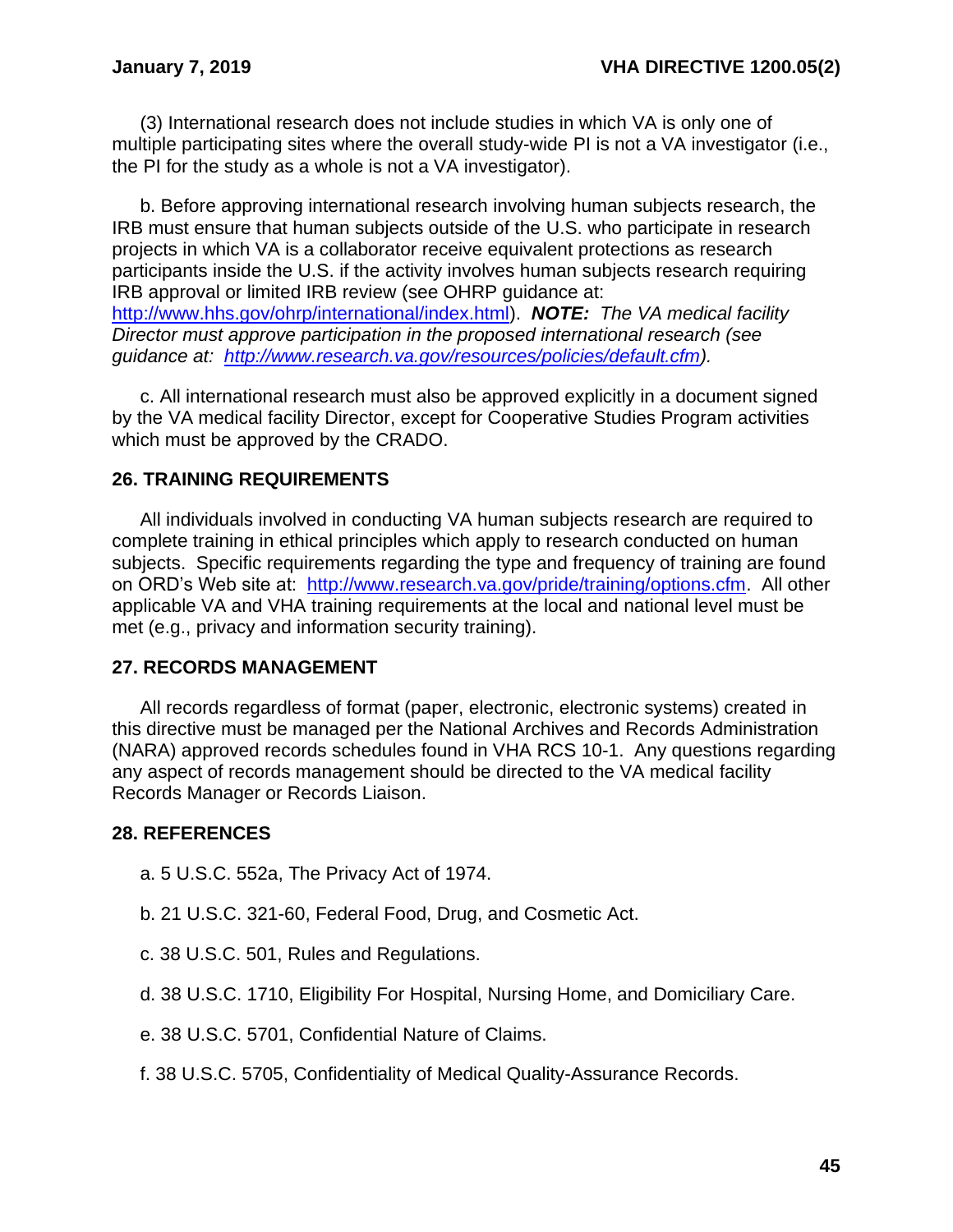g. 38 U.S.C. 7331, Informed Consent.

h. 38 U.S.C. 7332, Confidentiality of certain medical records.

i. 38 U.S.C. 7334, Regulations.

 $i$ . 42 U.S.C. 241, 21<sup>st</sup> Century Cures Act.

k. 42 U.S.C. 262, Regulation of Biological Products.

l. 10 CFR Part 20, Standards for Protection Against Radiation.

m. 10 CFR Part 35, Medical Use of Byproduct Material.

n. [21 CFR Part 11, Electronic Records; Electronic Signatures.](file:///I:/Documents%20and%20Settings/vhacodoruse/Local%20Settings/Temporary%20Internet%20Files/vhacocatesl/Local%20Settings/Temporary%20Internet%20Files/HRPP%20101%20DC%20December%202008/Scavenger%20Hunt%20Files%20Dec%2008/policy/21CFR11.pdf)

o. 21 CFR [Part 50, Protection of Human Subjects.](file:///I:/Documents%20and%20Settings/vhacodoruse/Local%20Settings/Temporary%20Internet%20Files/vhacocatesl/Local%20Settings/Temporary%20Internet%20Files/HRPP%20101%20DC%20December%202008/Scavenger%20Hunt%20Files%20Dec%2008/policy/21CFR50.pdf)

p. [21 CFR Part 56, IRBs.](file:///I:/Documents%20and%20Settings/vhacodoruse/Local%20Settings/Temporary%20Internet%20Files/vhacocatesl/Local%20Settings/Temporary%20Internet%20Files/HRPP%20101%20DC%20December%202008/Scavenger%20Hunt%20Files%20Dec%2008/policy/21CFR56.pdf)

q. [21 CFR Part 312, Investigational New Drug Application.](file:///I:/Documents%20and%20Settings/vhacodoruse/Local%20Settings/Temporary%20Internet%20Files/vhacocatesl/Local%20Settings/Temporary%20Internet%20Files/HRPP%20101%20DC%20December%202008/Scavenger%20Hunt%20Files%20Dec%2008/policy/21CFR312.pdf)

r. 21 CFR Part 812, [Investigational Device Exemptions.](file:///I:/Documents%20and%20Settings/vhacodoruse/Local%20Settings/Temporary%20Internet%20Files/vhacocatesl/Local%20Settings/Temporary%20Internet%20Files/HRPP%20101%20DC%20December%202008/Scavenger%20Hunt%20Files%20Dec%2008/policy/21CFR812.pdf)

s. 38 CFR Part [16, Protection of Human Subjects.](file:///I:/Documents%20and%20Settings/vhacodoruse/Local%20Settings/Temporary%20Internet%20Files/vhacocatesl/Local%20Settings/Temporary%20Internet%20Files/HRPP%20101%20DC%20December%202008/Scavenger%20Hunt%20Files%20Dec%2008/policy/38CFR16.pdf)

t. 38 CFR Part 17, Medical.

u. [45 CFR Part 46, Protection of Human Subjects, Subpart A –](file:///I:/Documents%20and%20Settings/vhacodoruse/Local%20Settings/Temporary%20Internet%20Files/vhacocatesl/Local%20Settings/Temporary%20Internet%20Files/HRPP%20101%20DC%20December%202008/Scavenger%20Hunt%20Files%20Dec%2008/policy/45CFR46.pdf) Basic HHS Policy for Protection of Human Subjects; Subpart B – [Additional Protections for Pregnant Women,](file:///I:/Documents%20and%20Settings/vhacodoruse/Local%20Settings/Temporary%20Internet%20Files/vhacocatesl/Local%20Settings/Temporary%20Internet%20Files/HRPP%20101%20DC%20December%202008/Scavenger%20Hunt%20Files%20Dec%2008/policy/45CFR46.pdf)  [Human Fetuses and Neonates Involved in Research; Subpart C –](file:///I:/Documents%20and%20Settings/vhacodoruse/Local%20Settings/Temporary%20Internet%20Files/vhacocatesl/Local%20Settings/Temporary%20Internet%20Files/HRPP%20101%20DC%20December%202008/Scavenger%20Hunt%20Files%20Dec%2008/policy/45CFR46.pdf) Additional [Protections Pertaining to Biomedical and Behavioral Research Involving Prisoners as](file:///I:/Documents%20and%20Settings/vhacodoruse/Local%20Settings/Temporary%20Internet%20Files/vhacocatesl/Local%20Settings/Temporary%20Internet%20Files/HRPP%20101%20DC%20December%202008/Scavenger%20Hunt%20Files%20Dec%2008/policy/45CFR46.pdf)  Subjects; and Subpart D – [Additional Protections for Children Involved as Subjects in](file:///I:/Documents%20and%20Settings/vhacodoruse/Local%20Settings/Temporary%20Internet%20Files/vhacocatesl/Local%20Settings/Temporary%20Internet%20Files/HRPP%20101%20DC%20December%202008/Scavenger%20Hunt%20Files%20Dec%2008/policy/45CFR46.pdf)  [Research.](file:///I:/Documents%20and%20Settings/vhacodoruse/Local%20Settings/Temporary%20Internet%20Files/vhacocatesl/Local%20Settings/Temporary%20Internet%20Files/HRPP%20101%20DC%20December%202008/Scavenger%20Hunt%20Files%20Dec%2008/policy/45CFR46.pdf)

v. 45 CFR Part 160, General Administrative Requirements.

w. 45 CFR Part 164, Security and Privacy, Subpart E –Privacy of Individually Identifiable Health Information.

x. Expedited Review Categories, 63 FR 60364, dated November 9, 1998.

y. VA Directive 6500, Managing Information Security Risk: VA Information Security Program dated September 20, 2012.

z. VA Handbook 6500, Risk Management Framework for VA Information Systems - Tier 3: VA Information Security Program, dated March 10, 2015.

aa. VHA Directive 1200, Research and Development Program, dated May 13, 2016.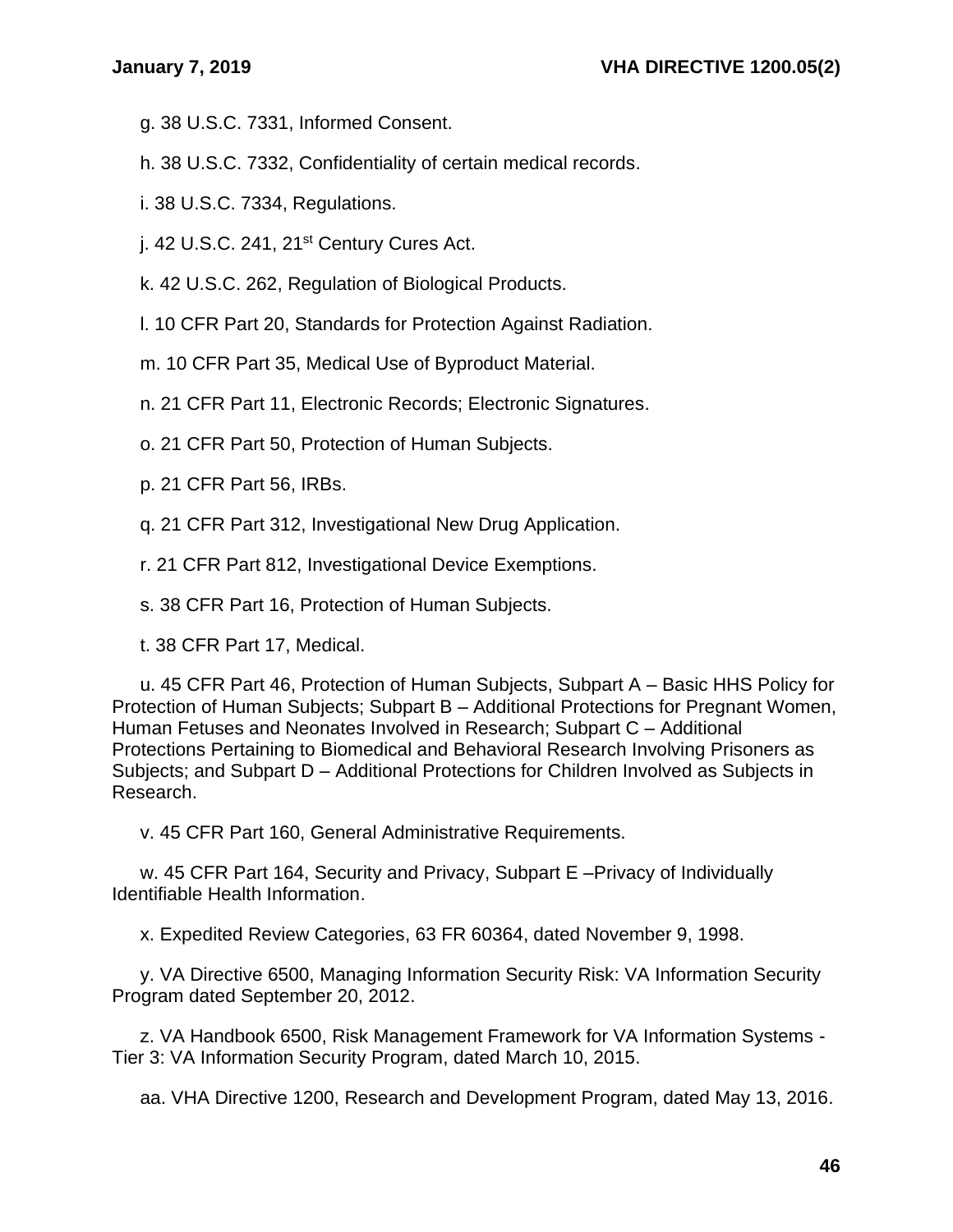bb. VHA Directive 1200.02(1), Research Business Operations, dated March 10, 2017.

cc. VHA Directive 1605.01, Privacy and Release of Information, dated August 31, 2016.

dd. VHA Directive 2012-030, Credentialing of Health Care Professionals, dated October 11, 2012.

ee. VHA Handbook 1004.01, [Informed Consent for Clinical Treatments and](http://www1.va.gov/vhapublications/ViewPublication.asp?pub_ID=404)  [Procedures,](http://www1.va.gov/vhapublications/ViewPublication.asp?pub_ID=404) dated August 14, 2009.

ff. [VHA Handbook 1058.01,](file:///I:/Documents%20and%20Settings/vhacodoruse/Local%20Settings/Temporary%20Internet%20Files/vhacocatesl/Local%20Settings/Temporary%20Internet%20Files/HRPP%20101%20DC%20December%202008/Scavenger%20Hunt%20Files%20Dec%2008/policy/1058-1.pdf) Research Compliance Reporting Requirements, dated June 17, 2015.

gg. [VHA Handbook 1058.03,](file:///I:/Documents%20and%20Settings/vhacodoruse/Local%20Settings/Temporary%20Internet%20Files/vhacocatesl/Local%20Settings/Temporary%20Internet%20Files/HRPP%20101%20DC%20December%202008/Scavenger%20Hunt%20Files%20Dec%2008/policy/1058-2.pdf) [Assurance of Protection for Human Subjects in](http://www1.va.gov/vhapublications/ViewPublication.asp?pub_ID=1563)  [Research,](http://www1.va.gov/vhapublications/ViewPublication.asp?pub_ID=1563) dated November 21, 2014.

hh. VHA Handbook 1100.19, Credentialing and Privileging, dated October 15, 2012.

ii. [VHA Handbook 1108.04,](file:///I:/Documents%20and%20Settings/vhacodoruse/Local%20Settings/Temporary%20Internet%20Files/vhacocatesl/Local%20Settings/Temporary%20Internet%20Files/HRPP%20101%20DC%20December%202008/Scavenger%20Hunt%20Files%20Dec%2008/policy/1108-04.pdf) Investigational Drugs and Supplies, dated February 29, 2012.

jj. [VHA Handbook](file:///I:/Documents%20and%20Settings/vhacodoruse/Local%20Settings/Temporary%20Internet%20Files/vhacocatesl/Local%20Settings/Temporary%20Internet%20Files/HRPP%20101%20DC%20December%202008/Scavenger%20Hunt%20Files%20Dec%2008/policy/1200-1.pdf) 1200.01, Research and Development (R&D) Committee, dated June 16, 2009.

kk. [VHA Handbook 1200.0](file:///I:/Documents%20and%20Settings/vhacodoruse/Local%20Settings/Temporary%20Internet%20Files/vhacocatesl/Local%20Settings/Temporary%20Internet%20Files/HRPP%20101%20DC%20December%202008/Scavenger%20Hunt%20Files%20Dec%2008/policy/1200-09.pdf)8, Safety of Personnel Engaged in Research, dated March 6, 2009.

ll. VHA Handbook 1200.12, Use of Data and Data Repositories in VHA Research, dated March 9, 2009.

mm. [VHA Handbook 1200.1](file:///I:/Documents%20and%20Settings/vhacodoruse/Local%20Settings/Temporary%20Internet%20Files/vhacocatesl/Local%20Settings/Temporary%20Internet%20Files/HRPP%20101%20DC%20December%202008/Scavenger%20Hunt%20Files%20Dec%2008/policy/1200-1.pdf)6, Off Site Research, dated November 18, 2018.

nn. VHA Handbook 1200.17, Department of Veterans Affairs (VA) Nonprofit Research and Education Corporations Authorized By Title 38 U.S.C. Sections 7361 Through 7366, dated April 27, 2016.

oo. [VHA Handbook 1605.02,](file:///I:/Documents%20and%20Settings/vhacodoruse/Local%20Settings/Temporary%20Internet%20Files/vhacocatesl/Local%20Settings/Temporary%20Internet%20Files/HRPP%20101%20DC%20December%202008/Scavenger%20Hunt%20Files%20Dec%2008/policy/1605-2.pdf) Minimum Necessary Standard for Protected Health Information, dated January 23, 2013.

pp. VHA Handbook 1605.04, Notice of Privacy Practices, dated October 7, 2015.

qq. [VHA Handbook 1907.01,](file:///I:/Documents%20and%20Settings/vhacodoruse/Local%20Settings/Temporary%20Internet%20Files/vhacocatesl/Local%20Settings/Temporary%20Internet%20Files/HRPP%20101%20DC%20December%202008/Scavenger%20Hunt%20Files%20Dec%2008/policy/1907-01.pdf) Health Information Management and Health Records, dated March 19, 2015.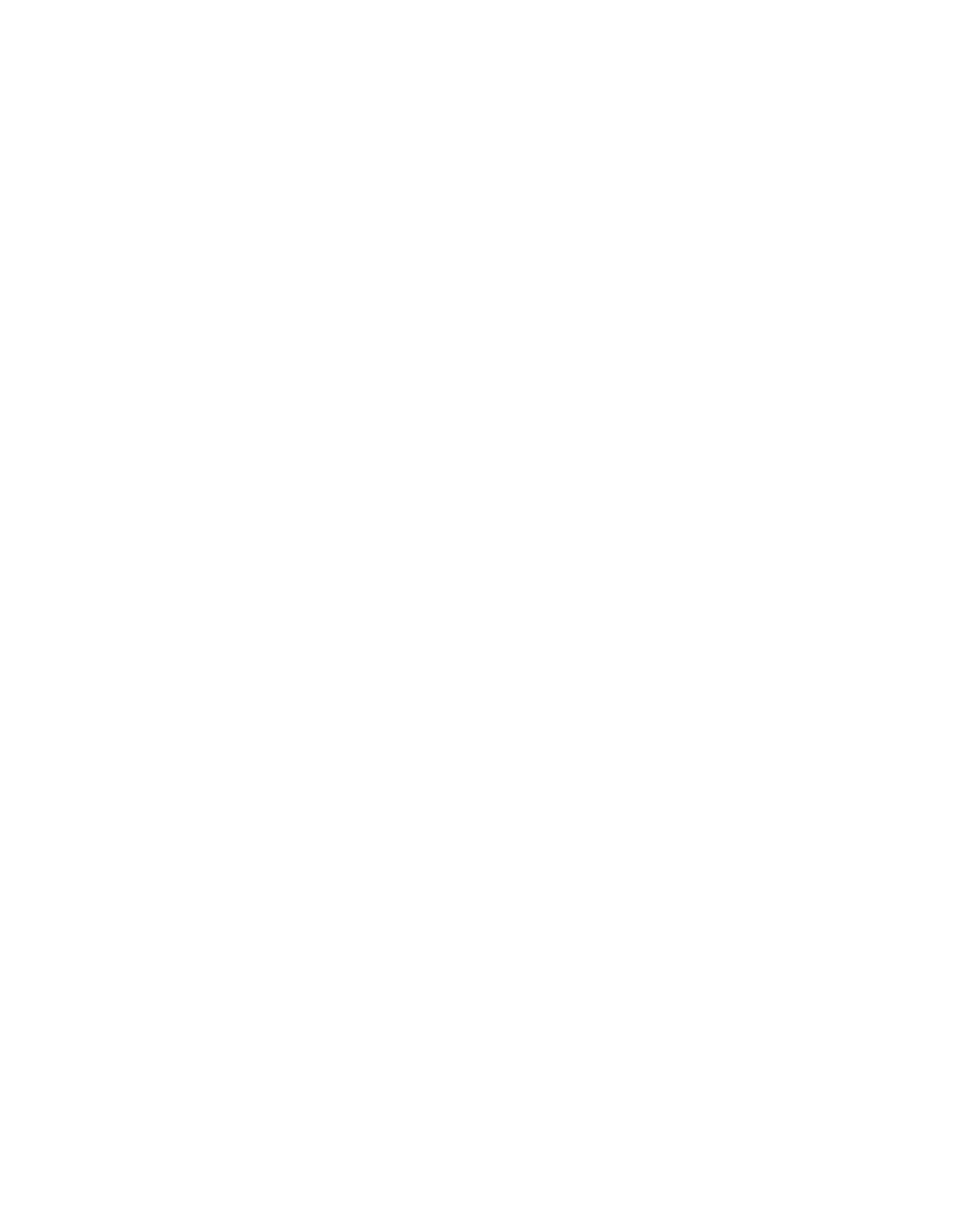# <span id="page-52-0"></span>**CATEGORIES OF EXEMPT RESEARCH: PRE-2018 REQUIREMENTS**

#### <span id="page-52-1"></span>**1. USE OF CATEGORIES**

Use of the exemption categories for research subjects who are pregnant women, prisoners, or children is as follows:

a. **Pregnant Women.** Each of the exemption categories may be applied to research involving pregnant women if the conditions of the exemption are met.

b. **Prisoners.** The exemptions in this Appendix do not apply to research involving prisoners.

c. **Children.** The exemptions for Categories 1, 4, 5, and 6 may be applied to research subjects who are children if the conditions of the exemption are met. Exempt category 2 of this section may only apply to research subject to 45 CFR 46, Subpart D involving educational tests or the observation of public behavior when the investigator(s) do not participate in the activities being observed.

## **2. CATEGORIES OF EXEMPT RESEARCH**

a. **Category 1.** Research conducted in established or commonly accepted educational settings, involving normal educational practices, such as:

(1) Research on regular and special education instructional strategies, or

(2) Research on the effectiveness of or the comparison among instructional techniques, curricula, or classroom management methods.

b. **Category 2.** Research involving the use of educational tests (cognitive, diagnostic, aptitude, achievement), survey procedures, interview procedures or observation of public behavior, unless:

(1) Information obtained is recorded in such a manner that human subjects can be identified, directly or through identifiers linked to the subjects; and

(2) Any disclosure of the human subjects' responses outside the research could reasonably place the subjects at risk of criminal or civil liability or be damaging to the subjects' financial standing, employability, or reputation.

c. **Category 3.** Research involving the use of educational tests (cognitive, diagnostic, aptitude, achievement), survey procedures, interview procedures, or observation of public behavior that is not exempt under paragraph b of this section, if:

(1) The human subjects are elected or appointed public officials or candidates for public office; or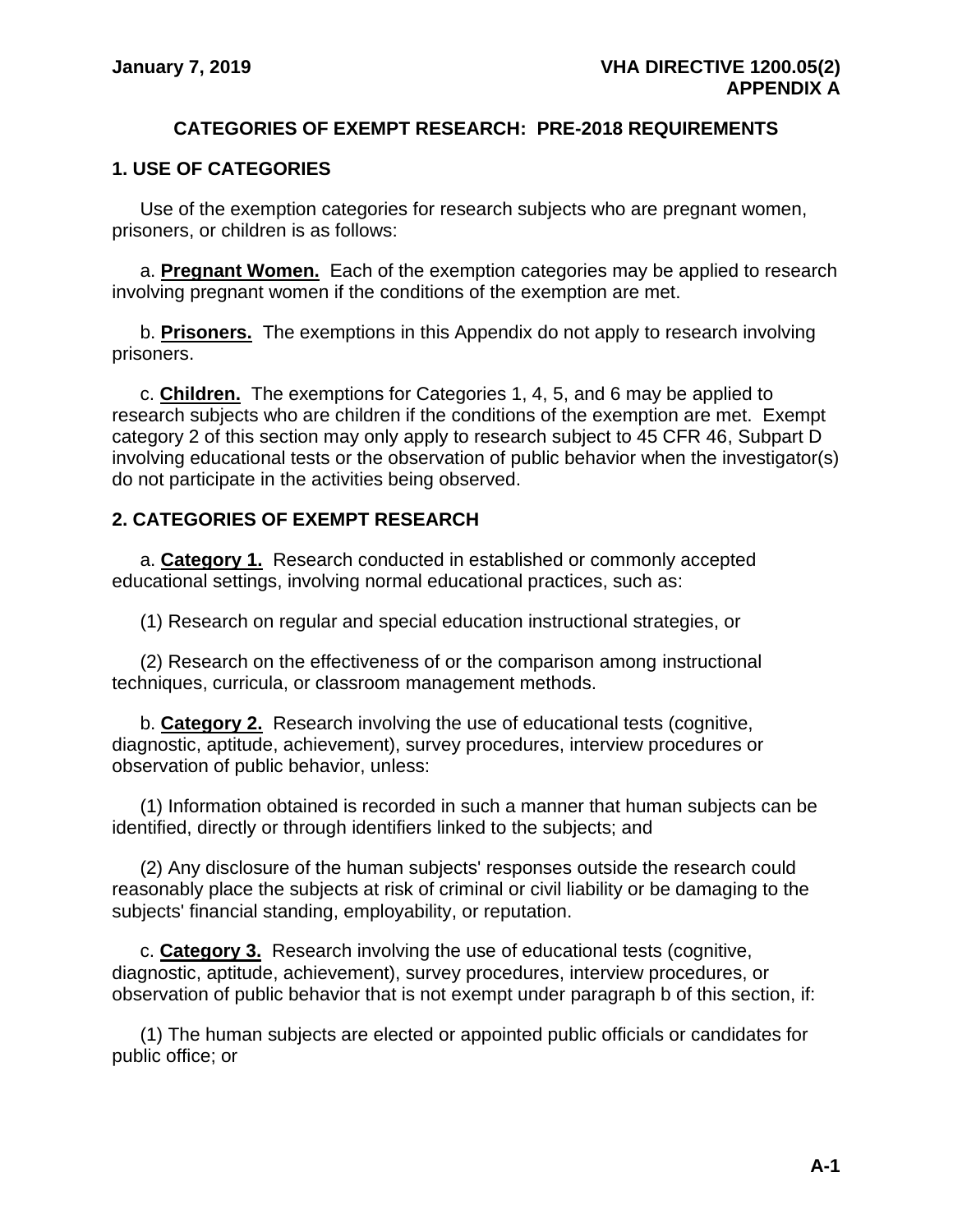#### **January 7, 2019 VHA DIRECTIVE 1200.05(2) APPENDIX A**

(2) Federal statute(s) require(s) without exception that the confidentiality of the personally identifiable information will be maintained throughout the research and thereafter.

d. **Category 4.** Research involving the collection or study of existing data, documents, records, pathological specimens, or diagnostic specimens, if these sources are publicly available or if the information is recorded by the investigator in such a manner that subjects cannot be identified, directly or through identifiers linked to the subjects.

e. **Category 5.** Research and demonstration projects which are conducted by or subject to the approval of Federal department or agency heads, and which are designed to study, evaluate, or otherwise examine:

(1) Public benefit or service programs;

(2) Procedures for obtaining benefits or services under those programs;

(3) Possible changes in or alternatives to those programs or procedures; or

(4) Possible changes in methods or levels of payment for benefits or services under those programs.

*NOTE: The determination of exempt status for research and demonstration projects meeting the criteria for exempt category 5 in paragraph e. in this Appendix must be made by the Under Secretary for Health on behalf of the Secretary of VA, after consultation with Office of Research and Development (ORD), Office of Research Oversight (ORO), Office of General Counsel (OGC), and other experts, as appropriate.*

f. **Category 6.** Taste and food quality evaluation and consumer acceptance studies:

(1) If wholesome foods without additives are consumed; or

(2) If a food is consumed that contains a food ingredient at or below the level and for a use found to be safe, or agricultural chemical or environmental contaminant at or below the level found to be safe, by the Food and Drug Administration or approved by the Environmental Protection Agency or the Food Safety and Inspection Service of the U.S. Department of Agriculture.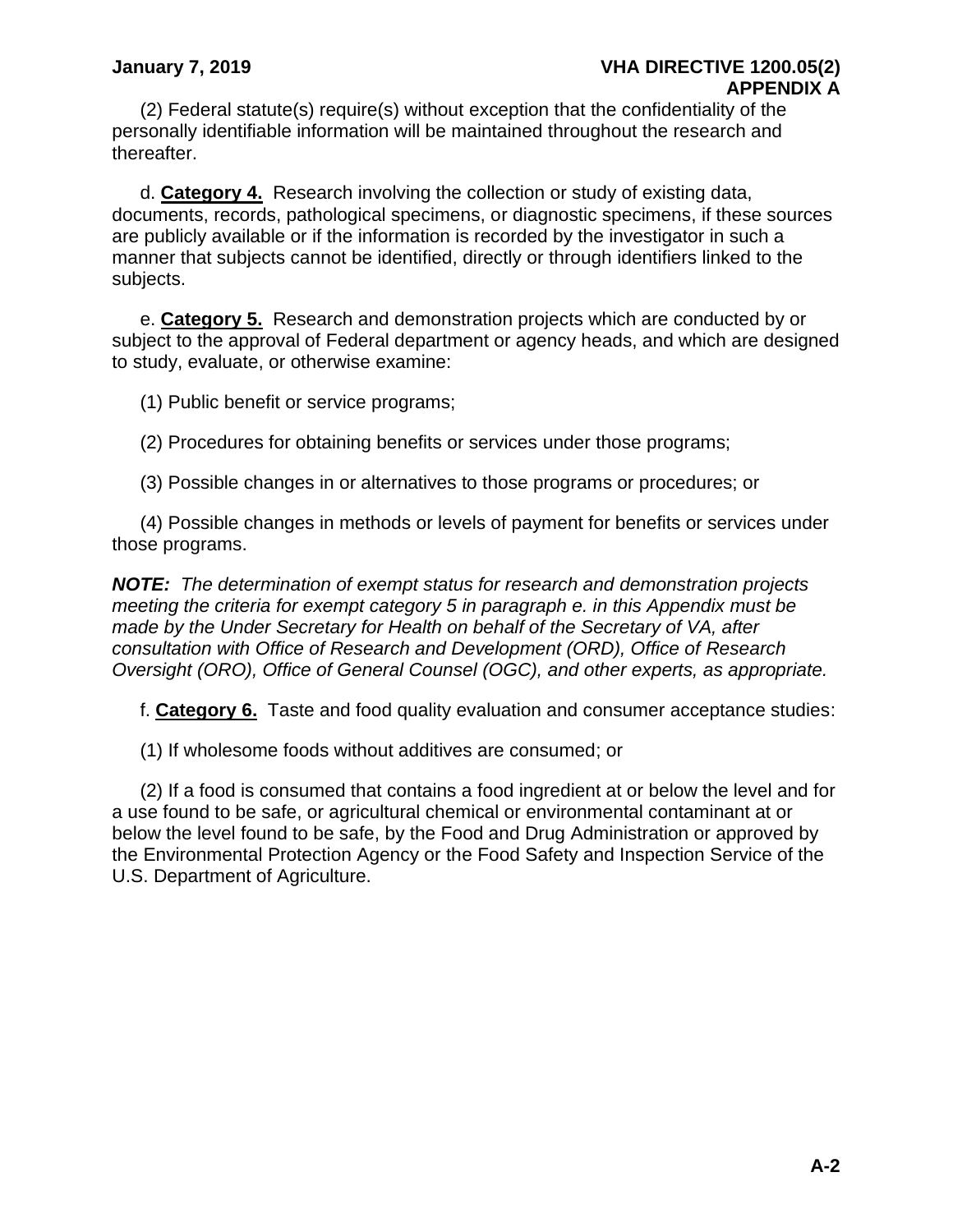# **CATEGORIES OF EXEMPT RESEARCH: 2018 REQUIREMENTS**

#### <span id="page-54-1"></span><span id="page-54-0"></span>**1. USE OF CATEGORIES**

Use of the exemption categories for research subjects who are pregnant women, prisoners, or children is as follows:

a. **Pregnant Women.** Each of the exemptions in this Appendix may be applied to research involving pregnant women if the conditions of the exemption are met.

b. **Prisoners.** The exemptions in this Appendix do not apply to research involving prisoners, except for research aimed at involving a broader subject population that only incidentally includes prisoners.

c. **Children.** The exemptions for Categories 1, 4, 5, 6, 7, and 8 may be applied to research subjects who are children if the conditions of the exemption are met. Exempt category 2a. and b. of this section may only apply to research subject to 45 CFR 46, Subpart D involving educational tests or the observation of public behavior when the investigator(s) do not participate in the activities being observed. Paragraph 2.b.(3) of this section may not be applied to research subject to 45 CFR 46, Subpart D.

#### **2. CATEGORIES OF EXEMPT RESEARCH**

a. **Category 1.** Research, conducted in established or commonly accepted educational settings, that specifically involves normal educational practices that are not likely to adversely impact students' opportunity to learn required educational content or the assessment of educators who provide instruction. This includes most research on regular and special education instructional strategies, and research on the effectiveness of or the comparison among instructional techniques, curricula, or classroom management methods.

b. **Category 2.** Research that only includes interactions involving educational tests (cognitive, diagnostic, aptitude, achievement), survey procedures, interview procedures, or observation of public behavior (including visual or auditory recording) if at least one of the following criteria is met:

(1) The information obtained is recorded by the investigator in such a manner that the identity of the human subjects cannot readily be ascertained, directly or through identifiers linked to the subjects;

(2) Any disclosure of the human subjects' responses outside the research would not reasonably place the subjects at risk of criminal or civil liability or be damaging to the subjects' financial standing, employability, educational advancement, or reputation; or

(3) The information obtained is recorded by the investigator in such a manner that the identity of the human subjects can readily be ascertained, directly or through identifiers linked to the subjects, and an IRB conducts a limited IRB review to make the determination required by section 12.a.(7) of this directive.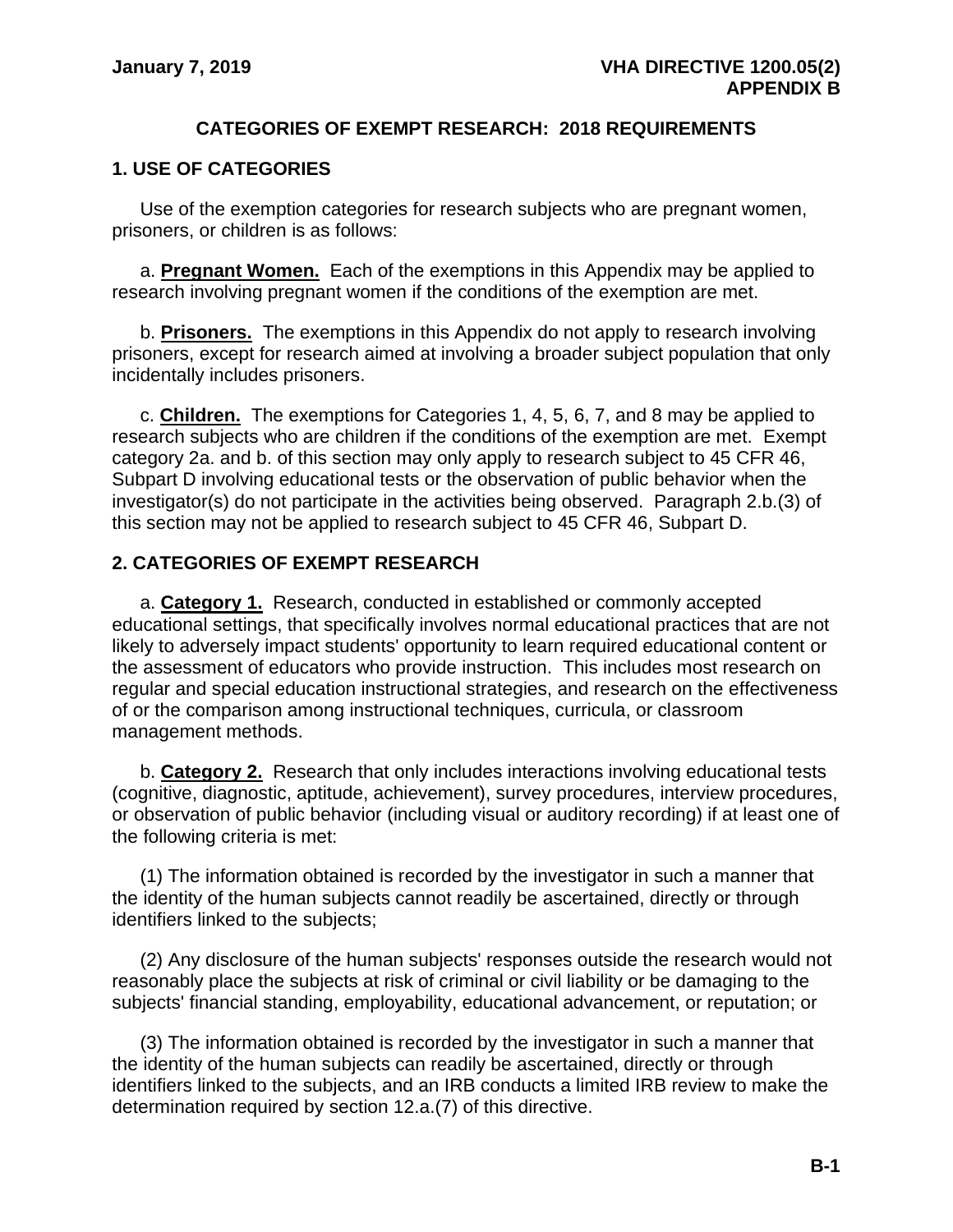*NOTE: The exemption for research involving survey or interview procedures or observations of public behavior does not apply to research involving children, except for research involving observation of public behavior when the investigator(s) do not participate in the activities being observed.*

c. **Category 3.** Research involving benign behavioral interventions in conjunction with the collection of information from an adult subject through verbal or written responses (including data entry) or audiovisual recording if the subject prospectively agrees to the intervention and information collection and at least one of the following criteria is met:

(1) The information obtained is recorded by the investigator in such a manner that the identity of the human subjects cannot readily be ascertained, directly or through identifiers linked to the subjects;

(2) Any disclosure of the human subjects' responses outside the research would not reasonably place the subjects at risk of criminal or civil liability or be damaging to the subjects' financial standing, employability, educational advancement, or reputation; or

(3) The information obtained is recorded by the investigator in such a manner that the identity of the human subjects can readily be ascertained, directly or through identifiers linked to the subjects, and an IRB conducts a limited IRB review to make the determination required by section 12.a.(7) of this directive.

(4) For the purpose of this provision, benign behavioral interventions are brief in duration, harmless, painless, not physically invasive, not likely to have a significant adverse lasting impact on the subjects, and the investigator has no reason to think the subjects will find the interventions offensive or embarrassing. Provided all such criteria are met, examples of such benign behavioral interventions would include having the subjects play an online game, having them solve puzzles under various noise conditions, or having them decide how to allocate a nominal amount of received cash between themselves and someone else.

(5) If the research involves deceiving the subjects regarding the nature or purposes of the research, this exemption is not applicable unless the subject authorizes the deception through a prospective agreement to participate in research in circumstances in which the subject is informed that he or she will be unaware of or misled regarding the nature or purposes of the research.

d. **Category 4.** Secondary research for which consent is not required: Secondary research uses of identifiable private information or identifiable biospecimens, if at least one of the following criteria is met:

(1) The identifiable private information or identifiable biospecimens are publicly available;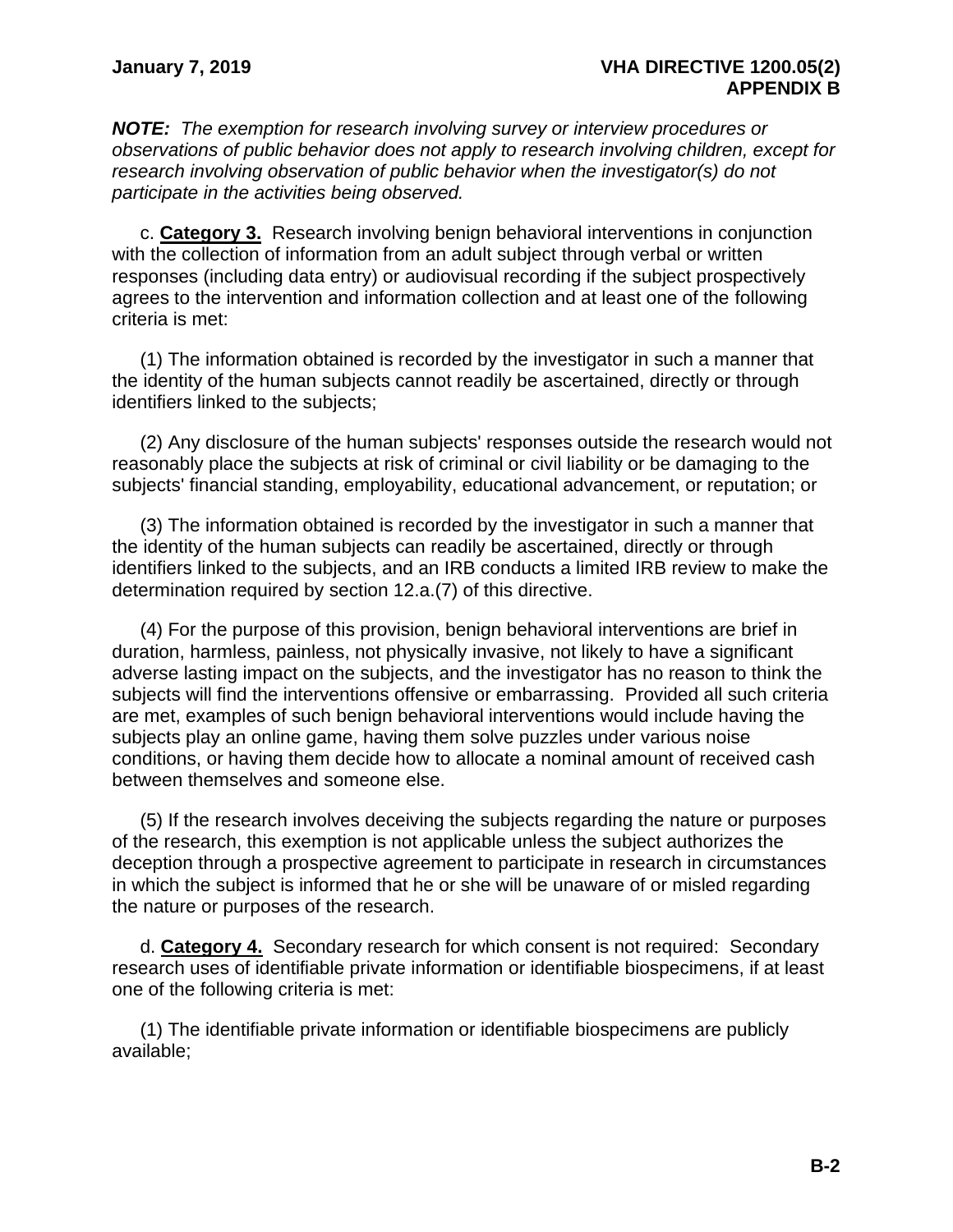(2) Information, which may include information about biospecimens, is recorded by the investigator in such a manner that the identity of the human subjects cannot readily be ascertained directly or through identifiers linked to the subjects, the investigator does not contact the subjects, and the investigator will not re-identify subjects;

(3) The research involves only information collection and analysis involving the investigator's use of identifiable health information when that use is regulated under 45 CFR Parts 160 and 164, Subparts A and E, for the purposes of health care operations or research as those terms are defined at 45 CFR 164.501 or for public health activities and purposes as described under 45 CFR 164.512(b); or

(4) The research is conducted by, or on behalf of, a Federal department or agency using government-generated or government-collected information obtained for nonresearch activities; if the research generates identifiable private information that is or will be maintained on information technology that is subject to and in compliance with section 208(b) of the E-Government Act of 2002, 44 U.S.C. 3501. *NOTE: If all of the identifiable private information collected, used, or generated as part of the activity will be maintained in systems of records subject to the Privacy Act of 1974, 5 U.S.C. 552a; and, if applicable, the information used in the research was collected subject to the Paperwork Reduction Act of 1995, 44 U.S.C. 3501 et seq.*

e. **Category 5.** Research and demonstration projects that are conducted or supported by a Federal department or agency, or otherwise subject to the approval of department or agency heads (or the approval of the heads of bureaus or other subordinate agencies that have been delegated authority to conduct the research and demonstration projects), and that are designed to study, evaluate, improve, or otherwise examine public benefit or service programs, including procedures for obtaining benefits or services under those programs, possible changes in or alternatives to those programs or procedures, or possible changes in methods or levels of payment for benefits or services under those programs.

(1) Such projects include, but are not limited to, internal studies by Federal employees, and studies under contracts or consulting arrangements, cooperative agreements, or grants. Exempt projects also include waivers of otherwise mandatory requirements using authorities such as sections 1115 and 1115A of the Social Security Act, as amended.

(2) Each Federal department or agency conducting or supporting the research and demonstration projects must establish, on a publicly accessible Federal website or in such other manner as the Federal department or agency head may determine, a list of the research and demonstration projects that the Federal department or agency conducts or supports under this provision. The research or demonstration project must be published on this list prior to commencing the research involving human subjects.

*NOTE: The determination of exempt status for research and demonstration projects meeting the criteria for exempt category 5 in section e. in this Appendix must be made by the Under Secretary for Health on behalf of the Secretary of VA, after consultation*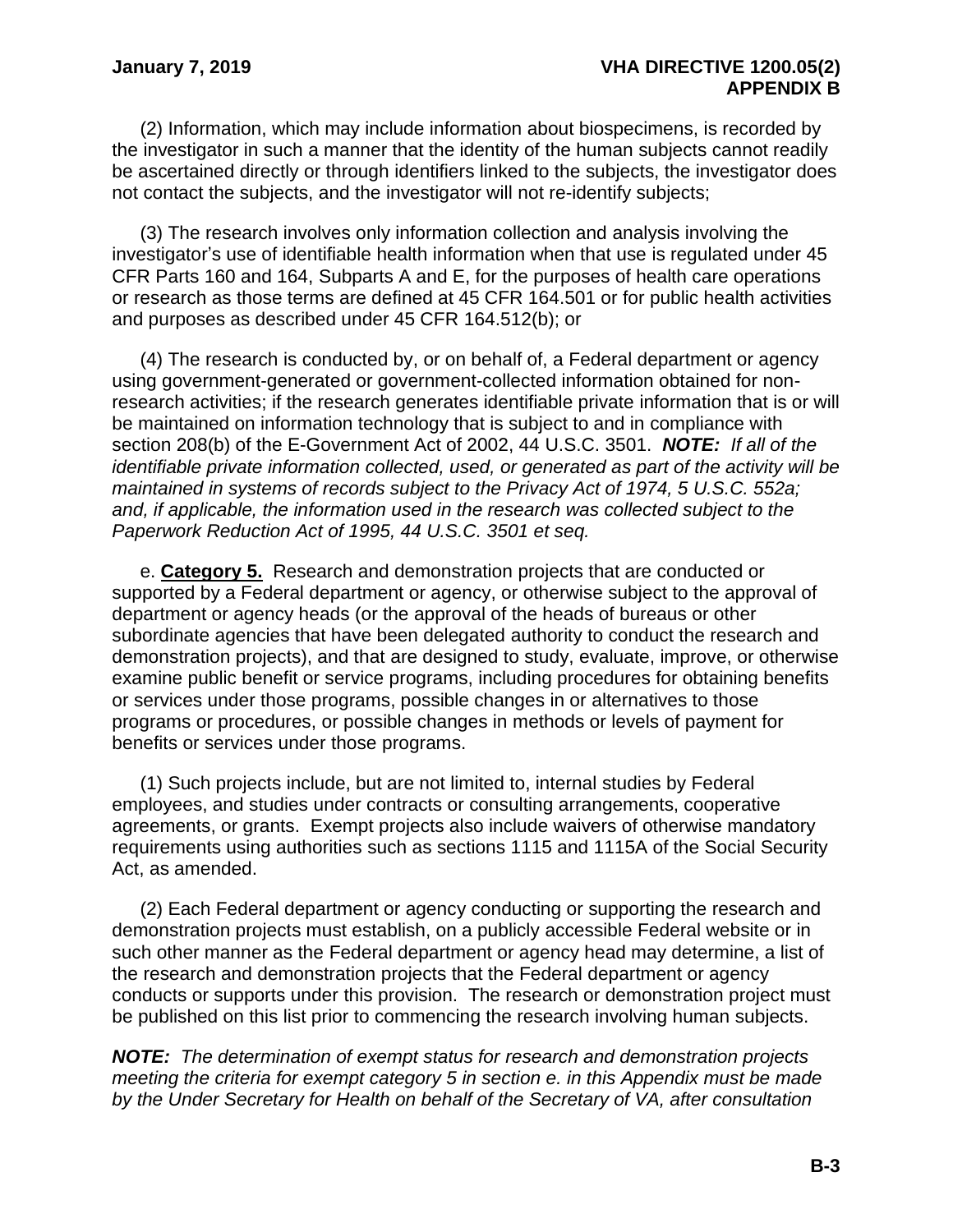*with Office of Research and Development (ORD), Office of Research Oversight (ORO), Office of General Counsel (OGC), and other experts, as appropriate.*

f. **Category 6.** Taste and food quality evaluation and consumer acceptance studies:

(1) If wholesome foods without additives are consumed, or

(2) If a food is consumed that contains a food ingredient at or below the level and for a use found to be safe, or agricultural chemical or environmental contaminant at or below the level found to be safe, by the Food and Drug Administration or approved by the Environmental Protection Agency or the Food Safety and Inspection Service of the U.S. Department of Agriculture.

g. **Category 7.** Storage or maintenance for secondary research for which broad consent is required: Storage or maintenance of identifiable private information or identifiable biospecimens for potential secondary research use if an IRB conducts a limited IRB review and makes the determinations required by section 12.a.(8) of this directive.

h. **Category 8.** Secondary research for which broad consent is required: Research involving the use of identifiable private information or identifiable biospecimens for secondary research use, if the following criteria are met:

(1) Broad consent for the storage, maintenance, and secondary research use of the identifiable private information or identifiable biospecimens was obtained in accordance with section 17.f of this directive;

(2) Documentation of informed consent or waiver of documentation of consent was obtained in accordance with section 17 of this directive;

(3) An IRB conducts a limited IRB review and makes the determination required by section 12.a.(7) and makes the determination that the research to be conducted is within the scope of the broad consent referenced in paragraph h.(1) of this section; and

(4) The investigator does not include returning individual research results to subjects as part of the study plan. This provision does not prevent an investigator from abiding by any legal requirements to return individual research results.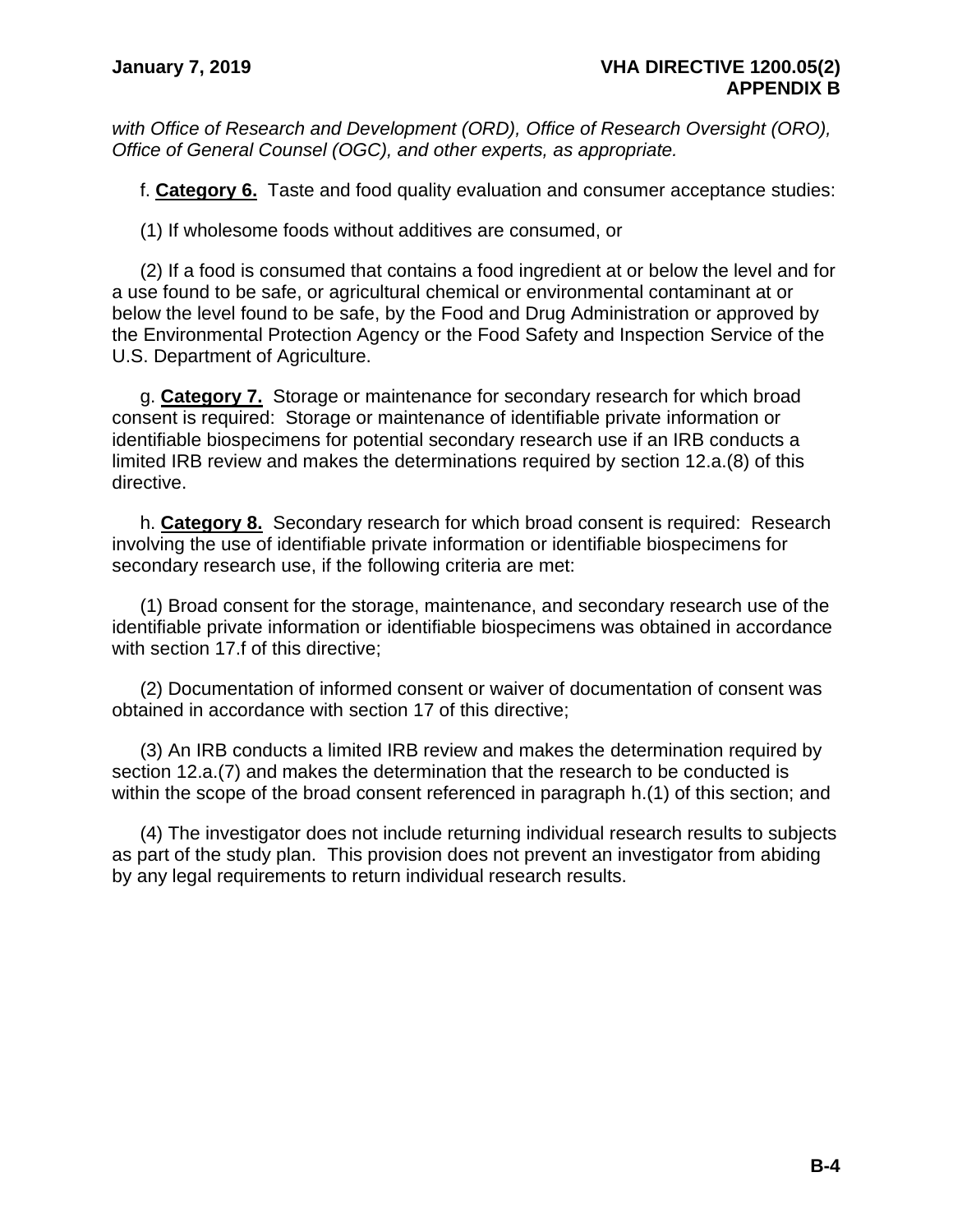## <span id="page-58-1"></span><span id="page-58-0"></span>**DOCUMENTATION AND REVIEW OF HUMAN SUBJECTS RESEARCH CONDUCTED BY VHA PROGRAM OFFICE EMPLOYEES**

## **1. PURPOSE**

This Appendix sets forth procedures for oversight of human subjects research conducted by individuals acting as Veterans Health Administration (VHA) Program Office employees, regardless of duty station. The requirements set forth in this Appendix do not apply to research activities conducted in any capacity other than as an employee of a VHA Program Office. *NOTE: VHA Veterans Integrated Services Network (VISN) employees wishing to conduct research must secure oversight from an appropriate VHA research facility within their VISN and obtain written approval of the arrangement from the relevant VA medical facility Director and VISN Director.*

#### **2. PROGRAM OFFICE RESEARCH PROJECT DOCUMENTATION**

a. **Documentation Requirement.** All human subjects research conducted by individuals acting as Program Office employees must be prospectively documented in writing by the employee's supervisor (see Appendix D). If and as applicable, all individuals conducting research as Program Office employees must provide a copy of the supervisor's documentation to the research review committees responsible for oversight of their research (see section 3 below).

b. **Documentation Content.** The Program Office documentation must include:

(1) The title of the research project, which must match the title of the research project to be reviewed by the research review committee(s);

(2) A brief description of the research project, which must match the description of the research project to be reviewed by the research review committee(s);

(3) The expiration date, not to exceed 36 months. (*NOTE: Documentation may be renewed as necessary for continuation of ongoing research*);

(4) The signature of the employee's Program Office supervisor.

#### **3. REVIEW OF RESEARCH**

a. **Human Research Protection Program.** Research conducted by Program Office employees that requires review, whether limited or otherwise, by an Institutional Review Board (IRB) in accordance with the Common Rule for the Protection of Human Subjects in 38 CFR Part 16 (as effective while this directive is in force) must be performed under the oversight of a VA Human Research Protection Program (HRPP), except as described in section 3b. below.

(1) **Clinical Research at VA Facilities.** Program Office employees conducting clinical research at a VA facility must: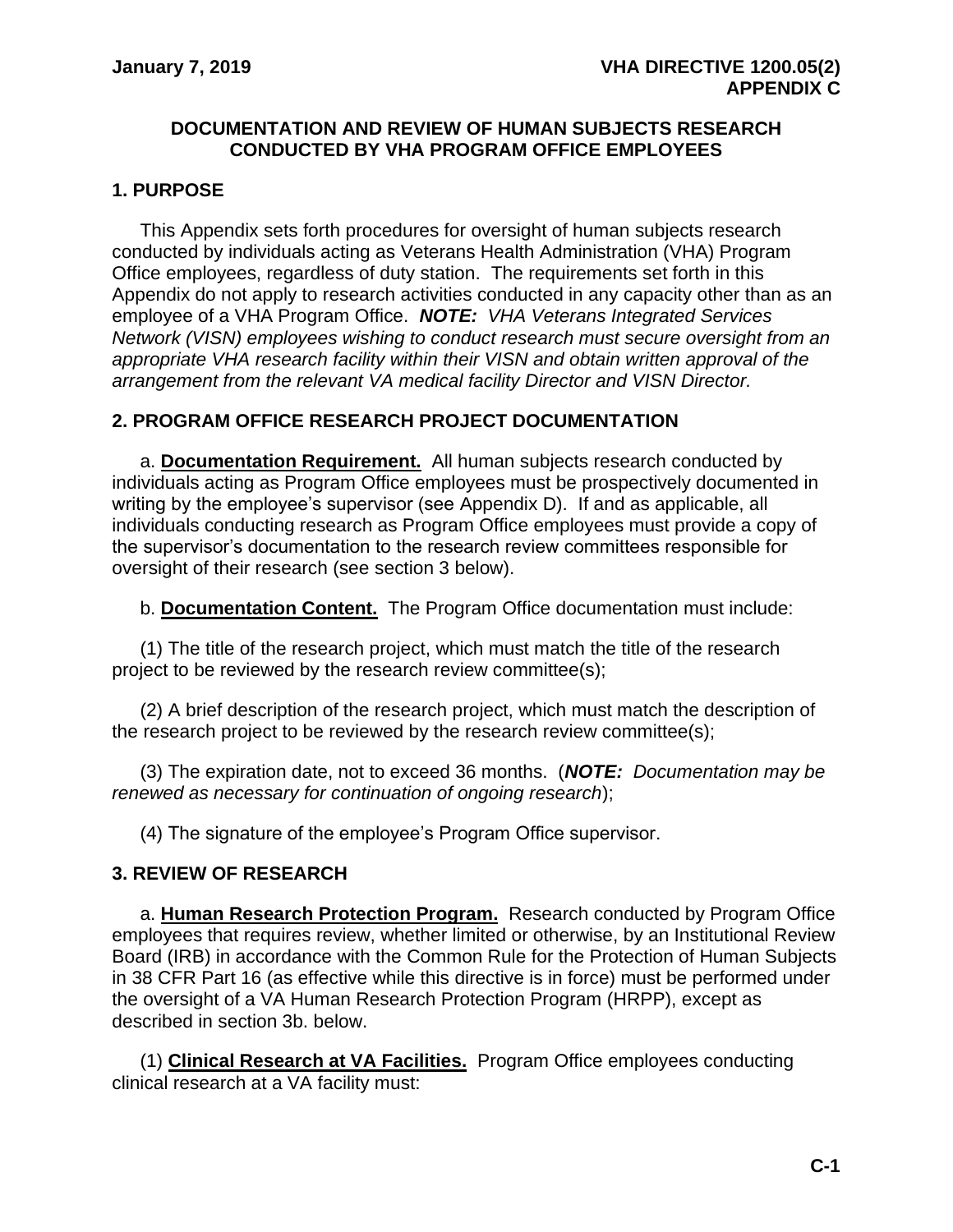(a) Secure the required appointment, privileges, and scope of practice from the VA facility in which the activities are to be conducted; and

(b) Conduct the research under the oversight of that facility's HRPP.

(2) **Non-Clinical Research.** Individuals acting as Program Office employees in the conduct of research, which does not require clinical privileges but does require IRB review, must secure oversight of their research from a VA facility HRPP, except as described in subparagraph 3(b) below.

(a) Program Office employees who hold an appointment (and applicable research scope of practice) at a VA facility may routinely receive oversight of their human research by the HRPP of that facility. Such oversight must be acknowledged by the HRPP and documented in writing, either separately or by specific reference in the approved study protocol.

(b) Program Office employees who do not hold a research appointment at a VA facility may secure oversight of individual human research studies from the HRPP of another VA facility. This would necessitate obtaining an appointment (such as a WOC) at that facility. Such oversight must be acknowledged by the HRPP and documented in writing, either separately or by specific reference in the approved study protocol.

b. **Research at a Non-VA Facility.** Under special circumstances, individuals acting as Program Office employees may be approved to conduct human research at a non-VA facility that holds a Federalwide Assurance.

(1) In lieu of oversight being provided through a VA HRPP described in section 3a above, the Program Office employee conducting such research must do so under a written agreement signed by the employee's Program Office Director (or Chief Officer) and the IO of the entity operating the facility. The agreement must ensure:

(a) Appropriate review, approval, and continuing oversight of the research in accordance with applicable Federal requirements; and

(b) Notification of the employee's Program Office Director (or Chief Officer) and the VHA Office of Research Oversight (ORO) of any and all events reportable to ORO as required by, and within the timelines specified, by VHA Handbook 1058.01, Research Compliance Reporting Requirements, dated June 15, 2015.

(2) A copy of the agreement must be provided to the ORO Executive Director within 5 business days of execution.

c. **Notification of Noncompliance.** In addition to any other required notifications, the IO of any VA HRPP exercising oversight of a Program Office employee's research must notify the employee's Program Office Director (or Chief Officer) and ORO of any and all events reportable to ORO as required by, and within the timelines specified, by VHA Handbook 1058.01.